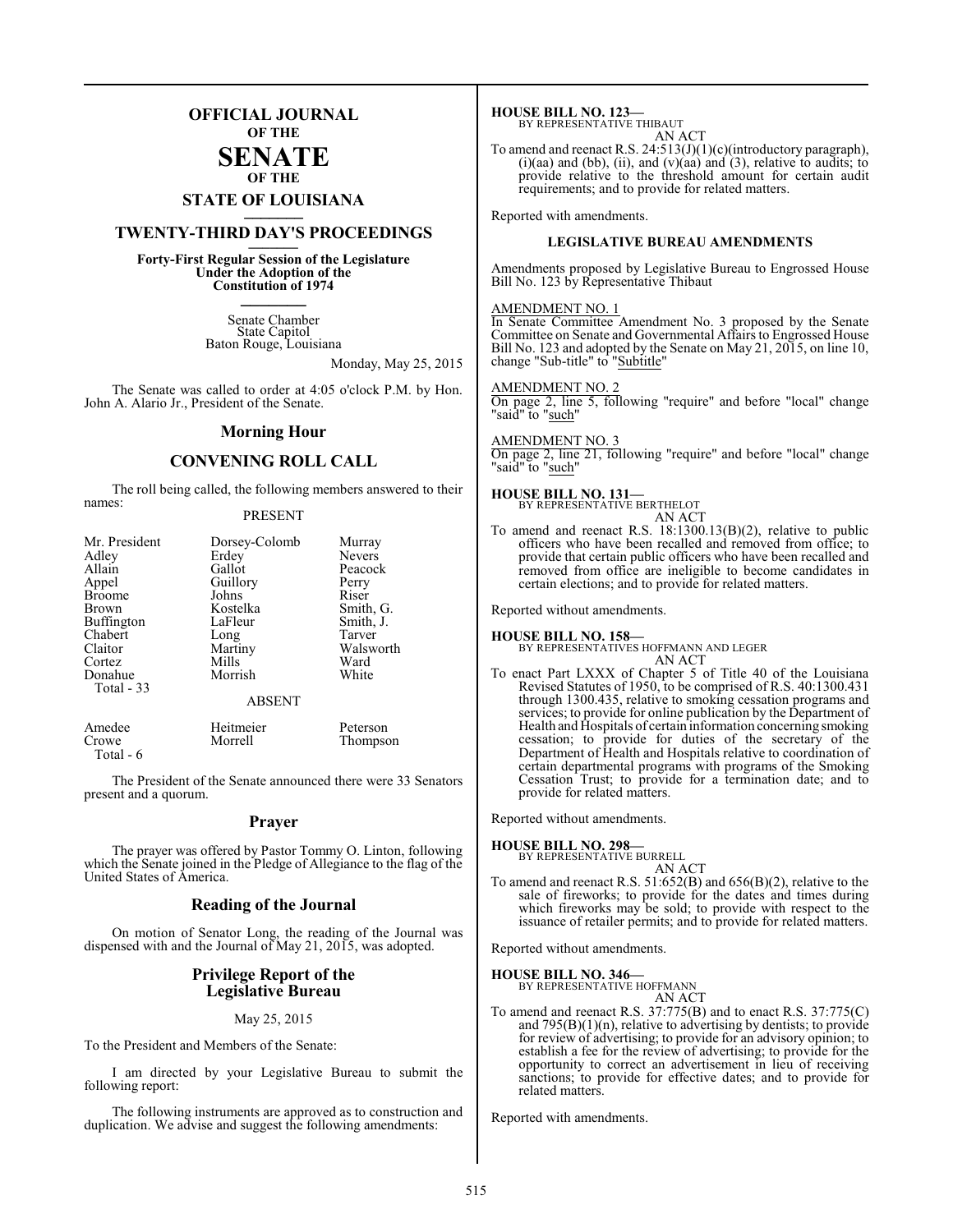## **Page 2 SENATE 23RD DAY'S PROCEEDINGS**

May 25, 2015

#### **LEGISLATIVE BUREAU AMENDMENTS**

Amendments proposed by Legislative Bureau to Reengrossed House Bill No. 346 by Representative Hoffmann

#### AMENDMENT NO. 1

In Senate Committee Amendment No. 1 proposed by the Senate Committee on Commerce, Consumer Protection and International Affairs and adopted by the Senate on May 21, 2015, on line 3, following "(h)" change "Fee for review" to "The fee for the review'

#### **HOUSE BILL NO. 365—** BY REPRESENTATIVE JONES

AN ACT

To enact R.S. 8:308.1, relative to interment space in the city of Franklin; to provide relative to ownership of interment spaces in a cemetery governed by the city governing authority; to provide a procedure for clarifying ownership interests in interment spaces under certain circumstances; and to provide for related matters.

Reported without amendments.

## **HOUSE BILL NO. 379—** BY REPRESENTATIVE HOLLIS

AN ACT

To amend and reenact R.S. 49:1002(J) and 1005(A)(introductory paragraph) and to enact R.S. 49:1001(14), relative to drug testing standards; to provide for drug testing by CAP-FDTcertified laboratories; and to provide for related matters.

Reported without amendments.

#### **HOUSE BILL NO. 451—**

BY REPRESENTATIVE SCHEXNAYDER AN ACT

To amend and reenact R.S. 25:380.75 and 380.76 and R.S. 36:744(U) and 851(A), and to repeal R.S. 25:380.72 and 380.73, Chapter 34 of Title 25 of the Louisiana Revised Statutes of 1950, comprised of R.S. 25:1311 through 1316, R.S. 36:509(R) and (T), and 801.14, Part XXV of Chapter 13 of Title 38 of the Louisiana Revised Statutes of 1950, comprised of R.S. 38:3087.171 through 3087.185, and Part XXIX ofChapter 13 of Title 38 of the Louisiana Revised Statutes of 1950, comprised of R.S. 38:3087.241 through 3087.255, relative to boards, commissions, authorities, districts, and like entities; to provide relative to the functional organization of state government by abolishing certain boards, commissions, councils, authorities, districts, and like entities; to transfer certain powers, functions, and duties; to remove references to certain abolished entities; to remove references to, provisions for, and the powers, functions, and duties of the Allen Parish Reservoir District and its board of commissioners, the South Louisiana Wetlands Discovery Center and its commission, and the West Ouachita Parish Reservoir District and its board of commissioners; to remove references to, provisions for, and the powers, functions, and duties of the governing board of the Jean Lafitte Marine Fisheries Museum and transfer specific authority over the museum to the secretary of state and the Department of State; and to provide for related matters.

Reported with amendments.

#### **LEGISLATIVE BUREAU AMENDMENTS**

Amendments proposed by Legislative Bureau to Reengrossed House Bill No. 451 by Representative Schexnayder

#### AMENDMENT NO. 1

In Senate Committee Amendment No. 1 proposed by the Senate Committee on Senate and Governmental Affairs to Reengrossed House Bill 451 and adopted by the Senate on May 21, 2015, on page 1, line 3, change "380.114" to "380.114(B)"

#### AMENDMENT NO. 2

In Senate Committee Amendment No. 9 proposed by the Senate Committee on Senate and Governmental Affairs to Reengrossed House Bill 451 and adopted by the Senate on May 21, 2015, on page 1, between lines 27 and 28, insert "\* \* \*"

### AMENDMENT NO. 3

In Senate Committee Amendment No. 9 proposed by the Senate Committee on Senate and Governmental Affairs to Reengrossed House Bill 451 and adopted by the Senate on May 21, 2015, on page 2, line 34, delete

"\* \* \*"

and insert

"(b) The notice shall contain:

(i) The name and last known address, if any, of the last known owner or depositor of the property.

(ii) A description of the property.

#### AMENDMENT NO. 4

In Senate Committee Amendment No. 9 proposed by the Senate Committee on Senate and Governmental Affairs to Reengrossed House Bill 451 and adopted by the Senate on May 21, 2015, on page 2, line 41, delete

"\* \* \*"

#### and insert

"(3) If no valid claim has been made to the property within sixty-five days from the date of the second published notice, title to the property shall vest in the Chennault Aviation and Military Museum of Louisiana free from all claims."

#### AMENDMENT NO. 5

In Senate Committee Amendment No. 11 proposed by the Senate Committee on Senate and Governmental Affairs to Reengrossed House Bill 451 and adopted by the Senate on May 21, 2015, on page 2, between lines 52 and 53, insert "\* \* \*"

## **HOUSE BILL NO. 518—** BY REPRESENTATIVE STOKES

A JOINT RESOLUTION

Proposing to amend Article III, Section 2(A)(4)(b) of the Constitution of Louisiana, relative to regular sessions of the legislature; to provide for the consideration of certain matters during certain regular sessions; to provide for submission of the proposed amendment to the electors; and to provide for related matters.

Reported without amendments.

## **HOUSE BILL NO. 611—** BY REPRESENTATIVE PYLANT

AN ACT

To enact R.S. 37:1431(34) and 1448.3, relative to certain real estate contracts; to define a net listing agreement; to prohibit net listing agreements between real estate brokers and sellers with respect to sales of certain real estate property; and to provide for related matters.

Reported without amendments.

**HOUSE BILL NO. 743—**

BY REPRESENTATIVE FOIL AN ACT

To amend and reenact R.S. 12:1-202(B)(5)(introductory paragraph), 1-501(2)(b), 1-502(A)(5), 1-504(A), 1-1435(C), 1-1436(D), (E)(introductory paragraph), (1)(introductory paragraph), and (2), and  $1-1442(A)(2)$  and (C) and to enact R.S.  $12:1-140(25B)$ ,  $1-502(A)(7)$ , and  $1-832(D)$ , relative to corporations; to provide with respect to articles of incorporation; to provide with respect to registered agents and service of process; to provide with respect to judicial determinations relative to withdrawing shareholders; to provide with respect to withdrawal rights; to provide for definitions; to provide for retroactivity; to provide for technical corrections; and to provide for related matters.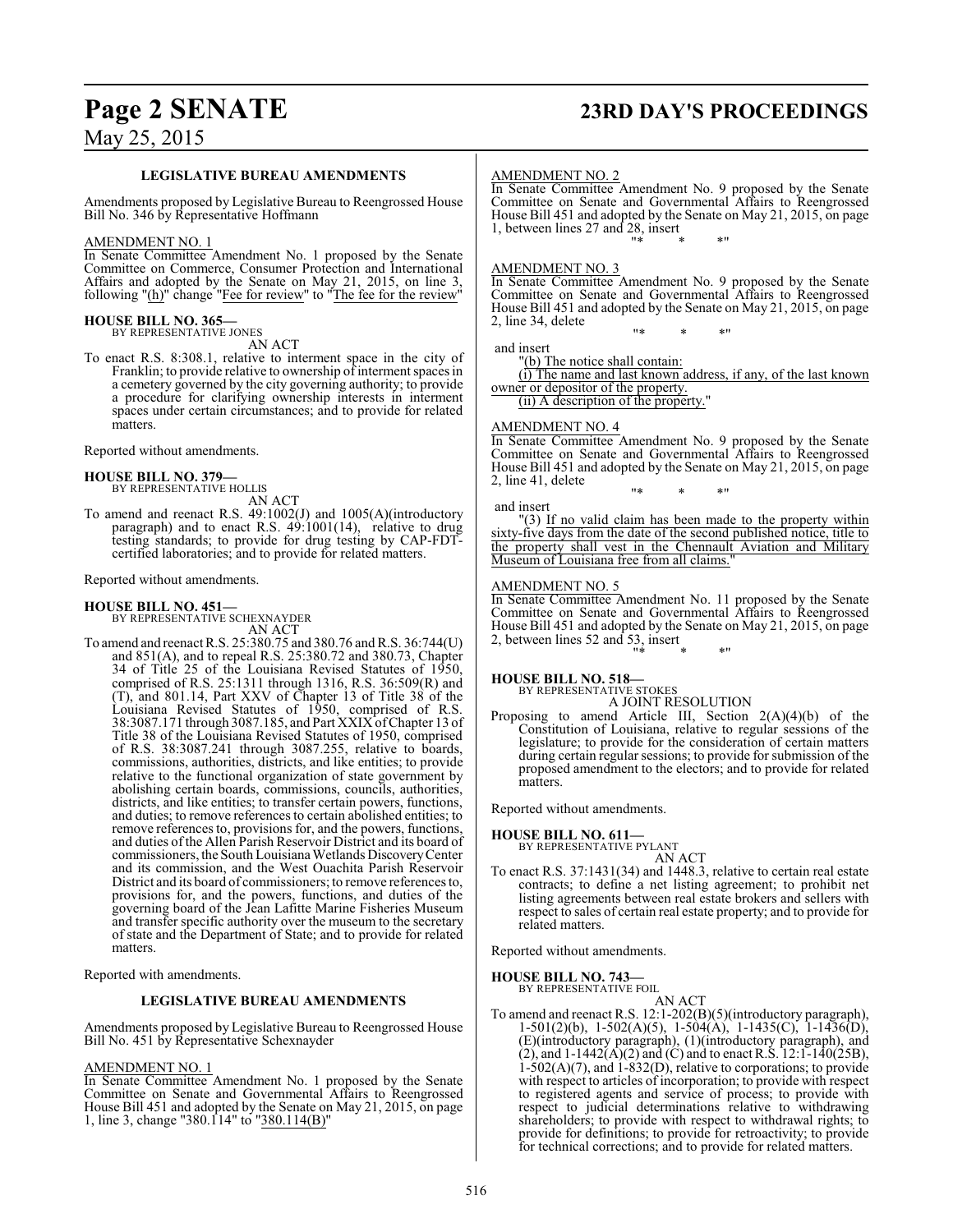# **23RD DAY'S PROCEEDINGS Page 3 SENATE**

#### Reported with amendments.

#### **LEGISLATIVE BUREAU AMENDMENTS**

Amendments proposed by Legislative Bureau to Reengrossed House Bill No. 743 by Representative Foil

#### AMENDMENT NO. 1

In Senate Committee Amendment No. 6 proposed by the Senate Committee on Commerce, Consumer Protection and International Affairs and adopted by the Senate on May 21, 2015, on line 14, following "lines" change "12 and 13" to "3 and 4"

#### AMENDMENT NO. 2

In Senate Committee Amendment No. 7 proposed by the Senate Committee on Commerce, Consumer Protection and International Affairs and adopted by the Senate on May 21, 2015, on line 26, following "1 through" change "8" to "9"

#### AMENDMENT NO. 3

On page 4, line 18, following "an" and before "transaction" change "arm's length" to "arm's-length"

#### **HOUSE BILL NO. 833— (Substitute for House Bill No. 594 by Representative Henry)** BY REPRESENTATIVE HENRY

AN ACT

To amend and reenact R.S. 32:1252(12), (23), (25), (26), and (46)(introductory paragraph),  $1254(G)(4)$ ,  $1256.1$ ,  $1257(C)$  and  $(D)(2)$ , 1258(A)(introductory paragraph) and (6), 1261(A)(1)(n) and (r), 1264, 1270.5(A), (C), (D)(introductory paragraph), (E), and (J), 1270.17(A)(1)(introductory paragraph) and  $\overline{c}$ ) and  $\overline{B}$ ), and 1270.29(A)(1)(c) and (B), relative to the distribution and sale of vehicles; to provide for definitions; to modify insurance requirements imposed on satellite warranty and repair centers; to provide for specialty vehicle shows; to modify procedural requirements relative to protests; to exempt trailers from certain requirements relative to unauthorized acts; to specify damage disclosure requirements relative to new motor vehicles; to modify procedural requirements relative to the termination or failure to renew a marine dealer franchise; to authorize the Louisiana Motor Vehicle Commission to maintain the license of a marine dealer in limited circumstances; to modify repurchasing requirements relative to both motorcycle dealers and all-terrain vehicle dealers; to modify repurchasing requirements relative to recreational vehicles; and to provide for related matters.

Reported without amendments.

Respectfully submitted, DANIEL R. MARTINY Chairman

#### **Adoption of Legislative Bureau Report**

On motion of Senator Martiny, the Legislative Bureau amendments were adopted and the Bills and Joint Resolutions were read by title and passed to a third reading.

#### **Message from the House**

#### **PASSED SENATE BILLS AND JOINT RESOLUTIONS**

#### May 21, 2015

To the Honorable President and Members of the Senate:

I am directed to inform your honorable body that the House of Representatives has finally passed the following Senate Bills and Joint Resolutions:

# May 25, 2015

#### **SENATE BILL NO. 218—**

BY SENATORS MURRAY AND ALARIO AND REPRESENTATIVES<br>ABRAMSON,ADAMS,ARNOLD,BARROW,BILLIOT,WESLEYBISHOP,<br>BOUIE,CONNICK,COX,HALL,HUNTER,JAMES,JEFFERSON,LEGER,<br>LEOPOLD,LOPINTO,LORUSSO,MORENO,NORTON,SCHRODER,ST.<br>GERMAIN,STOKES AN AN ACT

To amend and reenact R.S.  $51:2365(D)(1)$  and  $(3)$  and  $(F)(2)$ , and to enact R.S. 51:2365(F)(1)(d) and 2365.1, relative to dedication of funds; to dedicate money to fund incentives for attracting specified major events; to establish the Major Events Incentive Program Subfund as a subfund of the Louisiana Mega-Project Development Fund, a special fund in the state treasury; to provide for the deposit of monies into and use of such monies in the subfund; to provide for the appropriation of monies from the subfund; to establish a program for such incentives; to provide for qualifications for payments from the dedicated funds; to provide for an effective date; and to provide for related matters.

Reported without amendments.

Respectfully submitted, ALFRED W. SPEER Clerk of the House of Representatives

#### **Message from the House**

#### **CONCURRING IN SENATE CONCURRENT RESOLUTIONS**

May 21, 2015

To the Honorable President and Members of the Senate:

I am directed to inform your honorable body that the House of Representatives has finally concurred in the following Senate Concurrent Resolutions:

### **SENATE CONCURRENT RESOLUTION NO. 108—** BY SENATORS WALSWORTH AND MURRAY A CONCURRENT RESOLUTION

To commend the Legislative Auditor's Office for winning the National State Auditors Association's 2015 Excellence in Accountability Award in the Forensic Report category.

Reported without amendments.

#### **SENATE CONCURRENT RESOLUTION NO. 109—** BY SENATOR WALSWORTH

A CONCURRENT RESOLUTION

To recognize May 27, 2015, as "Alzheimer's Awareness Day" at the state capitol and expresses the continued support of the Louisiana Alzheimer's Disease Task Force's Final Report and the implementation of its recommendations.

Reported without amendments.

Respectfully submitted, ALFRED W. SPEER Clerk of the House of Representatives

#### **Introduction of Senate Resolutions**

**SENATE RESOLUTION NO. 142—** BY SENATOR CLAITOR

#### A RESOLUTION

To commend and congratulate Sue Bernie upon the occasion of her retirement fromthe East Baton Rouge Parish District Attorney's Office and to recognize her exemplary public service during the many years of her extraordinary career.

The resolution was read by title and placed on the Calendar for a second reading.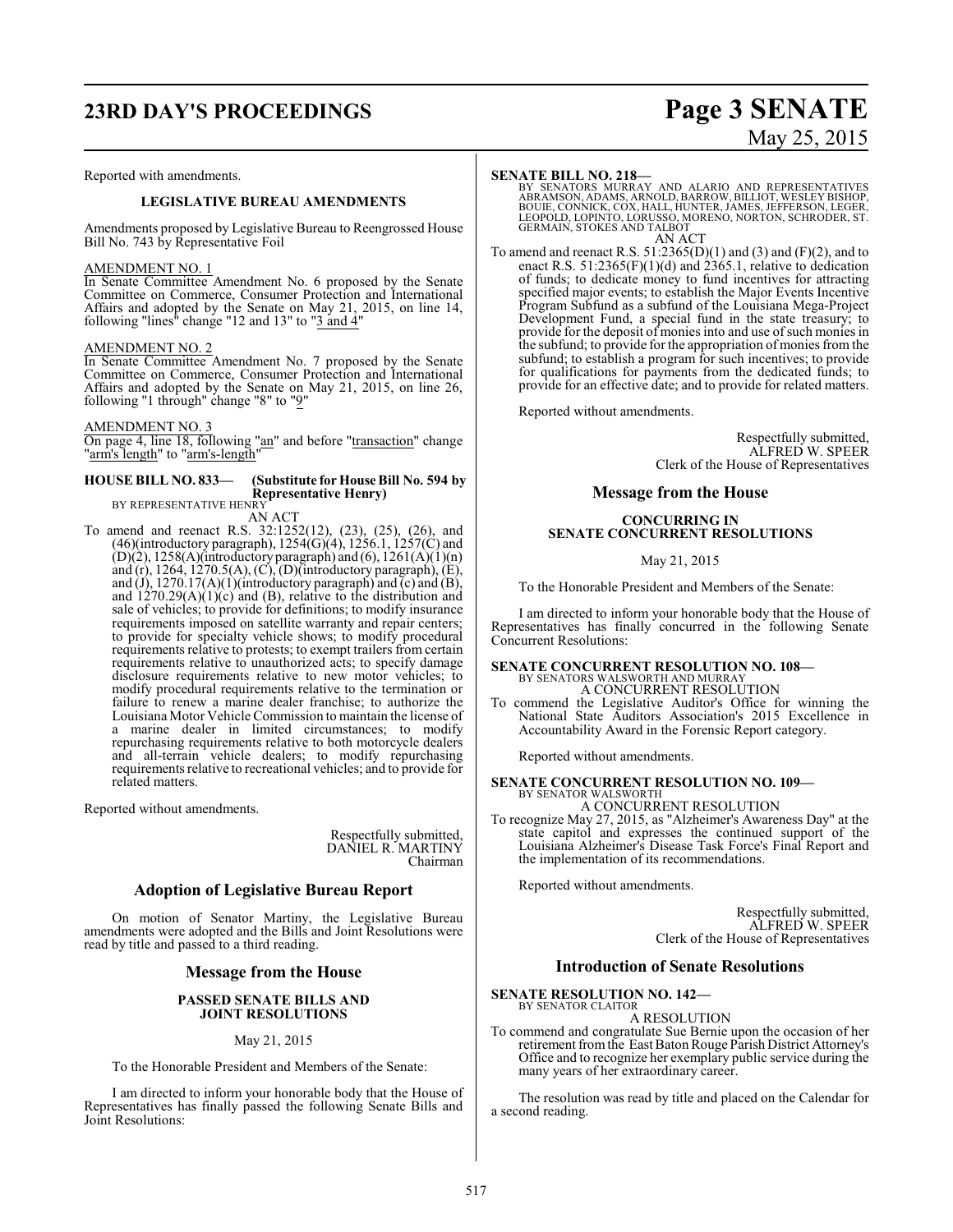# **Page 4 SENATE 23RD DAY'S PROCEEDINGS**

May 25, 2015

#### **SENATE RESOLUTION NO. 143—**

BY SENATOR MURRAY A RESOLUTION

To commend Norris Joseph Broussard Sr. on the occasion of celebrating his ninety-fifth birthday.

The resolution was read by title and placed on the Calendar for a second reading.

#### **Introduction of Senate Concurrent Resolutions**

**SENATE CONCURRENT RESOLUTION NO. 112—**<br>BY SENATORS GARY SMITH AND BROWN AND REPRESENTATIVES<br>GAINES, MILLER AND WILLMOTT A CONCURRENT RESOLUTION

To commend and congratulate Federico "Fred" Martinez Jr., chief executive officer of St. Charles Parish Hospital, on the occasion of his retirement.

The resolution was read by title and placed on the Calendar for a second reading.

## **SENATE CONCURRENT RESOLUTION NO. 113—** BY SENATOR PEACOCK

A CONCURRENT RESOLUTION

To express the sincere condolences of the Legislature of Louisiana upon the death of Orange County, Florida Deputy and Louisiana native, Jonathan Scott Pine.

The resolution was read by title and placed on the Calendar for a second reading.

#### **SENATE CONCURRENT RESOLUTION NO. 114—**

BY SENATOR MURRAY A CONCURRENT RESOLUTION

To commend Justin Augustine III on being conferred as a Knight of the French National Order of Merit.

The resolution was read by title and placed on the Calendar for a second reading.

#### **Senate Resolutions on Second Reading**

**SENATE RESOLUTION NO. 138—**

BY SENATOR BROOME A RESOLUTION

To commend and honor Dr. Leodrey Williams on his retirement from Southern University.

On motion of Senator Broome the resolution was read by title and adopted.

#### **SENATE RESOLUTION NO. 139—** BY SENATOR PEACOCK

A RESOLUTION

To recognize Tuesday, May 26, 2015, as "National Federation of Independent Business/ Louisiana Small Business Day" at the Louisiana State Capitol.

On motion of Senator Peacock the resolution was read by title and adopted.

#### **SENATE RESOLUTION NO. 140—** BY SENATOR WARD

A RESOLUTION

To express the sincere condolences of the Senate of the Legislature of Louisiana upon the death of Martha Joyce "Joy" Neal LaGrone.

On motion of Senator Ward the resolution was read by title and adopted.

#### **SENATE RESOLUTION NO. 141—**

BY SENATORS GALLOT, ADLEY, ALARIO, ALLAIN, AMEDEE, APPEL,<br>BROOME, BROWN, BUFFINGTON, CHABERT, CLAITOR, CORTEZ,<br>DONAHUE, DORSEY-COLOMB, ERDEY, GUILLORY, JOHNS,<br>KOSTELKA, LAFLEUR, LONG, MILLS, MORRELL, MORRISH,<br>MURRAY, NEVER A RESOLUTION

To memorialize the Congress of the United States to take such actions as are necessaryto designate Grambling State University as an 1890 land-grant college.

On motion of Senator Gallot the resolution was read by title and adopted.

#### **Senate Resolutions on Second Reading, Subject To Call**

#### **Called from the Calendar**

Senator Dorsey-Colomb asked that Senate Resolution No. 131 be called from the Calendar.

## **SENATE RESOLUTION NO. 131—** BY SENATOR DORSEY-COLOMB

A RESOLUTION To express the sincere condolences of the Senate of the Legislature of Louisiana upon the death of Lloyd Francis Reynaud.

On motion of Senator Dorsey-Colomb the resolution was read by title and adopted.

#### **Senate Concurrent Resolutions on Second Reading**

**SENATE CONCURRENT RESOLUTION NO. 110—** BY SENATOR WARD

A CONCURRENT RESOLUTION To designate May 5, 2015, as "Rare Disease Awareness Day" in Louisiana in honor of Bailey Caroline Durham.

The concurrent resolution was read by title. Senator Ward moved to adopt the Senate Concurrent Resolution.

#### **ROLL CALL**

The roll was called with the following result:

#### YEAS

| Mr. President<br>Adlev<br>Allain<br>Amedee<br>Appel<br><b>Broome</b><br>Brown<br>Buffington<br>Chabert<br>Claitor<br>Cortez<br>Crowe<br>Total - 34 | Donahue<br>Dorsey-Colomb<br>Erdey<br>Gallot<br>Guillory<br>Johns<br>Kostelka<br>LaFleur<br>Long<br>Martiny<br>Mills<br>Morrell<br><b>NAYS</b> | Murray<br>Peacock<br>Perry<br>Riser<br>Smith, G.<br>Smith, J.<br>Tarver<br>Walsworth<br>Ward<br>White |
|----------------------------------------------------------------------------------------------------------------------------------------------------|-----------------------------------------------------------------------------------------------------------------------------------------------|-------------------------------------------------------------------------------------------------------|
| Total - 0                                                                                                                                          | <b>ABSENT</b>                                                                                                                                 |                                                                                                       |
|                                                                                                                                                    |                                                                                                                                               |                                                                                                       |

Heitmeier Nevers Thompson<br>Morrish Peterson Morrish Total - 5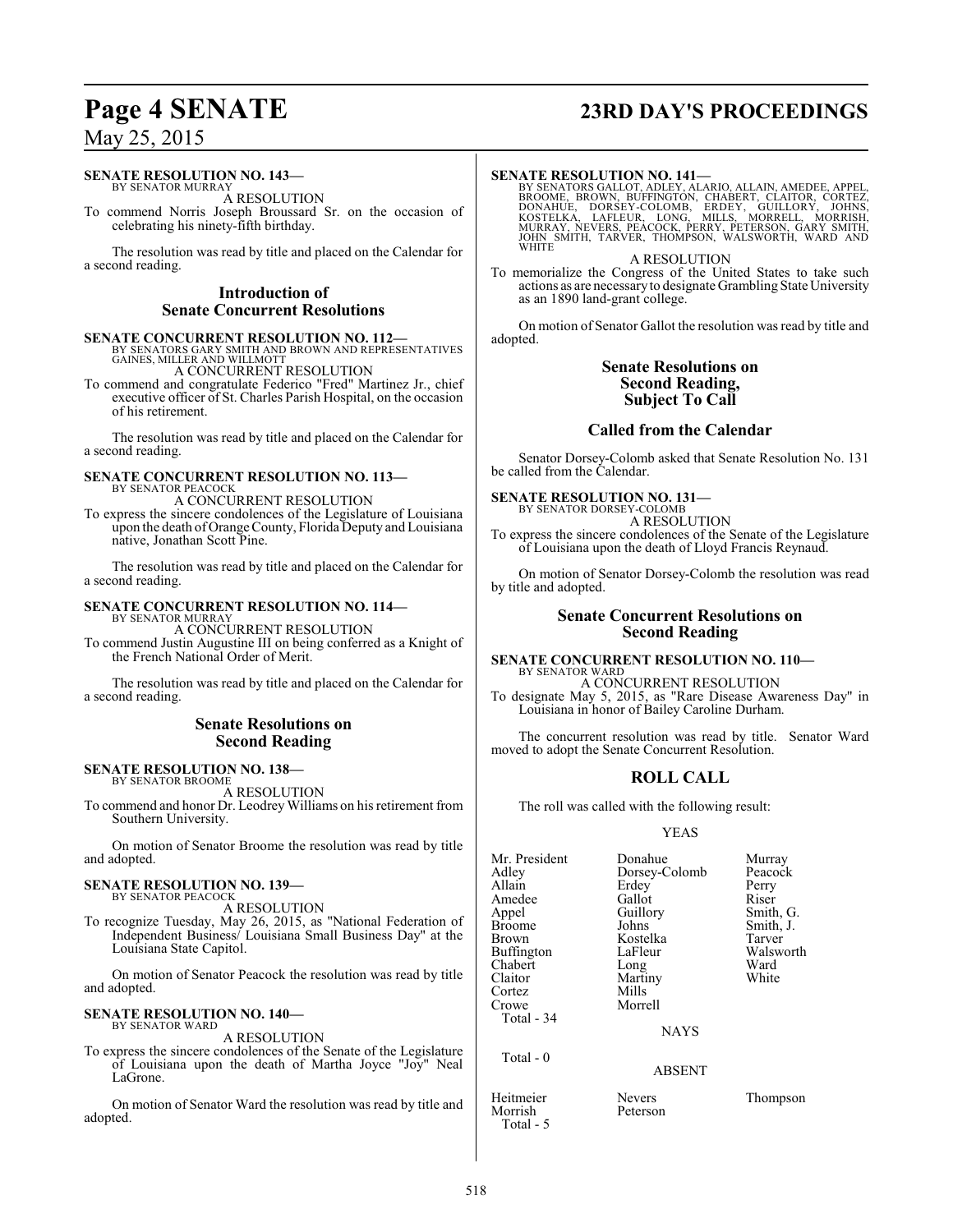## **23RD DAY'S PROCEEDINGS Page 5 SENATE**

# May 25, 2015

The Chair declared the Senate adopted the Senate Concurrent Resolution and ordered it sent to the House.

#### **SENATE CONCURRENT RESOLUTION NO. 111—** BY SENATOR WARD

A CONCURRENT RESOLUTION To designate March 28, 2015, as "Prader-Willi Syndrome Day" in Louisiana in honor of Cooper McReynolds.

The concurrent resolution was read by title. Senator Ward moved to adopt the Senate Concurrent Resolution.

### **ROLL CALL**

The roll was called with the following result:

#### YEAS

| Mr. President<br>Adley<br>Allain<br>Amedee<br>Appel<br><b>Broome</b><br>Brown<br>Buffington<br>Chabert<br>Cortez<br>Crowe<br>Donahue<br>Total - 35 | Dorsey-Colomb<br>Erdey<br>Gallot<br>Guillory<br>Johns<br>Kostelka<br>LaFleur<br>Long<br>Martiny<br>Mills<br>Morrish<br>Murray<br><b>NAYS</b> | <b>Nevers</b><br>Peacoc<br>Perry<br>Riser<br>Smith,<br>Smith,<br>Tarver<br>Thomp<br>Walsw<br>Ward<br>White |
|----------------------------------------------------------------------------------------------------------------------------------------------------|----------------------------------------------------------------------------------------------------------------------------------------------|------------------------------------------------------------------------------------------------------------|
| Total - 0                                                                                                                                          |                                                                                                                                              |                                                                                                            |

Adley Erdey Peacock Perry<br>Riser s<br>
Appel Smith, G.<br>
Appeliate Smith, J. elka Smith, J.<br>eur Tarver Tarver g Thompson<br>iny Walsworth Walsworth<br>Ward

ABSENT

Claitor Morrell<br>
Heitmeier Peterson Heitmeier Total - 4

The Chair declared the Senate adopted the Senate Concurrent Resolution and ordered it sent to the House.

#### **Message from the House**

#### **ASKING CONCURRENCE IN HOUSE BILLS AND JOINT RESOLUTIONS**

#### May 21, 2015

To the Honorable President and Members of the Senate:

I am directed to inform your honorable body that the House of Representatives has finally passed and asks your concurrence in the following House Bills and Joint Resolutions:

| $HB$ No. 1 | HB No. 663        | <b>HB</b> No. 800 |
|------------|-------------------|-------------------|
| HB No. 566 | <b>HB</b> No. 801 | HB No. 793        |

Respectfully submitted, ALFRED W. SPEER Clerk of the House of Representatives

#### **House Bills and Joint Resolutions**

Senator Donahue asked for and obtained a suspension of the rules to read House Bills and Joint Resolutions a first and second time by title and refer them to committee.

#### **HOUSE BILL NO. 1—**

BY REPRESENTATIVE FANNIN AN ACT

Making annual appropriations for Fiscal Year 2015-2016 for the ordinary expenses of the executive branch of state government, pensions, public schools, public roads, public charities, and state institutions and providing with respect to the expenditure of said appropriations.

The bill was read by title and referred by the President to the Committee on Finance.

#### **HOUSE BILL NO. 566—**

BY REPRESENTATIVE FANNIN

AN ACT To amend and reenact R.S. 32:868(B)(2)(b) and R.S. 51:2361(A)(2) and to enact R.S. 40:1402, relative to special treasury funds; to provide for the transfer, dedication, use, and appropriations as specified of certain treasury funds; to provide for the deposit of certain funds into the state treasury; to provide for deposits into the Rapid Response Fund; to provide for the uses of monies in the Insurance Verification System Fund; to authorize the transfer of balances between funds; to create the New Orleans Public Safety Fund in the state treasury; to provide for deposit, use, and investment of the money in the New Orleans Public Safety Fund; and to provide for related matters.

The bill was read by title and referred by the President to the Committee on Finance.

#### **HOUSE BILL NO. 663—**

BY REPRESENTATIVE FANNIN AN ACT

To provide for the establishment and reestablishment of agency ancillary funds, to be specifically known as internal service funds, auxiliary accounts, or enterprise funds for certain state institutions, officials, and agencies; to provide for appropriation of funds; and to regulate the administration of said funds.

The bill was read by title and referred by the President to the Committee on Finance.

#### **HOUSE BILL NO. 793—**

BY REPRESENTATIVE FANNIN

AN ACT

To provide with respect to the Revenue Sharing Fund and the allocation and distribution thereof for Fiscal Year 2015-2016; and to provide for related matters.

The bill was read by title and referred by the President to the Committee on Finance.

#### **HOUSE BILL NO. 800—**

BY REPRESENTATIVE FANNIN

- AN ACT
- To appropriate funds and make certain reductions in appropriations from certain sources to be allocated to designated agencies and purposes in specific amounts for the making of supplemental appropriations and reductions for said agencies for Fiscal Year 2014-2015; to provide for an effective date; and to provide for related matters.

The bill was read by title and referred by the President to the Committee on Finance.

#### **HOUSE BILL NO. 801—**

- BY REPRESENTATIVES FANNIN, ARNOLD, EDWARDS, ROBERT<br>JOHNSON, KLECKLEY, AND LEGER AND SENATORS GALLOT,<br>LAFLEUR,MURRAY,AND PETERSON<br>AN ACT
- To appropriate funds to defray the expenses of the Louisiana Judiciary, including the Supreme Court, Courts of Appeal, District Courts, Criminal District Court of Orleans Parish, and other courts; and to provide for related matters.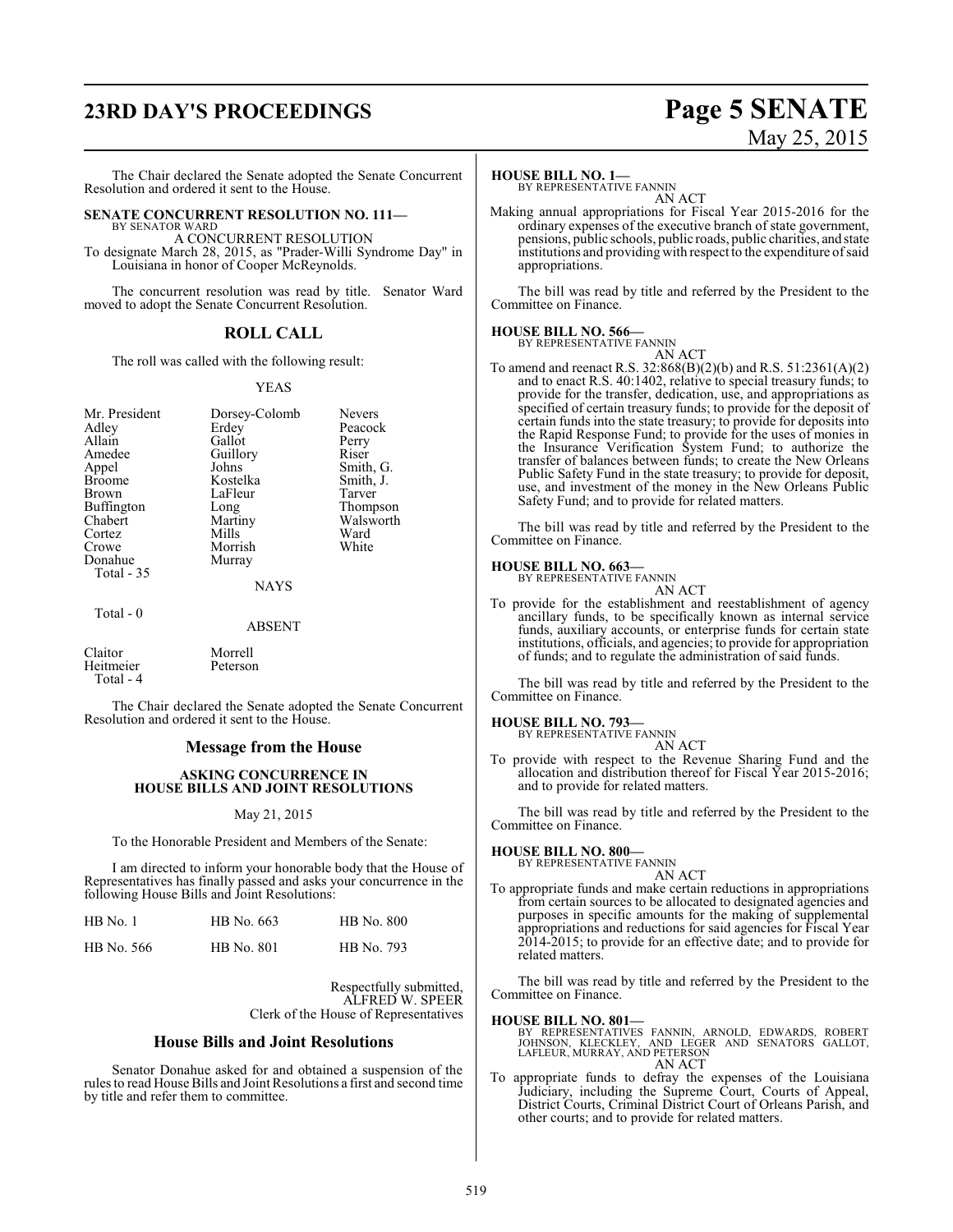The bill was read by title and referred by the President to the Committee on Finance.

#### **Message from the House**

#### **ASKING CONCURRENCE IN HOUSE CONCURRENT RESOLUTIONS**

#### May 21, 2015

To the Honorable President and Members of the Senate:

I am directed to inform your honorable body that the House of Representatives has finally passed and asks your concurrence in the following House Concurrent Resolutions:

HCR No. 166 HCR No. 167 HCR No. 169

HCR No. 171

Respectfully submitted, ALFRED W. SPEER Clerk of the House of Representatives

#### **House Concurrent Resolutions on First Reading**

## **HOUSE CONCURRENT RESOLUTION NO. 166—** BY REPRESENTATIVE BURFORD

A CONCURRENT RESOLUTION

To urge and request the Department of Health and Hospitals to study means by which to allow for the burial of a fetus or fetal remains resulting from a loss of pregnancy at less than twenty weeks' gestation, and to report recommendations to the legislative committees on health and welfare.

The resolution was read by title and placed on the Calendar for a second reading.

### **HOUSE CONCURRENT RESOLUTION NO. 167—** BY REPRESENTATIVE GAROFALO A CONCURRENT RESOLUTION

To memorialize the United States Congress and the Louisiana Congressional Delegation to take such actions as are necessary to rectify the revenue sharing inequities between coastal and interior energy producing states.

The resolution was read by title and placed on the Calendar for a second reading.

## **HOUSE CONCURRENT RESOLUTION NO. 169—** BY REPRESENTATIVES COX AND BROADWATER A CONCURRENT RESOLUTION

To urge and request the Louisiana Workforce Commission to provide information regarding gender discrimination by pay disparity and to make the information available to employers for the purpose of educating employees regarding intentional discrimination laws and on the procedures in place for violations of those laws.

The resolution was read by title and placed on the Calendar for a second reading.

#### **HOUSE CONCURRENT RESOLUTION NO. 171—**

BY REPRESENTATIVES MIKE JOHNSON, CARMODY, JIM MORRIS, AND SEABAUGH A CONCURRENT RESOLUTION

To urge and request that the governor and the Department of Transportation and Development complete the Interstate 49

North Corridor.

The resolution was read by title and placed on the Calendar for a second reading.

## **Page 6 SENATE 23RD DAY'S PROCEEDINGS**

#### **House Bills and Joint Resolutions on Second Reading**

#### **HOUSE BILL NO. 91—**

BY REPRESENTATIVE SEABAUGH AN ACT

To enact Subpart VV of Part 1 of Chapter 1 of Subtitle II of Title 47 of the Louisiana Revised Statutes of 1950, to be comprised of R.S. 47:120.291, relative to state individual income tax return checkoffs for certain donations; to provide for a method for individuals to donate all or a portion of any refund due to them to the American Rose Society; to provide for the administration and disbursement of donated monies; to provide for reporting; to provide for an effective date; and to provide for related matters.

The bill was read by title and referred by the President to the Committee on Revenue and Fiscal Affairs.

#### **HOUSE BILL NO. 151—**

BY REPRESENTATIVE STUART BISHOP AN ACT

To enact R.S. 18:21, relative to the powers, functions, and duties of the secretary of state; to provide relative to the production of certain maps and fees therefor; to provide relative to utilization of voting machine technology and other resources to conduct certain elections and fees relative thereto; to dedicate revenues from such fees to the Voting Technology Fund; to establish and provide for the Voting Technology Fund; to provide for the deposit, investment, and use of monies in the fund; and to provide for related matters.

The bill was read by title and referred by the President to the Committee on Senate and Governmental Affairs.

**HOUSE BILL NO. 152—** BY REPRESENTATIVE BROADWATER AN ACT

To enact R.S. 17:3351.20, relative to fees charged to students at public postsecondary education institutions; to authorize the postsecondary education management boards to establish such fees and adjust fee amounts; to provide limitations; to provide for applicability; and to provide for related matters.

The bill was read by title and referred by the President to the Committee on Education.

**HOUSE BILL NO. 171—** BY REPRESENTATIVES JEFFERSON, WESLEY BISHOP, HALL, AND PRICE

- AN ACT
- To amend and reenact R.S. 17:3139.2(2)(a) and (4)(a) and 3139.6(1), relative to performance agreements between the Board of Regents and certain public postsecondaryeducation institutions; to provide relative to the terms of such agreements with respect to remedial courses and developmental study programs offered at certain historically black colleges and universities; to provide relative to required reporting by the Board of Regents; and to provide for related matters.

The bill was read by title and referred by the President to the Committee on Education.

## **HOUSE BILL NO. 258—** BY REPRESENTATIVE THIERRY

AN ACT

To enact R.S. 13:1000.12, relative to bench warrant fees; to authorize the collection of bench warrant fees in the Twenty-Seventh Judicial District Court for certain offenses; to provide for the collection and use of such fees; to restrict the number of recall fees imposed against any person; to provide for exceptions for an indigent person; and to provide for related matters.

The bill was read by title and referred by the President to the Committee on Judiciary B.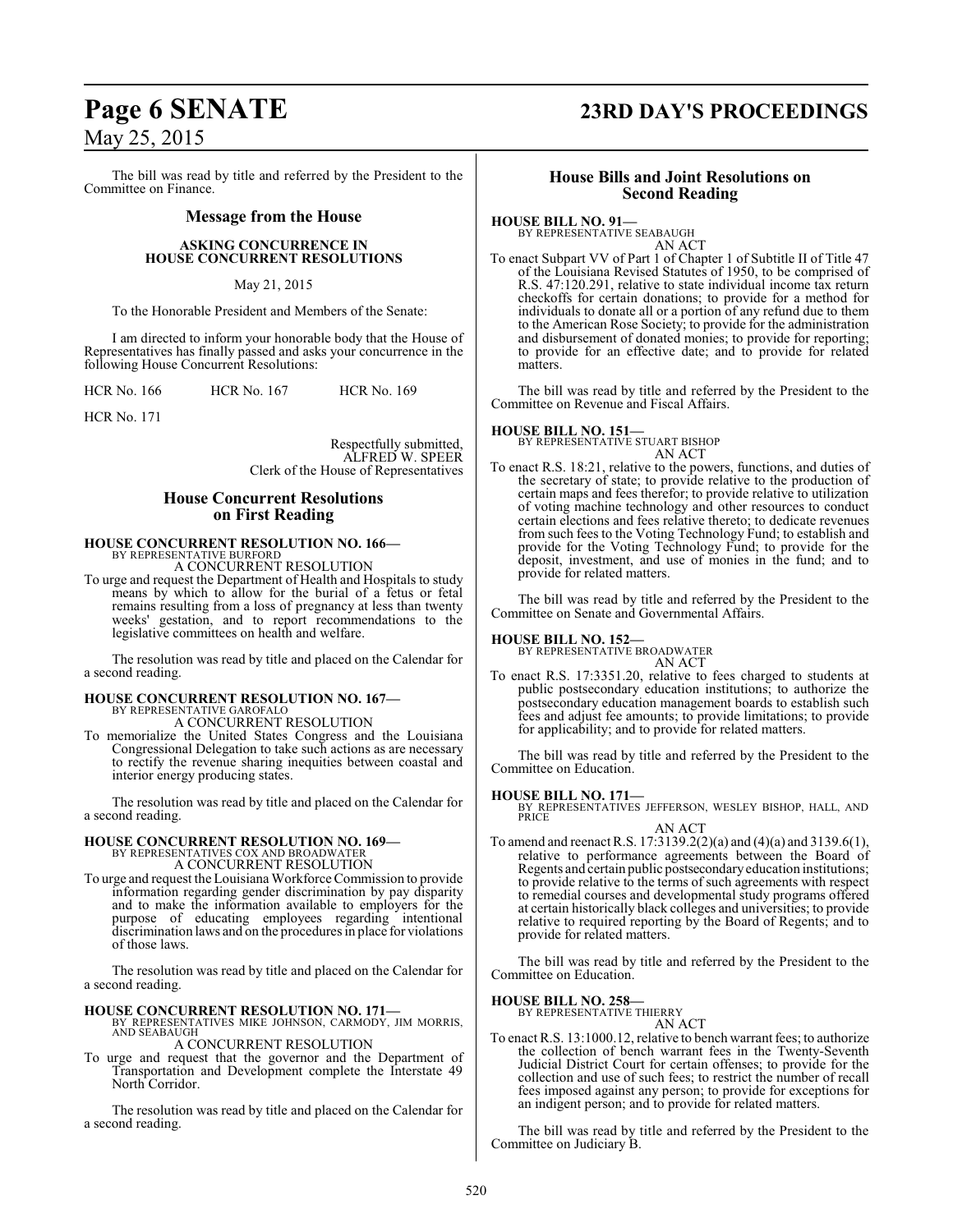## **23RD DAY'S PROCEEDINGS Page 7 SENATE**

# May 25, 2015

**HOUSE BILL NO. 317—**

BY REPRESENTATIVE PONTI AN ACT

To amend and reenact R.S. 9:3561.1(A) and (B), relative to licensing fees applicable to lenders licensed to make consumer loans; to increase the initial application, survey, and license fee applicable to lenders licensed to make consumer loans; to increase the annual renewal fee for lenders licensed to make consumer loans; and to provide for related matters.

The bill was read by title and referred by the President to the Committee on Commerce, Consumer Protection, and International Affairs.

#### **HOUSE BILL NO. 318—** BY REPRESENTATIVE PONTI

AN ACT

To amend and reenact R.S. 37:1786(B) and (C), relative to licensing fees applicable to pawnbrokers; to reclassify and to increase initial licensing fees applicable to pawnbrokers; to eliminate initial application fees applicable to pawnbrokers; to reclassify application fees applicable to pawnbrokers when applying for additional licenses; to eliminate licensing fees applicable to pawnbrokers when applying for additional licenses; to increase annual renewal fees; and to provide for related matters.

The bill was read by title and referred by the President to the Committee on Commerce, Consumer Protection, and International Affairs.

#### **HOUSE BILL NO. 319—** BY REPRESENTATIVE SIMON

AN ACT

To amend and reenact R.S. 37:1164(16) and 1241(A)(17) and to enact R.S. 37:1164(58) and (59), 1185, and 1226.1, relative to interchangeable biological products; to provide for definitions; to provide for licensure penalties; to require certain information to be sent to a prescriber; to require the posting of certain information on the Louisiana Board of Pharmacy's web page; and to provide for related matters.

The bill was read by title and referred by the President to the Committee on Health and Welfare.

## **HOUSE BILL NO. 354—** BY REPRESENTATIVE PONTI

AN ACT

To amend and reenact R.S. 6:1088.2(A), relative to licensing fees applicable to mortgage lenders, mortgage brokers, mortgage servicers, and mortgage originators; to increase license application fees for mortgage lenders, mortgage brokers, mortgage servicers, and mortgage originators; to increase license renewal fees for mortgage lenders, mortgage brokers, mortgage servicers, and mortgage originators; and to provide for related matters.

The bill was read by title and referred by the President to the Committee on Commerce, Consumer Protection, and International Affairs.

#### **HOUSE BILL NO. 368—** BY REPRESENTATIVE BADON

- AN ACT
- To amend and reenact R.S. 44:4.1(B)(31) and to enact Chapter 21-D of Title 46 of the Louisiana Revised Statutes of 1950, to be comprised of R.S. 46:1860 through 1863, relative to family justice centers; to provide for the establishment of family justice centers; to provide a list of the victims who are eligible to receive services at the family justice center; to provide relative to the entities that may assign persons to provide services at the family justice center; to provide certain requirements for any established family justice center; to provide relative to the sharing and confidentiality of information relative to a victim served by the family justice center; to provide relative to immunity from liability for persons providing services to a

victim at a family justice center; and to provide for related matters.

The bill was read by title and referred by the President to the Committee on Judiciary B.

**HOUSE BILL NO. 436—** BY REPRESENTATIVE ROBERT JOHNSON

- AN ACT
- To amend and reenact R.S. 46:2625(A)(2) and to enact R.S. 22:1860.1, relative to reimbursement of provider fees remitted to the Department of Health and Hospitals; to provide that health insurance issuers reimburse pharmacies or pharmacists for payment of the fee; to provide for scope of application with respect to the medical assistance program; to provide for sanctions by the commissioner of insurance; to provide for appeals of sanctions; and to provide for related matters.

The bill was read by title and referred by the President to the Committee on Health and Welfare.

## **HOUSE BILL NO. 496—** BY REPRESENTATIVE WILLMOTT

AN ACT

To amend and reenact R.S.  $6:830(A), (F), (G)(4),$  and  $(H)(2)$  and to repeal R.S.  $6:830(B)$ ,  $(D)(3)$ , and  $(G)(5)$ , relative to the recordation of mortgages in favor of savings and loans; to provide relative to the reinscription of mortgages within certain periods of time; and to provide for related matters.

The bill was read by title and referred by the President to the Committee on Judiciary A.

## **HOUSE BILL NO. 501—** BY REPRESENTATIVE ROBIDEAUX

AN ACT To amend and reenact R.S. 47:301(10)(m), relative to state and local sales and use tax; to provide with respect to state and local sales<br>and use tax exemptions: to exempt certain aircraft and use tax exemptions; to exempt manufactured in this state from state and local sales and use taxes; to provide for an effective date; and to provide for related matters.

The bill was read by title and referred by the President to the Committee on Revenue and Fiscal Affairs.

**HOUSE BILL NO. 648—**

BY REPRESENTATIVE SCHRODER

AN ACT To amend and reenact R.S. 17:355(D) and to enact R.S. 17:24.4(F)(5) and 355(B)(3) and (E), relative to access to school-related information and materials; to provide relative to access by parents and teachers to assessments administered in public schools; to provide for penalties; to provide for the promulgation of rules by the State Board of Elementary and Secondary Education; and to provide for related matters.

The bill was read by title and referred by the President to the Committee on Education.

#### **HOUSE BILL NO. 670—**

BY REPRESENTATIVES BILLIOT AND WILLMOTT

AN ACT To enact Subpart VV of Part 1 of Chapter 1 of Subtitle II of Title 47 of the Louisiana Revised Statutes of 1950, to be comprised of R.S. 47:120.291, relative to state individual income tax return checkoffs for certain donations; to provide for a method for individuals to donate all or a portion of any refund due to them to The Extra Mile, Southeast La., Inc., The Extra Mile, Region IV, Inc., The Extra Mile, Region VI, Inc., and The Extra Mile, Region VIII, Inc.; to provide for the administration and disbursement of donated monies; to provide for reporting; to provide for an effective date; and to provide for related matters.

The bill was read by title and referred by the President to the Committee on Revenue and Fiscal Affairs.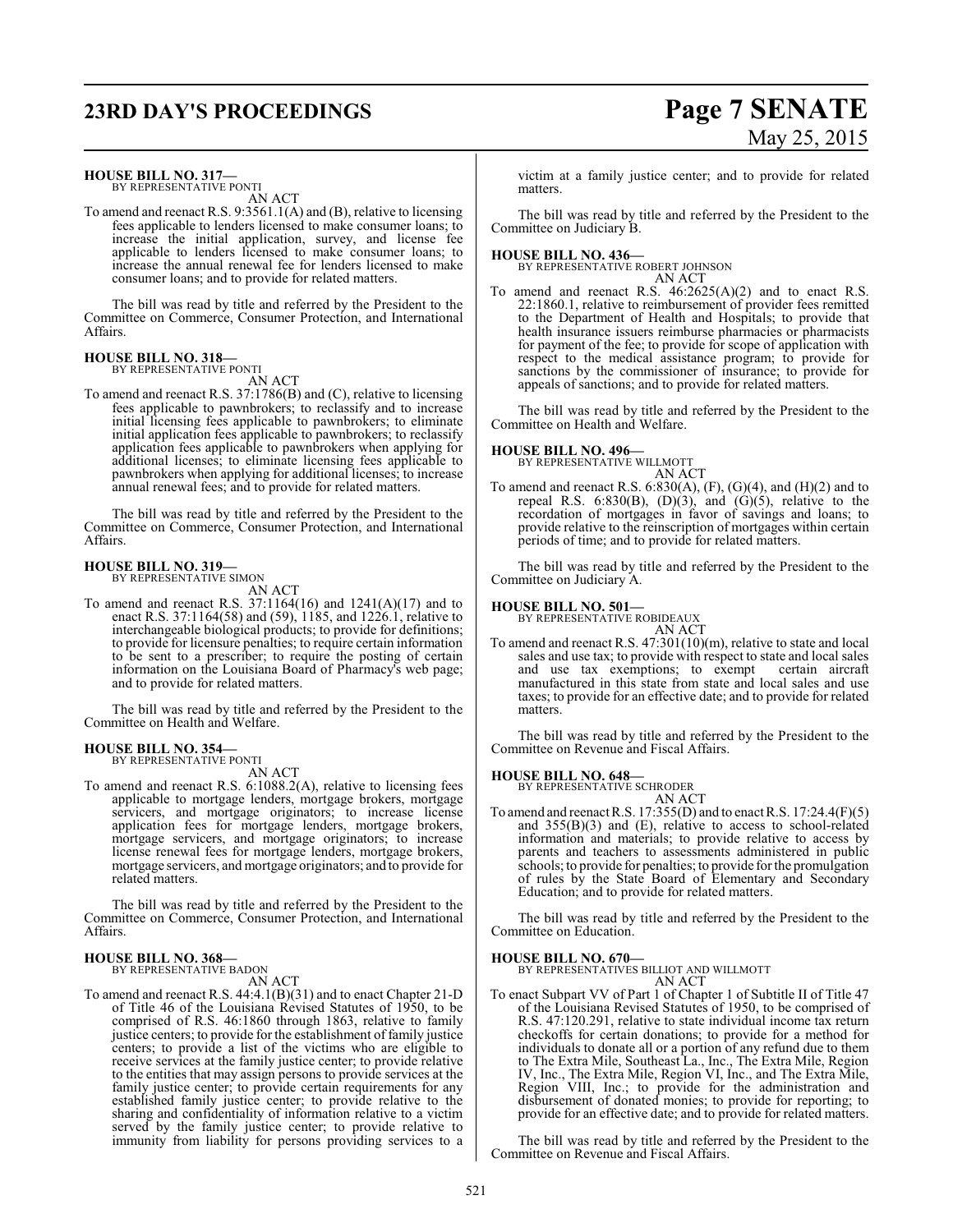## **Page 8 SENATE 23RD DAY'S PROCEEDINGS**

May 25, 2015

#### **HOUSE BILL NO. 685—**

BY REPRESENTATIVE SIMON AN ACT

To enact R.S. 22:331(C), relative to foreign insurers; to provide the commissioner of insurance the authority to admit foreign insurers to transact health and accident insurance business; and to provide for related matters.

The bill was read by title and referred by the President to the Committee on Insurance.

#### **HOUSE BILL NO. 718—**

BY REPRESENTATIVE SCHRODER AN ACT

To amend and reenact R.S. 17:3913(A)(2), (C)(introductory paragraph) and (2), and (D),  $3914(B)(3)$ ,  $(C)(2)$ (introductory paragraph) and (3),  $(F)(1)$ , (2), and (4), (G),  $(H)$ ,  $(K)(3)(c)(ii)$ and (4), and 3996(B)(38) and to enact R.S.  $17:3914(C)(2)(e)$ ,  $(F)(5)$ , and  $(K)(3)(d)$ , relative to student information; to provide relative to requirements for information on the transfer of personal student information to be made available to the public; to provide relative to exceptions to the prohibition on the collection and sharing of student information; to extend time lines relative to such prohibition and the assignment of student identification numbers; to provide relative to prohibitions, requirements, and exceptions with respect to certain contracts and access to student information pursuant to such contracts; to provide relative to parental consent and required notification with respect to the withdrawal of such consent; to require the Board of Regents to destroy certain data; to provide for effectiveness; and to provide for related matters.

The bill was read by title and referred by the President to the Committee on Education.

**HOUSE BILL NO. 746—** BY REPRESENTATIVES MIGUEZ, STUART BISHOP, ARMES, HENRY BURNS, NANCY LANDRY, MONTOUCET, NORTON, ORTEGO, AND ST. **GERMAIN** 

AN ACT

To amend and reenact R.S. 30:2418(I)(2) and Section 3 of Act No. 323 of the 2013 Regular Session of the Legislature and to enact R.S. 30:2412(31) and 2418(H)(10), relative to waste tires; to provide for the waste tire program; to provide for definitions; to provide for payments to processors of waste tires; to provide for the authority of the Department of Environmental Quality; to provide forthe Department ofEnvironmental Quality's rules and regulations; to provide for the Waste Tire Program Task Force; and to provide for related matters.

The bill was read by title and referred by the President to the Committee on Environmental Quality.

#### **HOUSE BILL NO. 773—** BY REPRESENTATIVE LEGER

AN ACT

To amend and reenact R.S. 36:104(B)(7), R.S. 47:6007(D)(2)(b) and (4),  $6015(B)(3)$ (introductory paragraph),  $6034(E)(2)(a)(i)(aa)$ and (iii)(aa), andR.S. 51:2317, to enact R.S. 36:104(C) and (D), and to repeal R.S. 51:936.2, relative to fees assessed by the secretary of the Department of Economic Development; to provide a uniform authorized fee schedule for economic development incentive and financial assistance programs; to provide for the recovery of costs associated with certain administrative functions; to provide for establishment and collection of authorized fees and costs; to authorize the promulgation of rules and regulations; to provide for certain limitations; to provide for disposition of fees; to provide for an effective date; and to provide for related matters.

The bill was read by title and referred by the President to the Committee on Commerce, Consumer Protection, and International Affairs.

#### **HOUSE BILL NO. 839— (Substitute for House Bill No. 706 by Representative Miguez)**

BY REPRESENTATIVES MIGUEZ, ARMES, BERTHELOT, BILLIOT,<br>STUARTBISHOP, CARMODY, CROMER, GISCLAIR, HENRY, HOWARD,<br>HUVAL, NANCY LANDRY, LEOPOLD, MILLER, MONTOUCET,<br>NORTON, ORTEGO, OURSO, PONTI, REYNOLDS, RICHARD,<br>SCHEXNAYDER, S

To enact R.S. 9:2795.6, relative to a limitation of liability for certain nonprofit youth organizations; to provide for definitions; to extend the limitation ofliability to nonprofit youth organizations and youth adventure activities; to provide for duties and requirements; to provide for exceptions; and to provide for related matters.

The bill was read by title and referred by the President to the Committee on Judiciary A.

| <b>HOUSE BILL NO. 840—</b> | (Substitute for House Bill No. 650 by<br>Representative Stokes and House<br>Bill No. 398 by Representatives |
|----------------------------|-------------------------------------------------------------------------------------------------------------|
|                            | <b>Price and Broadwater)</b><br>BY REPRESENTATIVES STOKES, PRICE, AND BROADWATER                            |

AN ACT

To amend and reenact R.S. 39:461.1(B), (C), and (D)(1) and 461.4(B), (C), and (D), relative to the interim emergency board; to provide procedures and requirements for obtaining consent of the legislature for the appropriation or borrowing of funds for an emergency or for capital outlay priority changes and adjustments; to provide relative to the authority, functions, and duties of the board; to provide relative to the authority, functions, and duties of the clerk of the House of Representatives and the secretary of the Senate; to provide relative to ballots; to provide for the content of the ballots; to require certain notices; to provide for the content of the notices; to provide deadlines for submitting ballots; to provide relative to the execution of ballots; to provide for the tabulation of ballots; and to provide for related matters.

The bill was read by title and referred by the President to the Committee on Senate and Governmental Affairs.

#### **House Concurrent Resolutions on Second Reading**

#### **HOUSE CONCURRENT RESOLUTION NO. 160—** BY REPRESENTATIVE JEFFERSON AND SENATOR GALLOT A CONCURRENT RESOLUTION

To commend the New Living Word High School boys' track and field team upon winning the 2015 Class C outdoor track and field championship.

The resolution was read by title. Senator Gallot moved to concur in the House Concurrent Resolution.

#### **ROLL CALL**

The roll was called with the following result:

#### YEAS

| Mr. President | Donahue       | Murray        |
|---------------|---------------|---------------|
| Adley         | Dorsey-Colomb | <b>Nevers</b> |
| Allain        | Erdey         | Peacock       |
| Amedee        | Gallot        | Perry         |
| Appel         | Guillory      | Riser         |
| Broome        | Johns         | Smith, G.     |
| Brown         | Kostelka      | Smith, J.     |
| Buffington    | LaFleur       | Tarver        |
| Chabert       | Long          | Thompson      |
| Claitor       | Martiny       | Walsworth     |
| Cortez        | Mills         | Ward          |
| Crowe         | Morrish       | White         |
| Total - 36    |               |               |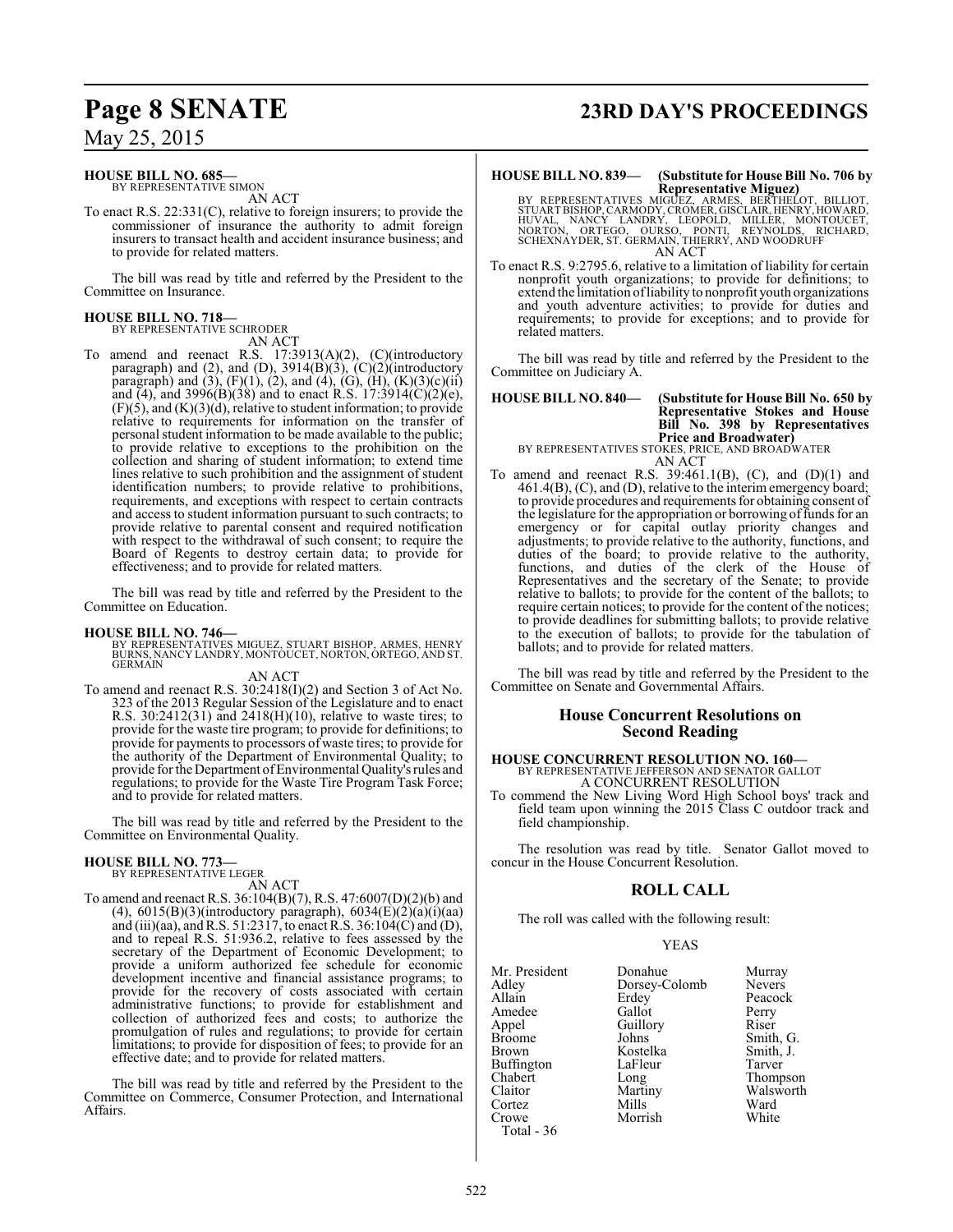# **23RD DAY'S PROCEEDINGS Page 9 SENATE**

#### NAYS

ABSENT

| ------ | . . |
|--------|-----|
|        |     |
|        |     |
|        |     |
|        |     |
|        |     |
|        |     |
|        |     |
|        |     |
|        |     |
|        |     |
|        |     |
|        |     |

Total - 0

Total - 3

| Heitmeier | Morrell | Peterson |
|-----------|---------|----------|
|           |         |          |

The Chair declared the Senate concurred in the House Concurrent Resolution and ordered it returned to the House.

#### **HOUSE CONCURRENT RESOLUTION NO. 161—** BY REPRESENTATIVE BADON

A CONCURRENT RESOLUTION

To urge and request Louisiana's public universities to continue to develop and offer online courses such that all bachelor's degrees can be completed entirely online.

The resolution was read by title and referred by the President to the Committee on Education.

## **HOUSE CONCURRENT RESOLUTION NO. 163—** BY REPRESENTATIVE ARMES A CONCURRENT RESOLUTION

To urge and request the governor of Louisiana to express support of the U.S. Armed Services Active Duty, Reserve Component, and National Guard; to recognize the impact of the military on Louisiana's economy; to resource adequately those efforts designed to protect and promote the missions, quality of life, and economic viability of Louisiana's military installation and defense communities.

The resolution was read by title. Senator John Smith moved to concur in the House Concurrent Resolution.

#### **ROLL CALL**

The roll was called with the following result:

#### YEAS

| Mr. President     | Dorsey-Colomb | <b>Nevers</b> |
|-------------------|---------------|---------------|
| Adley             | Erdey         | Peacock       |
| Allain            | Gallot        | Perry         |
| Amedee            | Guillory      | Riser         |
| Appel             | Johns         | Smith, G.     |
| <b>Broome</b>     | Kostelka      | Smith, J.     |
| Brown             | LaFleur       | Tarver        |
| <b>Buffington</b> | Long          | Thompson      |
| Chabert           | Martiny       | Walsworth     |
| Claitor           | Mills         | Ward          |
| Cortez            | Morrell       | White         |
| Crowe             | Morrish       |               |
| Donahue           | Murray        |               |
| Total - 37        |               |               |
|                   | <b>NAYS</b>   |               |
| Total - 0         |               |               |

#### ABSENT

Heitmeier Peterson Total - 2

The Chair declared the Senate concurred in the House Concurrent Resolution and ordered it returned to the House.

#### **HOUSE CONCURRENT RESOLUTION NO. 164—** BY REPRESENTATIVE HOWARD AND SENATOR LONG A CONCURRENT RESOLUTION

To commend the Florien High School baseball team upon winning the Louisiana High School Athletic Association Class B state championship on May 16, 2015.

The resolution was read by title. Senator John Smith moved to concur in the House Concurrent Resolution.

#### **ROLL CALL**

The roll was called with the following result:

YEAS

| Dorsey-Colomb | <b>Nevers</b>   |
|---------------|-----------------|
|               | Peacock         |
| Gallot        | Perry           |
| Guillory      | Riser           |
| Johns         | Smith, G.       |
| Kostelka      | Smith, J.       |
| LaFleur       | Tarver          |
| Long          | Thompson        |
| Martiny       | Walsworth       |
| Mills         | Ward            |
| Morrell       | White           |
| Morrish       |                 |
|               |                 |
|               |                 |
| <b>NAYS</b>   |                 |
|               | Erdey<br>Murray |

Total - 0

Heitmeier Peterson Total - 2

The Chair declared the Senate concurred in the House Concurrent Resolution and ordered it returned to the House.

ABSENT

#### **Reports of Committees**

The following reports of committees were received and read:

#### **REPORT OF COMMITTEE ON**

#### **EDUCATION**

Senator Conrad Appel, Chairman on behalf of the Committee on Education, submitted the following report:

#### May 21, 2015

To the President and Members of the Senate:

I am directed by your Committee on Education to submit the following report:

#### **SENATE RESOLUTION NO. 132—** BY SENATOR APPEL

A RESOLUTION

To urge and request the Board of Regents, in consultation with the public postsecondary education management boards, to reexamine the state's public postsecondary education delivery system and make recommendations to the legislature regarding the appropriate role, scope, and mission for each public postsecondary institution as necessary to ensure a comprehensive, coordinated, statewide public postsecondary delivery system that meets the needs of students and addresses the state's economic development and workforce needs on a local, regional, and statewide level.

Reported favorably.

**SENATE BILL NO. 58—** BY SENATOR APPEL AND REPRESENTATIVE FOIL AN ACT

amend and reenact R.S. 17:1960 and to enact R.S. 17:3996(B)(39), relative to students with exceptionalities; to provide with respect to the Deaf Child's Bill of Rights; to include deaf-blind children in such bill of rights; to convert the aspirational context of the Deaf Child's Bill of Rights to a series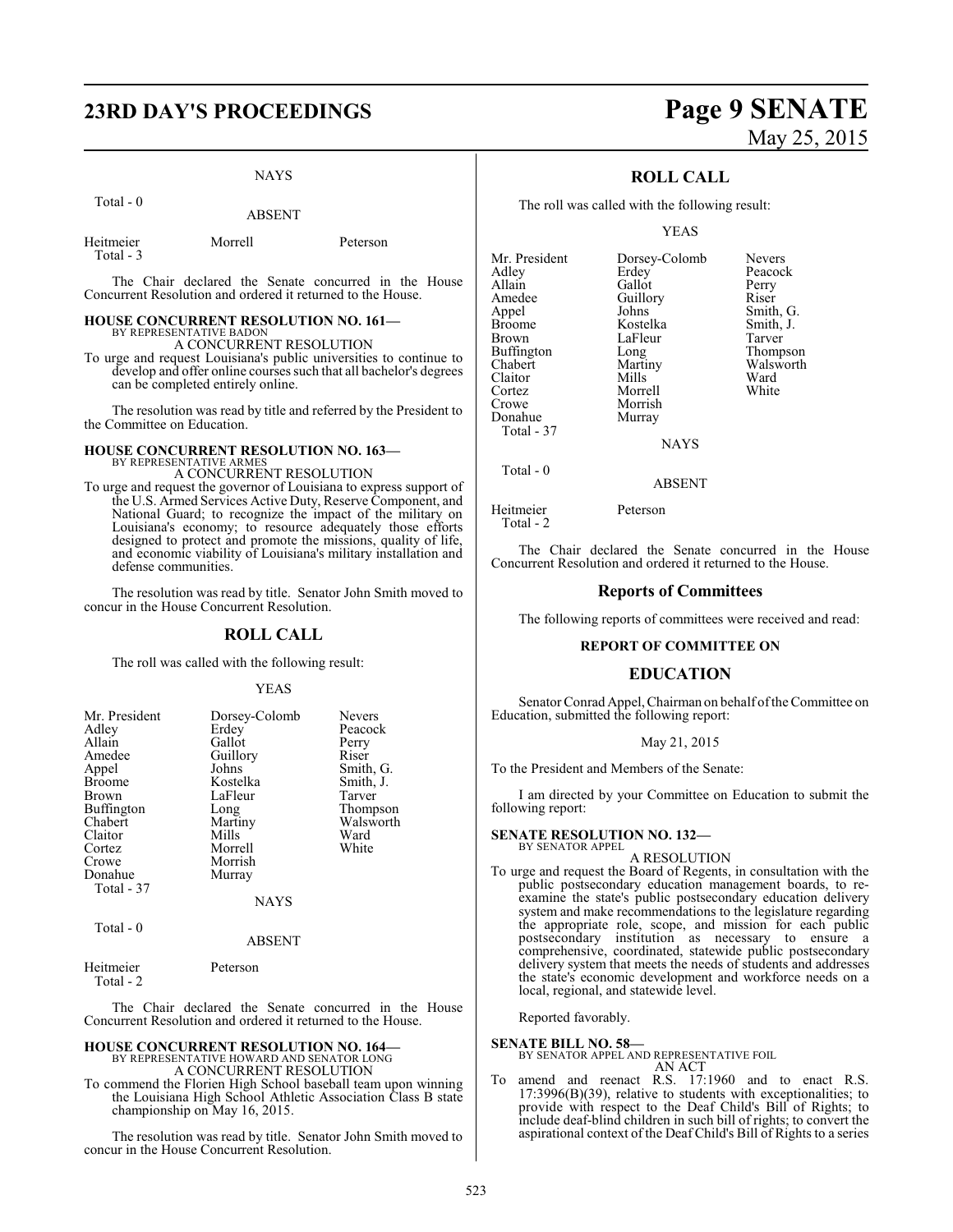of directives to public schools; and to provide for related matters.

Reported with amendments.

#### **HOUSE BILL NO. 129—**

BY REPRESENTATIVE JEFFERSON AN ACT

To amend and reenact R.S. 17:3139.2(4)(c) and 3351(A)(5)(b)(i), relative to nonresident tuition and fees charged at certain institutions of postsecondary education; to authorize the management boards of historically black public colleges and universities to reduce nonresident tuition and fees for undergraduate students; to provide that such tuition meets institutional efficiencies and accountability under the Louisiana Granting Resources and Autonomy for Diplomas Act; and to provide for related matters.

Reported favorably.

## **HOUSE BILL NO. 181—** BY REPRESENTATIVE BROWN

AN ACT

To enact R.S.  $17:3048.1(A)(1)(a)(iii)(gg)$ , relative to receipt of awards from the Louisiana Taylor Opportunity Program for Students; to provide relative to citizenship requirements for receipt of such award; and to provide for related matters.

Reported favorably.

#### **HOUSE BILL NO. 462—** BY REPRESENTATIVE COX

AN ACT<br>reenact R.S. To amend and reenact R.S.  $17:183.3(B)(2)(d)$ , 3048.1(B)(2)(introductory paragraph), (c)(introductory paragraph), (d), (e), and (f), and R.S. 17:3048.5(D)(4) and to enact R.S.  $17:3048.1(B)(2)(g)$ , relative to student eligibility for certain programs; to align the high school curriculum requirements for eligibility for a TOPS-Tech award and a career diploma; to provide relative to certain testing requirements for eligibility for a TOPS-Tech Early Start Award; to provide for effectiveness; and to provide for related matters.

Reported favorably.

#### **HOUSE BILL NO. 485—**

BY REPRESENTATIVES HENRY BURNS, ADAMS, ARMES, BADON,<br>BARROW, BERTHELOT, BILLIOT, STUART BISHOP, WESLEY BISHOP,<br>BOUIE, BROADWATER, BURFORD, CARMODY, CARTER, CHANEY,<br>COX, EDWARDS, GISCLAIR, HALL, HENRY, HILL, HODGES, HOLLIS, SCHEXNAYDER, SHADOIN, SMITH, ST. GERMAIN, TALBOT, AND WHITNEY

#### AN ACT

To enact R.S. 17:3138.5, relative to public postsecondary education institutions; to require the Board of Regents to establish a process for designating an institution as a "Governor's Military and Veteran Friendly Campus"; to provide for such designation by the governor based on information submitted by the Board of Regents; to provide eligibility criteria; to provide application procedures including required reporting; to provide for definitions; to provide for legislative findings; and to provide for related matters.

Reported with amendments.

#### **HOUSE BILL NO. 694—**

BY REPRESENTATIVE ABRAMSON AN ACT

To amend and reenact R.S. 17:3982(B)(2), relative to property for educational purposes in Orleans Parish; to provide relative to the sale or lease of immovable property that is vacant or slated to be vacant to charter school groups; to provide relative to the buy back option of the Orleans Parish School Board; and to provide for related matters.

## **Page 10 SENATE 23RD DAY'S PROCEEDINGS**

Reported favorably.

**HOUSE BILL NO. 695—** BY REPRESENTATIVE ABRAMSON AN ACT

To amend and reenact R.S. 17:158(J)(2) and (3) and R.S. 32:80(C), relative to loading and unloading of school buses; to provide relative to restrictions on the location of loading and unloading students; to provide relative to the requirement that other vehicles stop for a school bus that is loading or unloading students; and to provide for related matters.

Reported with amendments.

Respectfully submitted, CONRAD APPEL Chairman

#### **REPORT OF COMMITTEE ON**

#### **FINANCE**

Senator Jack Donahue, Chairman on behalf of the Committee on Finance, submitted the following report:

May 25, 2015

To the President and Members of the Senate:

I am directed by your Committee on Finance to submit the following report:

**SENATE BILL NO. 78—** BY SENATOR MILLS

- AN ACT
- To enact Chapter 21 of Title 24 of the Louisiana Revised Statutes of 1950, to be comprised of R.S. 24:991 through 994, relative to tax exemptions, exclusions, deductions, and credits against state tax; to create the exemption review conference; to provide for official tax exemption analyses and recommendations; to provide for certain procedures for tax exemption instruments; to provide for mandatory review; and to provide for related matters.

Reported with amendments.

#### **HOUSE BILL NO. 33—**

BY REPRESENTATIVES BERTHELOT, ADAMS, BILLIOT, HENRY BURNS, CARTER, LEOPOLD, POPE, PUGH, AND SCHEXNAYDER AN ACT

To amend and reenact R.S. 30:2531(A)(2) and (B)(2), 2531.1(D)(1), (2), and (3), 2531.3(F)(1)(b), and  $2532(A)$ , relative to littering; to provide for criminal and civil penalties; to provide for the collection and distribution of littering fines; to provide for distribution of funds to certain retirement systems of law enforcement agencies; to provide for the use of funds by certain retirement systems; and to provide for related matters.

Reported favorably.

**HOUSE BILL NO. 104—** BY REPRESENTATIVE ARNOLD

AN ACT

To enact R.S. 13:1000.12, relative to the collection of fees in the Twenty-Fourth Judicial District; to authorize collection of an additional one-time fee in support obligation cases; to provide for the approval, collection, and use of such fees; to provide an exception for the Department of Children and Family Services; and to provide for related matters.

Reported favorably.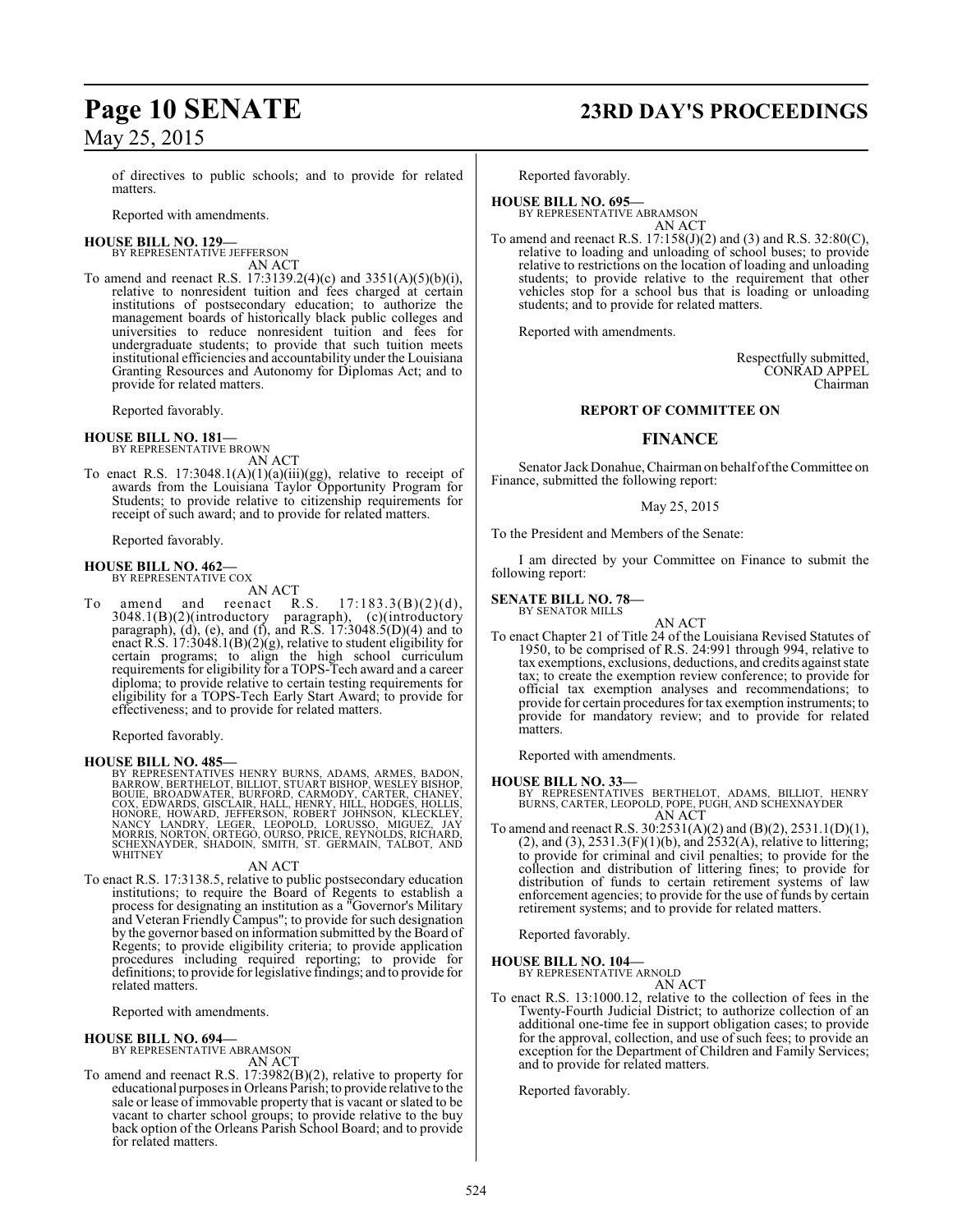## **23RD DAY'S PROCEEDINGS Page 11 SENATE**

# May 25, 2015

#### **HOUSE BILL NO. 105—**

BY REPRESENTATIVE ARNOLD AN ACT

To amend and reenact R.S. 13:718(I)(1), relative to commissioner fees in the Twenty-Fourth Judicial District Court; to authorize an increase in fees for all persons convicted of a felony or misdemeanor offense in the Twenty-Fourth Judicial District Court; and to provide for related matters.

Reported favorably.

**HOUSE BILL NO. 450—** BY REPRESENTATIVE SCHEXNAYDER AN ACT

To amend and reenact R.S.  $40:2199(F)(1)$  and to enact R.S. 40:2199(G), relative to fines and penalties collected from home health agencies; to provide for an exception in deposits into the Healthcare Facility Fund; to provide for the creation of the Home Health Agency Trust Fund; to provide for deposits into the fund; to provide for uses of the fund; to provide for transfers into the fund; and to provide for related matters.

Reported favorably.

Respectfully submitted, JACK DONAHUE Chairman

#### **REPORT OF COMMITTEE ON**

#### **LOCAL AND MUNICIPAL AFFAIRS**

Senator Yvonne Dorsey-Colomb, Chairman on behalf of the Committee on Local and Municipal Affairs, submitted the following report:

#### May 21, 2015

To the President and Members of the Senate:

I am directed by your Committee on Local and Municipal Affairs to submit the following report:

**HOUSE BILL NO. 8—** BY REPRESENTATIVE MONTOUCET

AN ACT

To enact R.S. 33:423.9, relative to the Crowley police department; to authorize the police chief to appoint, discipline, and discharge police personnel; and to provide for related matters.

Reported favorably.

#### **HOUSE BILL NO. 23—** BY REPRESENTATIVE HENSGENS

AN ACT

To amend and reenact R.S. 33:130.561(A), 130.562(A) and (G), and 130.570, relative to the Vermilion Parish Economic Development District; to provide relative to the governing board of the district; to provide with respect to the membership on the board; to provide relative to the dissolution of the district; to provide relative to the name of the district; and to provide for related matters.

Reported with amendments.

## **HOUSE BILL NO. 50—** BY REPRESENTATIVE DANAHAY

AN ACT

To amend and reenact R.S. 40:1666.1(A)(3)(c), relative to internal statutory references in provisions dealing with supplemental pay for firefighters and police officers; to amend such a statutory reference; and to provide for related matters.

Reported favorably.

#### **HOUSE BILL NO. 63—**

BY REPRESENTATIVE ANDERS AN ACT

To enact R.S. 33:2541.4, relative to the municipal fire and police civil service; to provide relative to the positions of fire chief and assistant fire chief for Parishwide Fire Protection District No. 1 of the Parish of Tensas; to provide that such positions are in the unclassified service; to provide relative to the appointment, supervision, and discharge of any person in any such position; and to provide for related matters.

Reported favorably.

## **HOUSE BILL NO. 121—** BY REPRESENTATIVE POPE

AN ACT

To enact R.S. 40:539(C)(8)(d), relative to employees of the housing authority of Denham Springs; to provide that employees of the authority shall not be in the state civil service; and to provide for related matters.

Reported favorably.

## **HOUSE BILL NO. 124—** BY REPRESENTATIVE BURRELL

AN ACT

To amend and reenact R.S. 33:2740.38(B)(1), relative to the Shreveport Downtown Development District; to provide relative to the boundaries of the district; to provide relative to the authority of the district to levy ad valorem taxes and issue bonds within such boundaries; and to provide for related matters.

Reported favorably.

**HOUSE BILL NO. 126—**

BY REPRESENTATIVE HENSGENS AN ACT

To enact R.S. 33:3819(J), relative to Cameron Parish Waterworks District No. 10; to provide with respect to the per diem paid to members of the board of commissioners; and to provide for related matters.

Reported favorably.

**HOUSE BILL NO. 216—** BY REPRESENTATIVES SEABAUGH, HENRY BURNS, MIKE JOHNSON, AND PATRICK WILLIAMS AND SENATOR BUFFINGTON AN ACT

To amend and reenact R.S. 33:4574.1.1(A)(24)(c) and (d), relative to the Shreveport-Bossier Convention and Tourist Bureau; to provide relative to hotel occupancy taxes levied by the bureau; to provide with respect to an additional hotel occupancy tax; to provide relative to the use of tax proceeds; to provide with respect to the duration of the authority for the additional tax; to provide relative to limitations; and to provide for related matters.

Reported with amendments.

## **HOUSE BILL NO. 256—** BY REPRESENTATIVE POPE

AN ACT

To amend and reenact R.S. 33:1342(1), 1343(B) and (F), and 1344, relative to the joint self insurance programs created by local governmental subdivisions; to authorize the Louisiana School Board Association to act on behalf of local public school systems as an administrator of an interlocal risk management agency; to authorize the Louisiana School Board Association to participate as a member of such agency; to provide definitions; and to provide for related matters.

Reported with amendments.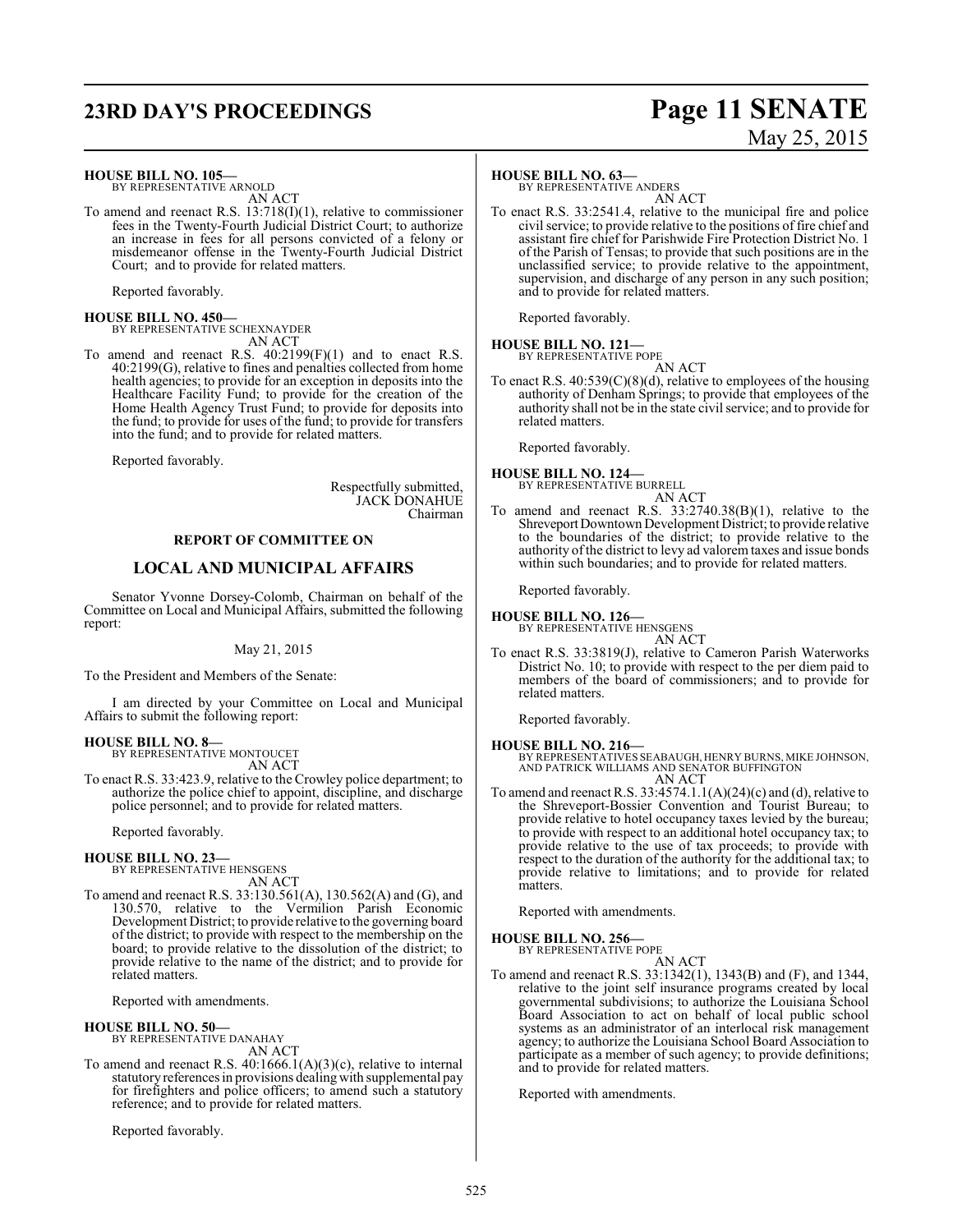**HOUSE BILL NO. 267—**

BY REPRESENTATIVE DANAHAY AN ACT

To enact R.S. 33:2213(P), relative to the city of Sulphur; to provide relative to employees of the city's police department; to authorize the city to establish and implement a work schedule for certain employees; to provide relative to the calculation of compensatory time and overtime pay for such employees; and to provide for related matters.

Reported favorably.

**HOUSE BILL NO. 414—** BY REPRESENTATIVE REYNOLDS

AN ACT

To amend and reenact R.S. 33:2740.24(C)(1) and (2), (D), and (E), relative to the Downtown Development District of the city of Minden; to provide with respect to the membership of the governing commission of the district; to provide relative to governance of the district, including the power of the mayor of Minden with respect to the activities of the district; and to provide for related matters.

Reported favorably.

**HOUSE BILL NO. 526—** BY REPRESENTATIVE OURSO

- AN ACT
- To enact R.S. 33:9097.25, relative to East Baton Rouge Parish; to create the Woodlawn Estates Crime Prevention and Improvement District; to provide relative to the boundaries, purpose, governance, and powers and duties of the district; to provide relative to district funding, including the authority to impose a parcel fee, subject to voter approval, within the district; to provide with respect to termination of the district; and to provide for related matters.

Reported with amendments.

#### **HOUSE BILL NO. 527—** BY REPRESENTATIVE BARROW

AN ACT

To enact R.S. 33:9097.25, relative to East Baton Rouge Parish; to create the Forest Heights Park Crime Prevention and Neighborhood Improvement District within the parish; to provide relative to the boundaries, purpose, governance, and powers and duties of the district; to provide relative to district funding, including the authority to impose a parcel fee within the district; to provide with respect to termination of the district; and to provide for related matters.

Reported favorably.

#### **HOUSE BILL NO. 691—**

BY REPRESENTATIVE SMITH AN ACT

To enact R.S. 33:9097.25, relative to East Baton Rouge Parish, to create the Riverbend Crime Prevention and Improvement District; to provide relative to the boundaries, purpose, governance, and powers and duties of the district; to provide relative to district funding, including the authority to impose a parcel fee within the district; and to provide for related matters.

Reported favorably.

Respectfully submitted, YVONNE DORSEY-COLOMB Chairman

## **Page 12 SENATE 23RD DAY'S PROCEEDINGS**

#### **REPORT OF COMMITTEE ON**

#### **TRANSPORTATION, HIGHWAYS AND PUBLIC WORKS**

Senator Robert Adley, Chairman on behalf of the Committee on Transportation, Highways and Public Works, submitted the following report:

May 21, 2015

To the President and Members of the Senate:

I am directed by your Committee on Transportation, Highways and Public Works to submit the following report:

#### **HOUSE CONCURRENT RESOLUTION NO. 157—** BY REPRESENTATIVE GISCLAIR

A CONCURRENT RESOLUTION

To urge and request the Department of Transportation and Development to reduce the speed limit to fifty miles per hour on Louisiana Highway 3235 in Lafourche Parish.

Reported with amendments.

#### **HOUSE BILL NO. 5—**

BY REPRESENTATIVES CROMER, BROWN, FRANKLIN, GISCLAIR,<br>GUINN, HILL, HONORE, HOWARD, JONES, LEBAS, LEOPOLD,<br>PEARSON,RICHARD,AND ST.GERMAIN AN ACT

To rename Grantham College Road in Slidell as "Veterans Memorial Lane"; and to provide for related matters.

Reported with amendments.

#### **HOUSE BILL NO. 35—**

BY REPRESENTATIVES HOLLIS, ADAMS, BROADWATER, BROWN,<br>HENRY BURNS, CARMODY, CHANEY, COX, CROMER, DOVE,<br>EDWARDS, HARRISON, HENRY, HOWARD, HUNTER, JONES,<br>KLECKLEY,LORUSSO,JAYMORRIS,JIMMORRIS,NORTON,ORTEGO,<br>PEARSON,PYLANT,SCHR AN ACT

To enact R.S. 47:490.29, relative to military honor license plates; to provide for the establishment of a military honor license plate for the recipients of the Global War on Terrorism Expeditionary Medal; to require the promulgation of rules and regulations relative to the creation and implementation of a military honor license plate; and to provide for related matters.

Reported with amendments.

**HOUSE BILL NO. 37—**

BY REPRESENTATIVE BROWN

AN ACT To enact R.S. 32:410(D) and R.S. 40:1321(N), relative to driver's licenses and special identification cards; to provide the option for a driver to place their blood type on the front of their license; and to provide for related matters.

Reported with amendments.

**HOUSE BILL NO. 65—**

BY REPRESENTATIVE LORUSSO

AN ACT To amend and reenact R.S. 38:225(A)(1), relative to levees; to limit the placement of obstructions upon certain levees in Orleans Parish; and to provide for related matters.

Reported with amendments.

## **HOUSE BILL NO. 170—** BY REPRESENTATIVE HOLLIS AN ACT

To amend and reenact R.S. 40:1462(A), relative to private driving schools; to reduce the required surety bond for such schools; and to provide for related matters.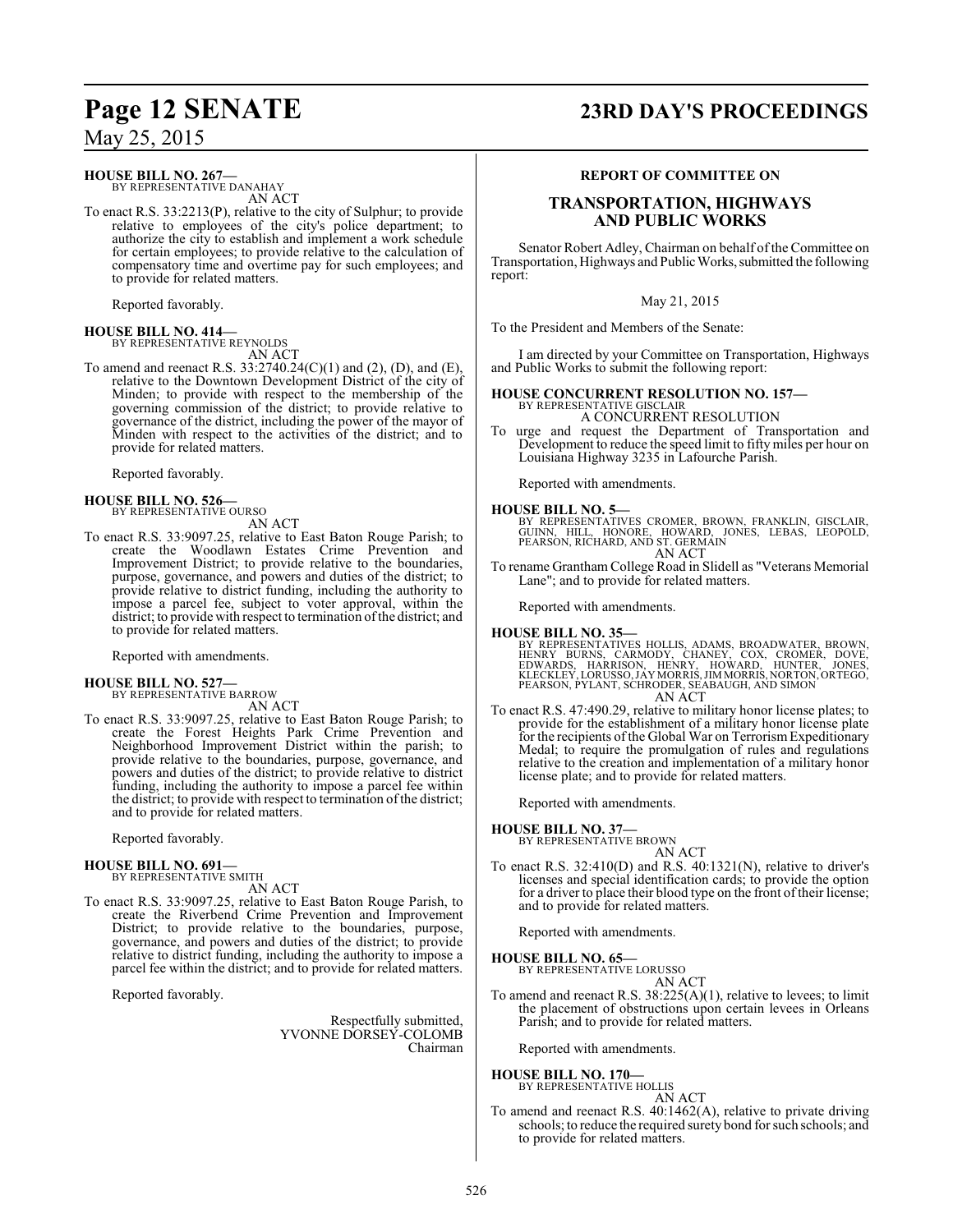## **23RD DAY'S PROCEEDINGS Page 13 SENATE**

#### Reported favorably.

- **HOUSE BILL NO. 208—** BY REPRESENTATIVES TERRY LANDRY, BURRELL, HALL, PIERRE, AND ALFRED WILLIAMS AN ACT
- To amend and reenact R.S. 48:78 and to enact R.S. 39:34(E) and 54(D), relative to the Transportation Trust Fund; to provide relative to executive budget recommendations for appropriations of monies out of the Transportation Trust Fund; to provide relative to appropriations of monies out of the Transportation Trust Fund; to provide limitations on the utilization of monies in the Transportation Trust Fund; and to provide for related matters.

Reported with amendments.

#### **HOUSE BILL NO. 248—**

BY REPRESENTATIVE LAMBERT AN ACT

To enact R.S. 32:299.3, relative to off-road vehicles; to provide relative to "golf carts" as "off-road vehicles"; to provide relative to safety equipment required for golf carts; to provide for restrictions on speed and eligible roadways to be used by golf carts; and to provide for related matters.

Reported with amendments.

#### **HOUSE BILL NO. 363—** BY REPRESENTATIVE BARRAS

AN ACT

To amend and reenact R.S. 38:291(BB)(1) and to enact R.S. 38:291(CC), relative to the Squirrel Run Levee and Drainage District; to create the Squirrel Run Levee and Drainage District; to provide for boundaries; to provide for the board of commissioners; to provide for membership of the board; to provide for taxation authority; to provide for duties and powers of the board; and to provide for related matters.

Reported with amendments.

#### **HOUSE BILL NO. 445—** BY REPRESENTATIVE MACK

AN ACT

To amend and reenact R.S.  $47:532.1(A)(1)$ ,  $(3)(a)$ , and  $(6)$  and to enact R.S. 47:532.2 and 532.3, relative to public tag agents; to provide relative to persons who may undertake duties of public tag agents; to provide relative to bonds required to be executed by public tag agents; to provide relative to qualifications for public tag applicants; to provide relative to the suspension, revocation, or cancellation of contracts of public tag agents; to authorize the office of motor vehicles to issue cease and desist order to public tag agents for certain activity; and to provide for related matters.

Reported with amendments.

#### **HOUSE BILL NO. 448—** BY REPRESENTATIVE PUGH

AN ACT

To amend and reenact R.S. 32:663(B), relative to impaired driving; to provide relative to the qualifications and competence of those issued permits for the purpose of chemical testing for drivers suspected of operating a vehicle while impaired; and to provide for related matters.

Reported with amendments.

#### **HOUSE BILL NO. 490—**

BY REPRESENTATIVE WILLMOTT AN ACT

To amend and reenact R.S. 32:82(A), relative to divided highways; to provide for usage of improved openings and crossovers on interstate highways; to provide for exceptions; and to provide for related matters.

# May 25, 2015

Reported favorably.

**HOUSE BILL NO. 499—**<br>BY REPRESENTATIVES HILL, ARMES, BADON, BILLIOT, WESLEY<br>BISHOP, BOUIE, HENRY BURNS, BURRELL, CARTER, CONNICK, FOIL,<br>GAINES, GUINN, HENSGENS, HOWARD, HUNTER, JAMES,<br>JEFFERSON, MIKE JOHNSON, MORENO, PRIC GERMAIN, AND WOODRUFF

AN ACT

To enact R.S. 32:415.3, relative to driver's licenses issued to certain persons upon release from incarceration; to require the issuance of a provisional Class "E" driver's license to certain persons upon their release fromincarceration; to provide for exceptions; to provide that payment of certain fees, fines, and penalties be deferred; to provide for revocation of a provisional Class "E" driver's license under certain circumstances; and to provide for related matters.

Reported with amendments.

## **HOUSE BILL NO. 533—** BY REPRESENTATIVE PRICE

AN ACT

To amend and reenact R.S. 32:781(9), to enact R.S. 32:792(B)(17)(j), and to repeal R.S. 32:781(1) and 792(C), relative to the regulation of used motor vehicles; to provide for definitions; to require a certification process for certain advertising; to eliminate references to "brokers"; and to provide for related matters.

Reported favorably.

## **HOUSE BILL NO. 581—** BY REPRESENTATIVE ARMES

AN ACT

To enact R.S. 32:299.3, relative to off-road vehicles; to provide relative to "utility terrain vehicles" as "off-road vehicles"; to provide relative to safety equipment required for utility terrain vehicles; to provide for restrictions on speed and eligible roadways to be used by utility terrain vehicles; and to provide for related matters.

Reported favorably.

**HOUSE BILL NO. 593—** BY REPRESENTATIVE TERRY LANDRY AN ACT

To amend and reenact R.S. 32:1305(A) and 1306(E), relative to motor vehicle inspection certificates and stations; to authorize the Department of Public Safety and Corrections, public safety services, to develop a system of electronic filing of inspection certificates; to provide for the requirements of such a system; to authorize the Department of Public Safety and Corrections, public safety services, to establish fees for motor vehicle inspection violations; to provide for effective dates; and to provide for related matters.

Reported with amendments.

**HOUSE BILL NO. 645—**

BY REPRESENTATIVE CONNICK AN ACT

To enact R.S. 48:79, relative to toll credits; to require toll credits to be utilized in a certain manner; and to provide for related matters.

Reported with amendments.

#### **HOUSE BILL NO. 709—**

BY REPRESENTATIVE HARRISON AN ACT

To amend and reenact R.S. 38:308(A) and to enact R.S. 38:308(C), relative to per diem of board members; to change the per diem of certain members and board of commissioners to equal federal per diem rates; to require a board of commissioners to provide public notice of its intent to vote on whether or not to increase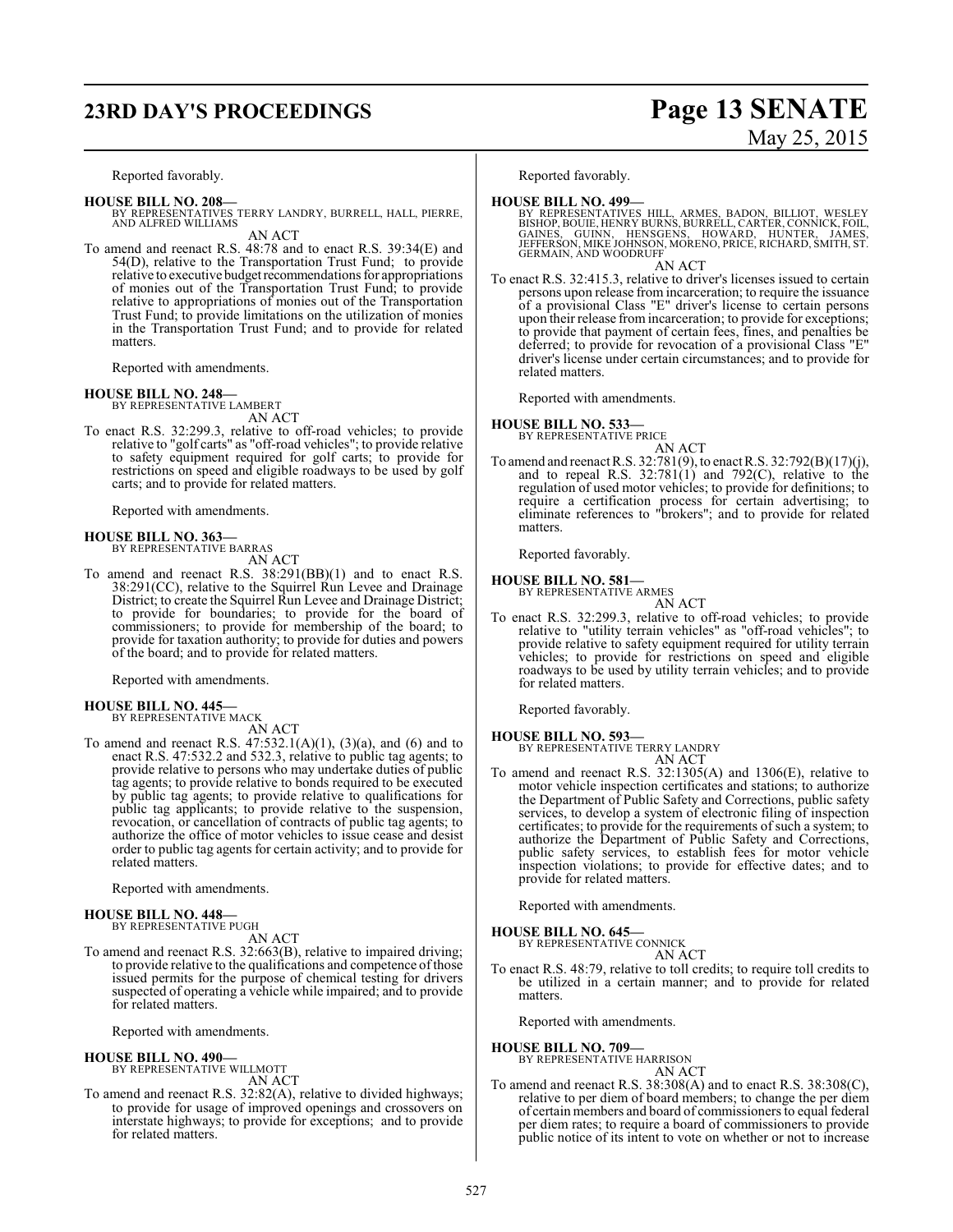## **Page 14 SENATE 23RD DAY'S PROCEEDINGS**

the per diem of its members above a certain amount; and to provide for related matters.

Reported with amendments.

#### **HOUSE BILL NO. 742—** BY REPRESENTATIVE LEGER

AN ACT

To enact R.S. 48:229.1 and to repeal R.S. 48:229, relative to programs of construction to be commenced in the coming fiscal year submitted to the legislature by the Department of Transportation and Development; to prescribe the process by which the Department of Transportation and Development shall select and prioritize certain construction projects; to require the Department of Transportation and Development to make certain information public; to repeal the current requirements by which the Department of Transportation and Development prioritizes certain construction projects; to provide for an effective date; and to provide for related matters

Reported favorably.

#### **HOUSE BILL NO. 767—**

BY REPRESENTATIVES ST. GERMAIN AND ARMES AN ACT

To amend and reenact R.S. 48:77(B)(2) and to enact R.S. 36:769(M) and Subpart B of Part V of Chapter 1 of Title 48 of the Louisiana Revised Statutes of 1950, to be comprised of R.S. 48:81 through 90.1, relative to providing fundsto certain entities for transportation related projects; to create the Louisiana State Transportation Infrastructure Bank; to provide for a board of directors; to provide for membership, duties, and authority ofthe board; to provide for the adoption of bylaws, rules, and regulations by the board; to create the Louisiana State Transportation Infrastructure Fund; to provide for the receipt, administration, and expenditure of monies allotted for the fund; to provide for the investment and disposition of the monies of the fund; to authorize the bank to incur debt and issue bonds, notes, or other evidences of indebtedness and to guarantee the debt of other entities; to authorize loans from the fund to certain entities; to provide procedures to enter into such indebtedness; to exempt evidence of indebtedness from taxation; to exempt any debt of or obligation entered into by the bank from being used in the calculation of net state tax supported debt; and to provide for related matters.

Reported with amendments.

#### **HOUSE BILL NO. 830—**

BY REPRESENTATIVES HARRIS AND HALL

AN ACT

To amend and reenact R.S. 34:335.1, 335.2(A), (B), and (C), and 335.3(A) and (E) and to repeal R.S. 34:3522, relative to a port in Rapides Parish; to change the territorial limits of the Alexandria Regional Port to be generally conterminous with the boundaries of Rapides Parish; to change the name of the Alexandria Regional Port; to provide relative to the membership of a board of commissioners for a port that has boundaries that are generally coterminous with the boundaries of Rapides Parish; to provide for the powers of a board of commissioners for a port that has boundaries that are generally coterminous with the boundaries of Rapides Parish; to provide for the terms of board commissioners for a port that has boundaries that are generally coterminous with the boundaries of Rapides Parish; to repeal authority for a port whose territorial limits are generally conterminous with the boundaries of Rapdies Parish; to provide for transitional matters; and to provide for related matters.

Reported favorably.

Respectfully submitted, ROBERT ADLEY Chairman

#### **Rules Suspended**

Senator Amedee asked for and obtained a suspension of the rules to recommit a bill.

**HOUSE BILL NO. 212—**

BY REPRESENTATIVES JAY MORRIS, ABRAMSON, STUART BISHOP,<br>BOUIE, BROWN, BURFORD, CARMODY, CARTER, CONNICK,<br>GAROFALO, GEYMANN, GISCLAIR, HALL, HARRIS, HARRISON,<br>HAVARD, HENSGENS, HOFFMANN, HOWARD, I AN ACT

To amend and reenact R.S. 39:122(A), relative to capital outlay; to provide relative to the capital outlay process; to provide for line of credit recommendations for projects; to require the approval of certain line of credit recommendations; to provide for an effective date; and to provide for related matters.

Senator Amedee moved to recommit the bill from the Committee on Revenue and Fiscal Affairs to the Committee on Senate and Governmental Affairs.

Without objection, so ordered.

#### **Senate Resolutions on Second Reading Reported by Committees**

#### **SENATE RESOLUTION NO. 109—** BY SENATOR HEITMEIER

A RESOLUTION

To commend the United States Congress on the passage of bipartisan legislation to permanently set the payment amounts that Medicare pays for physician services, known as the doc fix.

Reported favorably by the Committee on Health and Welfare.

On motion of Senator Murray the resolution was read by title and returned to the Calendar, subject to call.

#### **Senate Concurrent Resolutions on Second Reading Reported by Committees**

## **SENATE CONCURRENT RESOLUTION NO. 20—** BY SENATOR MURRAY

A CONCURRENT RESOLUTION

To urge and request the Louisiana Board of Ethics to issue an advisory opinion determining whether the employees of a private charter school operator who work at the public charter school operated by their employer are "public employees" as defined in the Louisiana Code of Governmental Ethics.

Reported with amendments by the Committee on Senate and Governmental Affairs.

#### **SENATE COMMITTEE AMENDMENTS**

Amendments proposed by Senate Committee on Senate and Governmental Affairs to Original Senate Concurrent Resolution No. 20 by Senator Murray

AMENDMENT NO. 1

On page 1, line 17, after "terms" insert "of"

On motion of Senator Amedee, the committee amendment was adopted.

The resolution was read by title. Senator Murray moved to adopt the amended Senate Concurrent Resolution.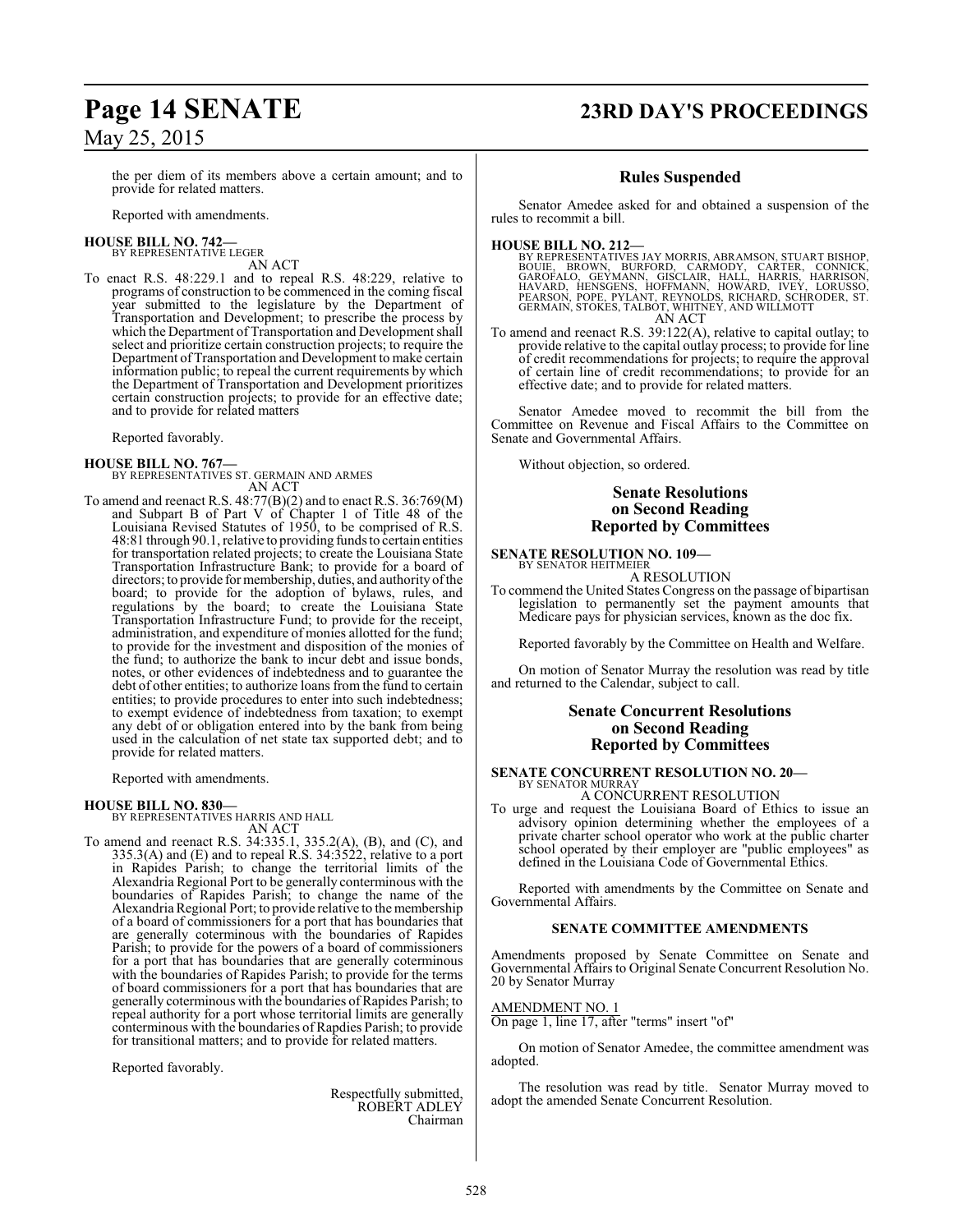## **23RD DAY'S PROCEEDINGS Page 15 SENATE**

### **ROLL CALL**

The roll was called with the following result:

#### YEAS

| Mr. President<br>Adley<br>Allain<br>Amedee<br>Appel<br><b>Broome</b><br>Brown<br>Buffington<br>Chabert<br>Claitor<br>Cortez<br>Crowe<br>Donahue | Dorsey-Colomb<br>Erdey<br>Gallot<br>Guillory<br>Johns<br>Kostelka<br>LaFleur<br>Long<br>Martiny<br>Mills<br>Morrell<br>Morrish<br>Murray | <b>Nevers</b><br>Peacock<br>Perry<br>Riser<br>Smith, G.<br>Smith, J.<br>Tarver<br>Thompson<br>Walsworth<br>Ward<br>White |
|-------------------------------------------------------------------------------------------------------------------------------------------------|------------------------------------------------------------------------------------------------------------------------------------------|--------------------------------------------------------------------------------------------------------------------------|
| Total - 37                                                                                                                                      | <b>NAYS</b>                                                                                                                              |                                                                                                                          |
| Total $-0$                                                                                                                                      | ABSENT                                                                                                                                   |                                                                                                                          |

The Chair declared the Senate had adopted the amended Senate Concurrent Resolution and ordered it engrossed and sent to the House.

#### **Senate Bills and Joint Resolutions on Third Reading and Final Passage**

**SENATE BILL NO. 51—** BY SENATOR CROWE

Heitmeier Peterson

Total - 2

A JOINT RESOLUTION

Proposing to amend Article VII, Section 10(F)(2)(a) and (b) of the Constitution of Louisiana, relative to the expenditure of state funds; to authorize the limited redirection and transfer of funds supporting appropriations or allocations from the state general fund and dedicated funds, including those constitutionally protected or mandated, to be used for other nonmandatory purposes under certain circumstances; and to specify an election for submission ofthe proposition to electors and provide a ballot proposition.

The bill was read by title. Senator Crowe moved the final passage of the bill.

### **ROLL CALL**

The roll was called with the following result:

#### YEAS

| Mr. President | Dorsey-Colomb |
|---------------|---------------|
| Erdey         | <b>Nevers</b> |
| Adley         | Peacock       |
| Gallot        | Perry         |
| Allain        | Riser         |
| Amedee        | Guillory      |
| Johns         | Smith, G.     |
| Appel         | Smith, J.     |
| <b>Broome</b> | Kostelka      |
| <b>Brown</b>  | LaFleur       |
| Buffington    | Tarver        |
| Long          | Thompson      |
| Chabert       | Walsworth     |
| Mills         | Martiny       |
| Claitor       | Ward          |
| Cortez        | White         |
| Crowe         | Morrell       |
| Donahue       | Morrish       |
| Total - 37    | Murray        |

# May 25, 2015

**NAYS** 

#### ABSENT

Heitmeier Peterson

Total - 0

Total - 2

The Chair declared the bill was passed and ordered it sent to the House. Senator Crowe moved to reconsider the vote by which the bill was passed and laid the motion on the table.

## **SENATE BILL NO. 63—** BY SENATOR CROWE

AN ACT

To amend and reenact R.S. 39:75(A)(4), (B), the introductory paragraph of 75(C), and the introductory paragraph of 75(E) and to enact R.S. 39:75(F), relative to the avoidance of budget deficits; to authorize the limited redirection and transfer of funds supporting appropriations or allocations from the state general fund and dedicated funds, including those constitutionally protected or mandated, to be used for other nonmandatory purposes under certain circumstances; to provide for an effective date; and to provide for related matters.

#### **Floor Amendments**

Senator Crowe proposed the following amendments.

#### **SENATE FLOOR AMENDMENTS**

Amendments proposed by Senator Crowe to Engrossed Senate Bill No. 63 by Senator Crowe

AMENDMENT NO. 1 On page 3, line 16, delete "No. " and insert "No. 51"

On motion of Senator Crowe, the amendments were adopted.

The bill was read by title. Senator Crowe moved the final passage of the amended bill.

#### **ROLL CALL**

The roll was called with the following result:

#### YEAS

| Mr. President<br>Adley<br>Allain<br>Amedee<br>Appel<br><b>Broome</b><br>Brown<br>Buffington<br>Chabert<br>Claitor<br>Cortez<br>Crowe<br>Donahue<br>Total - 37 | Dorsey-Colomb<br>Erdey<br>Gallot<br>Guillory<br>Johns<br>Kostelka<br>LaFleur<br>Long<br>Martiny<br>Mills<br>Morrell<br>Morrish<br>Murray | <b>Nevers</b><br>Peacock<br>Perry<br>Riser<br>Smith, G.<br>Smith, J.<br>Tarver<br>Thompson<br>Walsworth<br>Ward<br>White |
|---------------------------------------------------------------------------------------------------------------------------------------------------------------|------------------------------------------------------------------------------------------------------------------------------------------|--------------------------------------------------------------------------------------------------------------------------|
|                                                                                                                                                               | <b>NAYS</b>                                                                                                                              |                                                                                                                          |
| Total - 0                                                                                                                                                     | ABSENT                                                                                                                                   |                                                                                                                          |
| Heitmeier<br>Total - 2                                                                                                                                        | Peterson                                                                                                                                 |                                                                                                                          |

The Chair declared the amended bill was passed, ordered reengrossed and sent to the House. Senator Crowe moved to reconsider the vote by which the bill was passed and laid the motion on the table.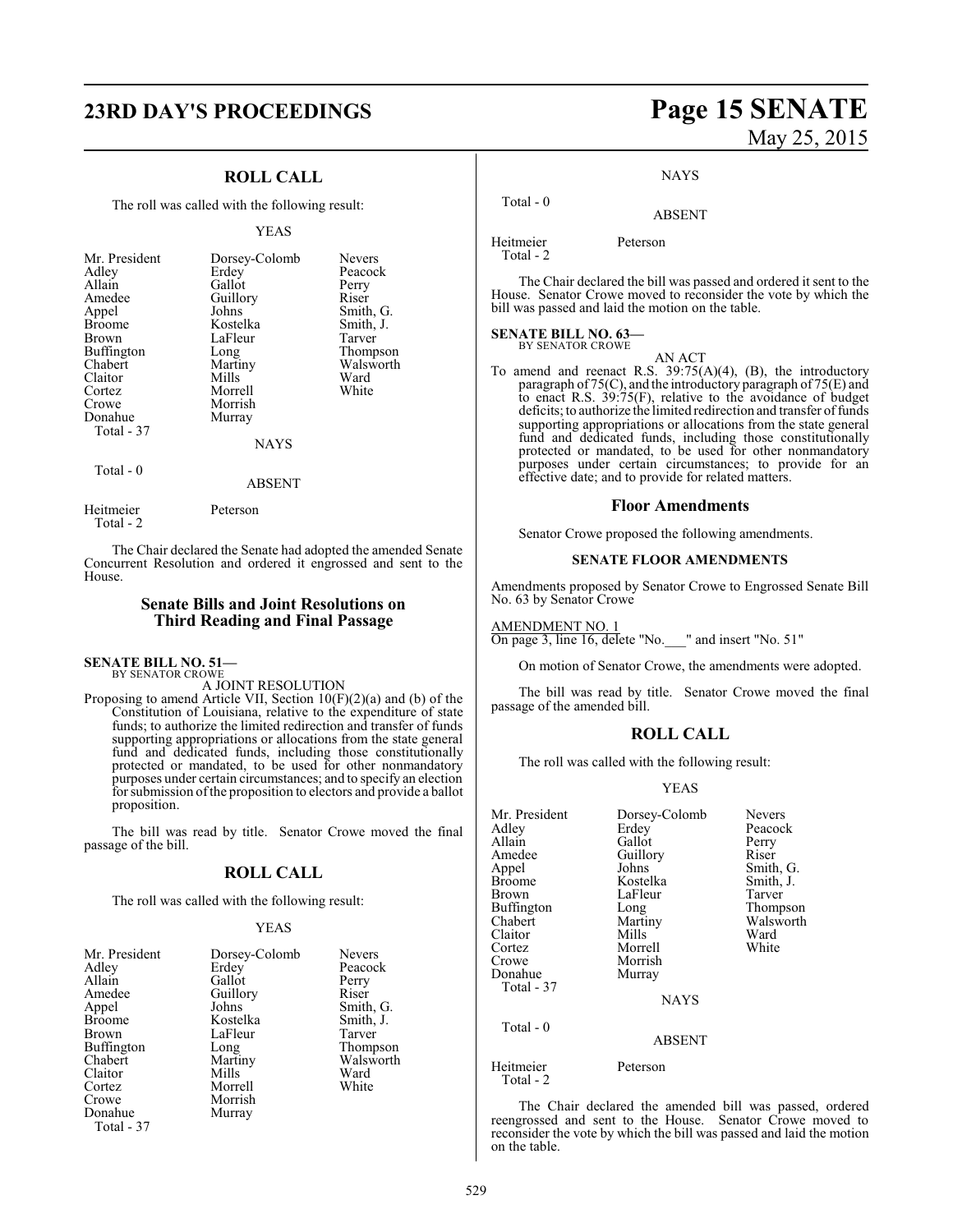## **Page 16 SENATE 23RD DAY'S PROCEEDINGS**

May 25, 2015

#### **SENATE BILL NO. 202—** BY SENATOR ADLEY

A JOINT RESOLUTION

Proposing to amend Article VII, Section 10(D)(2)(d), the introductory paragraph of  $10.3(A)$  and  $(A)(2)(a)$  and  $(b)$ ,  $10.5(B)$ , and  $27(A)$ , and to add Article VII, Section  $10.3(A)(2)(c)$  of the Constitution of Louisiana, to provide with respect to special treasury funds; to rename the Budget Stabilization Fund to the Budget and Transportation Stabilization Trust and to provide for its purposes; to provide for increases to the base every five years; to create the Budget Stabilization Subfund and the Transportation Stabilization Subfund in the Budget and Transportation Stabilization Trust; to provide for the deposit of certain excess mineral revenues into the Budget Stabilization Subfund, the Transportation Stabilization Subfund, and the Transportation Trust Fund; to provide for the uses of monies deposited into the funds; to specify an election for submission of the proposition to electors and provide a ballot proposition.

#### **Floor Amendments**

Senator Martiny sent up floor amendments.

#### **SENATE FLOOR AMENDMENTS**

Amendments proposed by Senator Martiny on behalf of the Legislative Bureau to Engrossed Senate Bill No. 202 by Senator Adley

AMENDMENT NO. 1 On page 1, line 3, following "and" and before "(A)(2)(a) insert "the introductory paragraph of 10.3"

AMENDMENT NO. 2 On page 1, line  $17$ , following "10(D)(2)(d)," and before "the introductory" insert "the introductory paragraph of 10.3(A) and"

AMENDMENT NO. 3 On page 2, line 1, before "(b)," delete "(A)(2)"

AMENDMENT NO. 4

On page 4, line 13, following "Paragraph (A)" and before "," insert "**of this Section**"

AMENDMENT NO. 5 On page 5, line 10, following "(C)" and before "." change "hereof" to "**of this Section**"

AMENDMENT NO. 6 On page 5, line 15, following "(C)" and before ";" change "hereof" to "**of this Section**"

AMENDMENT NO. 7 On page 6, line 13, following "Stabilization" and before "as provided" change "Fund" to "**Trust**"

AMENDMENT NO. 8 On page 7, line 6, following  $(A)(2)(a)$ " insert "(introductory paragraph)"

On motion of Senator Martiny, the amendments were adopted.

#### **Floor Amendments**

Senator Adley proposed the following amendments.

#### **SENATE FLOOR AMENDMENTS**

Amendments proposed by Senator Adley to Engrossed Senate Bill No. 202 by Senator Adley

#### AMENDMENT NO. 1

On page 1, line 3, change "10.5(B), and 27(A)," to "and 10.5(B),"

AMENDMENT NO. 2

On page 1, delete line 10, and insert the following: "the Budget Stabilization Subfund and the Transportation Stabilization Subfund;"

AMENDMENT NO. 3 On page 1, line 11, delete "Transportation Trust Fund;"

AMENDMENT NO. 4 On page 2, line 1, change "10.5(B), and  $27(A)$ " to "and  $10.5(B)$ "

AMENDMENT NO. 5 On page 3, line 4, change "2000" to "2000 **2014**"

#### AMENDMENT NO. 6

On page 3, line 28, after "**highway**" delete the remainder of the line and insert the following: "**program, provided that an amount not less than twenty percent of the funds appropriated by the legislature from the Transportation Stabilization Subfund pursuant to this Item shall be used solely and exclusively for the Louisiana Intermodal Connector Program within the Department of Transportation and Development**"

AMENDMENT NO. 7 On page 3, delete line 29, and on page 4, delete lines 1 through 3

AMENDMENT NO. 8 On page 4, delete lines 26 through 29, on page 5, delete lines 1 through 29, and on page 6, delete lines 1 through 5

#### AMENDMENT NO. 9

On page 6, at the end of line 27, change "program and" to "program, with twenty percent dedicated for use by the Louisiana Intermodal Connector Program;

AMENDMENT NO. 10

On page 6, delete line 28 and on line 29, delete "Transportation Trust Fund:

AMENDMENT NO. 11 On page 7, line 6, change "10.5(B), and 27(A);" to "and 10.5(B);"

On motion of Senator Adley, the amendments were adopted.

The bill was read by title. Senator Adley moved the final passage of the amended bill.

#### **ROLL CALL**

The roll was called with the following result:

#### YEAS

| Mr. President     | Dorsey-Colomb | <b>Nevers</b> |
|-------------------|---------------|---------------|
| Adley             | Erdey         | Peacock       |
| Allain            | Gallot        | Perry         |
| Amedee            | Guillory      | Riser         |
| Appel             | Johns         | Smith, G.     |
| <b>Broome</b>     | Kostelka      | Smith, J.     |
| Brown             | LaFleur       | Tarver        |
| <b>Buffington</b> | Long          | Thompson      |
| Chabert           | Martiny       | Walsworth     |
| Claitor           | Mills         | Ward          |
| Cortez            | Morrell       | White         |
| Crowe             | Morrish       |               |
| Donahue           | Murray        |               |
| Total - 37        |               |               |

**NAYS** 

Total - 0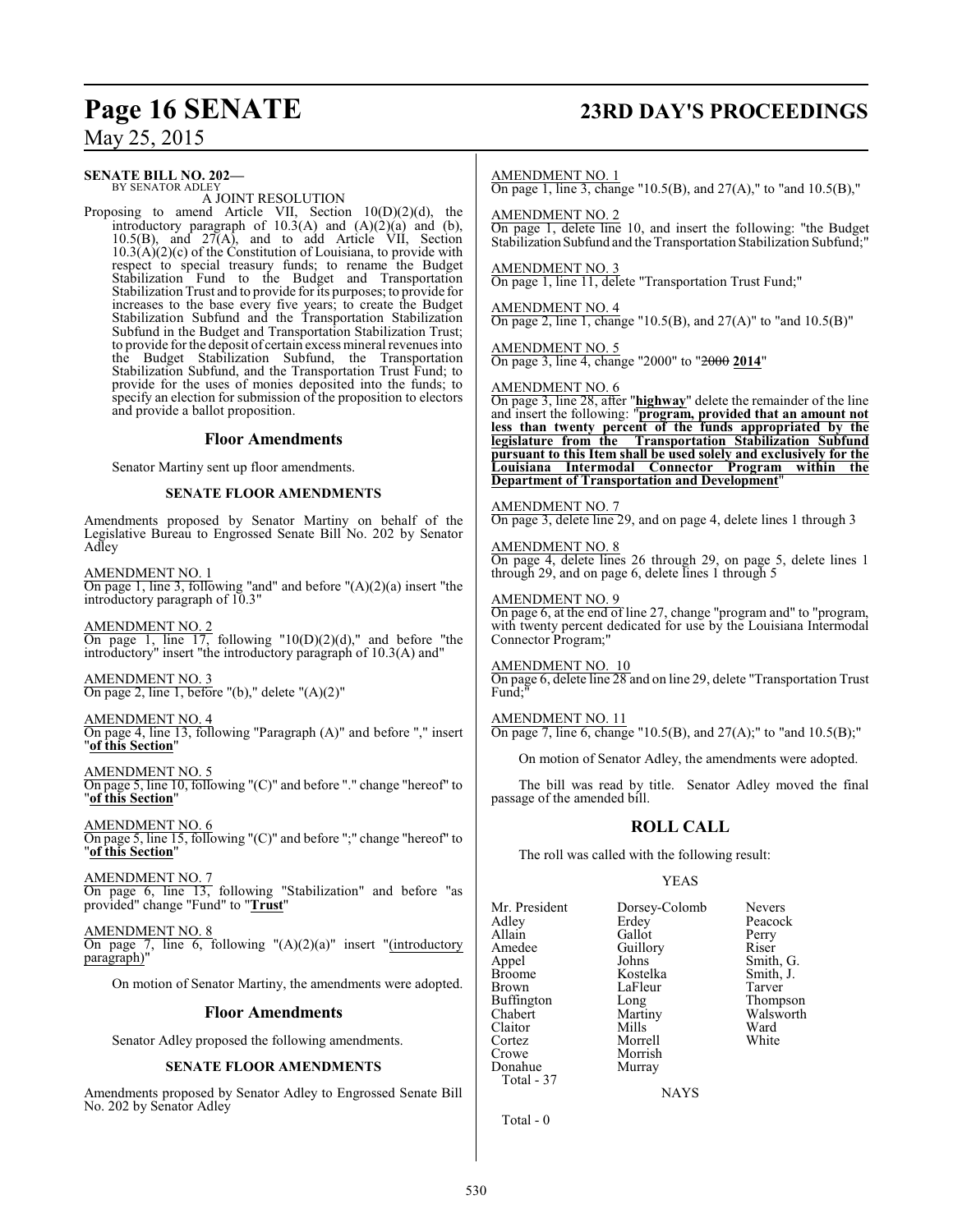## **23RD DAY'S PROCEEDINGS Page 17 SENATE**

#### ABSENT

Heitmeier Peterson Total - 2

The Chair declared the amended bill was passed, ordered reengrossed and sent to the House. Senator Adley moved to reconsider the vote by which the bill was passed and laid the motion on the table.

#### **SENATE BILL NO. 241—** BY SENATOR MORRELL

AN ACT

To amend and reenact R.S. 40:966(E) and (F), relative to the Uniform Controlled Dangerous Substances Law; to provide relative to penalties for possession of marijuana when the amount possessed is fourteen grams or less; to provide relative to penalties for possession of marijuana when the amount possessed is fourteen grams or more, but less than two and onehalf pounds; to provide relative to a cleansing period for certain offenses; to provide relative to the possession of more than two and one-half pounds and less than sixty pounds of marijuana; and to provide for related matters.

#### **Floor Amendments**

Senator Martiny sent up floor amendments.

#### **SENATE FLOOR AMENDMENTS**

Amendments proposed by Senator Martiny on behalf of the Legislative Bureau to Engrossed Senate Bill No. 241 by Senator Morrell

AMENDMENT NO. 1

On page 3, line 23, following "**provided in**" and before "**a** conviction" change "**R.S. 40:966(E)(1)(a)(iii)**" to "**Item (a)(iii) of this Paragraph**"

#### AMENDMENT NO. 2

On page 3, lines 24 and 25, following "elements as" and before "prohibiting" change "R.S. 40:966(C)" to "**Subsection C of this Section**"

#### AMENDMENT NO. 3

On page 3, line 29, following "**provided in**" and before "**, a** conviction" change "**R.S. 40:966(E)(1)(a)(iii)**" to "**Item (a)(iii) of this Paragraph**"

AMENDMENT NO. 4

On page 4, lines 1 and 2, change "R.S. 40:966(B)(3)" to "**Paragraph (B)(3) of this Section**"

On motion of Senator Martiny, the amendments were adopted.

#### **Floor Amendments**

Senator Morrell proposed the following amendments.

#### **SENATE FLOOR AMENDMENTS**

Amendments proposed by Senator Morrell to Engrossed Senate Bill No. 241 by Senator Morrell

AMENDMENT NO. 1

On page 2, at the end of line 6, change "**and**" to a comma "**,**" and at the end of line 7, after "**days**" insert "**, or both**"

#### AMENDMENT NO. 2

On page 2, line 9, delete "**but less than two and one-half pounds,**"

#### AMENDMENT NO. 3

On page 2, line 10, change "**and**" to a comma "**,**" and at the end of line 11, after "**months**" insert "**, or both**"

#### AMENDMENT NO. 4

On page 2, delete lines 12 through 18, and insert:

"**(iii) Any person who has been convicted of a violation of the provisions of Item (i) or (ii) of this Subparagraph and who has not been convicted of any other violation of a statue or ordinance prohibiting the possession of marijuana for a period of two years from the date of completion of sentence, probation, parole, or suspension of sentence shall not be eligible to have the conviction used as a predicate conviction for enhancement purposes. The provisions of this Subparagraph shall occur only once with respect to any person.**"

#### AMENDMENT NO. 5

On page 3, at the beginning of line 2, delete "or subsequent"

AMENDMENT NO. 6 On page 3, line 6, change "**and**" to a comma "**,**" and at the end of line 7, after "**dollars**" insert "**, or both**"

AMENDMENT NO. 7 On page 3, line 17, delete "**and**" and at the end of the line after "**dollars**" insert "**, or both**"

AMENDMENT NO. 8 On page 4, delete lines 7 through 11

AMENDMENT NO. 9 On page 5, line 18, delete "**at**" and insert "**with or without**"

On motion of Senator Morrell, the amendments were adopted.

The bill was read by title. Senator Morrell moved the final passage of the amended bill.

#### **ROLL CALL**

The roll was called with the following result:

#### YEAS

| Adley         | Dorsey-Colomb | Morrish       |
|---------------|---------------|---------------|
| Allain        | Gallot        | Murray        |
| Amedee        | Guillory      | <b>Nevers</b> |
| Appel         | Heitmeier     | Peacock       |
| <b>Broome</b> | Johns         | Peterson      |
| <b>Brown</b>  | LaFleur       | Smith, G.     |
| Buffington    | Martiny       | Tarver        |
| Chabert       | Mills         | Ward          |
| Cortez        | Morrell       | White         |
| Total - 27    |               |               |
|               | <b>NAYS</b>   |               |
| Mr. President | Erdey         | Riser         |
| Claitor       | Kostelka      | Smith, J.     |
| Crowe         | Long          | Thompson      |
| Donahue       | Perrv         | Walsworth     |
|               |               |               |

ABSENT

Walsworth

Total - 0

Total - 12

The Chair declared the amended bill was passed, ordered reengrossed and sent to the House. Senator Morrell moved to reconsider the vote by which the bill was passed and laid the motion on the table.

#### **SENATE BILL NO. 259—** BY SENATOR ADLEY

#### AN ACT

To amend and reenact the introductory paragraph of R.S. 39:94(A),  $(A)(2)(a)$  and  $(b)$ , and  $97(B)$  and to enact R.S. 39:94 $(A)(2)(c)$ , relative to special treasury funds; to rename the Budget Stabilization Fund the Budget and Transportation Stabilization Trust and to provide for its purposes; to provide for increases to

# May 25, 2015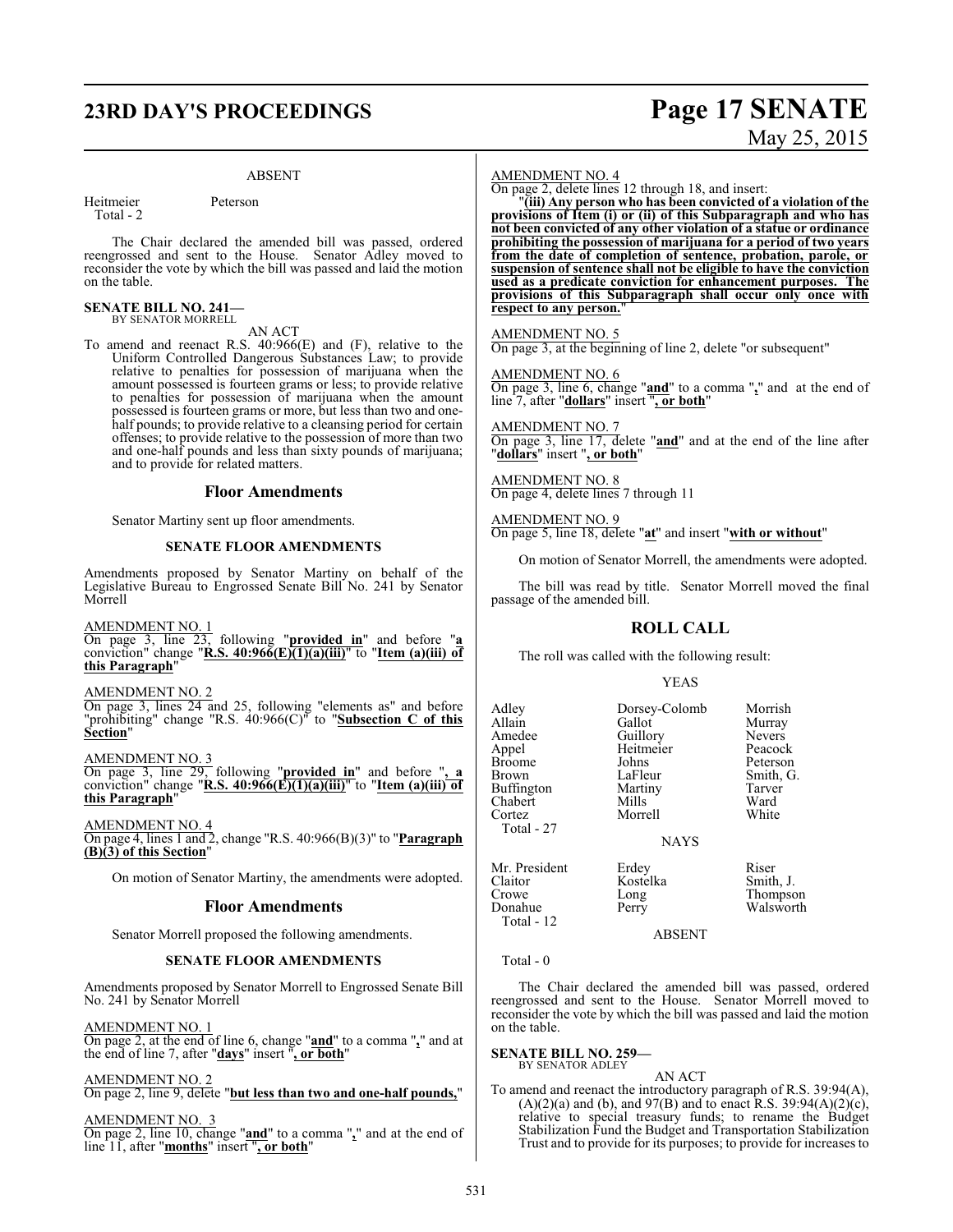the base every five years; to create the Budget Stabilization Subfund and the Transportation Stabilization Subfund in the Budget and Transportation Stabilization Trust; to provide for the deposit of certain excess mineral revenues into the Budget Stabilization Subfund, the Transportation Stabilization Subfund, and the Transportation Trust Fund; to provide for the uses of monies deposited into the funds; to provide for effectiveness; and to provide for related matters.

#### **Floor Amendments**

Senator Martiny sent up floor amendments.

#### **SENATE FLOOR AMENDMENTS**

Amendments proposed by Senator Martiny on behalf of the Legislative Bureau to Engrossed Senate Bill No. 259 by Senator Adley

AMENDMENT NO. 1 On page 1, line 2, following "39:94(A)," and before " $(A)(2)(a)$ " insert "the introductory paragraph of"

AMENDMENT NO. 2 On page 1, line 13, following "39:94(A)," and before " $(A)(2)(a)$ " insert "the introductory paragraph of"

AMENDMENT NO. 3 On page 3, line 21, following "**provided in**" and before "**(C)(1)**" change "**Subparagraphs**" to "**Paragraphs**"

On motion of Senator Martiny, the amendments were adopted.

#### **Floor Amendments**

Senator Adley proposed the following amendments.

#### **SENATE FLOOR AMENDMENTS**

Amendments proposed by Senator Adley to Engrossed Senate Bill No. 259 by Senator Adley

AMENDMENT NO. 1 On page 1, line 8, change "Subfund," to "Subfund and"

AMENDMENT NO. 2 On page 1, line 9, delete "Subfund, and the Transportation Trust Fund;" and insert "Subfund;"

#### AMENDMENT NO. 3

On page 3, line 13, after "**highway**" delete the remainder of the line and insert the following: "**program, provided that an amount not less than twenty percent of funds appropriated by the legislature from the Transportation Stabilization Subfund pursuant to this Item shall be used solely and exclusively for the Louisiana Intermodal Connector Program within the Department of Transportation and Development.**"

#### AMENDMENT NO. 4

On page 3, delete lines 14 through 17

On motion of Senator Adley, the amendments were adopted.

The bill was read by title. Senator Adley moved the final passage of the amended bill.

#### **ROLL CALL**

The roll was called with the following result:

#### YEAS

|       | Mr. President |
|-------|---------------|
| Adley |               |

Dorsey-Colomb Murray<br>Erdey Nevers

Nevers

## **Page 18 SENATE 23RD DAY'S PROCEEDINGS**

| Allain<br>Amedee<br>Appel<br>Broome<br>Brown<br>Buffington<br>Chabert<br>Claitor<br>Cortez<br>Crowe<br>Donahue<br>Total - 39 | Gallot<br>Guillory<br>Heitmeier<br>Johns<br>Kostelka<br>LaFleur<br>Long<br>Martiny<br>Mills<br>Morrell<br>Morrish<br><b>NAYS</b> | Peacock<br>Perry<br>Peterson<br>Riser<br>Smith, G.<br>Smith, J.<br>Tarver<br>Thompson<br>Walsworth<br>Ward<br>White |
|------------------------------------------------------------------------------------------------------------------------------|----------------------------------------------------------------------------------------------------------------------------------|---------------------------------------------------------------------------------------------------------------------|
| Total - 0                                                                                                                    |                                                                                                                                  |                                                                                                                     |

ABSENT

Total - 0

The Chair declared the amended bill was passed, ordered reengrossed and sent to the House. Senator Adley moved to reconsider the vote by which the bill was passed and laid the motion on the table.

#### **SENATE BILL NO. 284— (Substitute of Senate Bill No. 223 by Senator Donahue)** BY SENATOR DONAHUE

AN ACT

To enact R.S. 47:6039, relative to tax credits; to establish the Student Assessment for a Valuable Education (SAVE) Credit Program; to grant a transferable SAVE credit for each student enrolling at a public institution of higher education; to provide for the determination of and limitation on the amount of credit granted and transferred; to require the transfer of the credit to the Board of Regents; to provide for distribution of funds pursuant to the Board of Regent's formula for the equitable distribution of funds to public institutions of higher education; and to provide for related matters.

#### **Floor Amendments**

Senator Martiny sent up floor amendments.

#### **SENATE FLOOR AMENDMENTS**

Amendments proposed by Senator Martiny on behalf of the Legislative Bureau to Engrossed Senate Bill No. 284 by Senator Donahue

#### AMENDMENT NO. 1

On page 2, lines 6 and 19, following "**Paragraph**" and before "**of**" change "**(A)(1) of this Section**" to "**(1) of this Subsection**"

On motion of Senator Martiny, the amendments were adopted.

The bill was read by title. Senator Donahue moved the final passage of the amended bill.

### **ROLL CALL**

The roll was called with the following result:

Kostelka

#### YEAS

Mr. President Crowe Morrish<br>Adley Donahue Peacock Adley Donahue Peacock Amedee Gallot<br>
Appel Guillory Appel Guillory Smith, G.<br>Broome Heitmeier Thompson Buffington Johns Walsworth<br>
Supervisory<br>
Chabert Kostelka Ward

Erdey Perry<br>Gallot Riser Thompson<br>Walsworth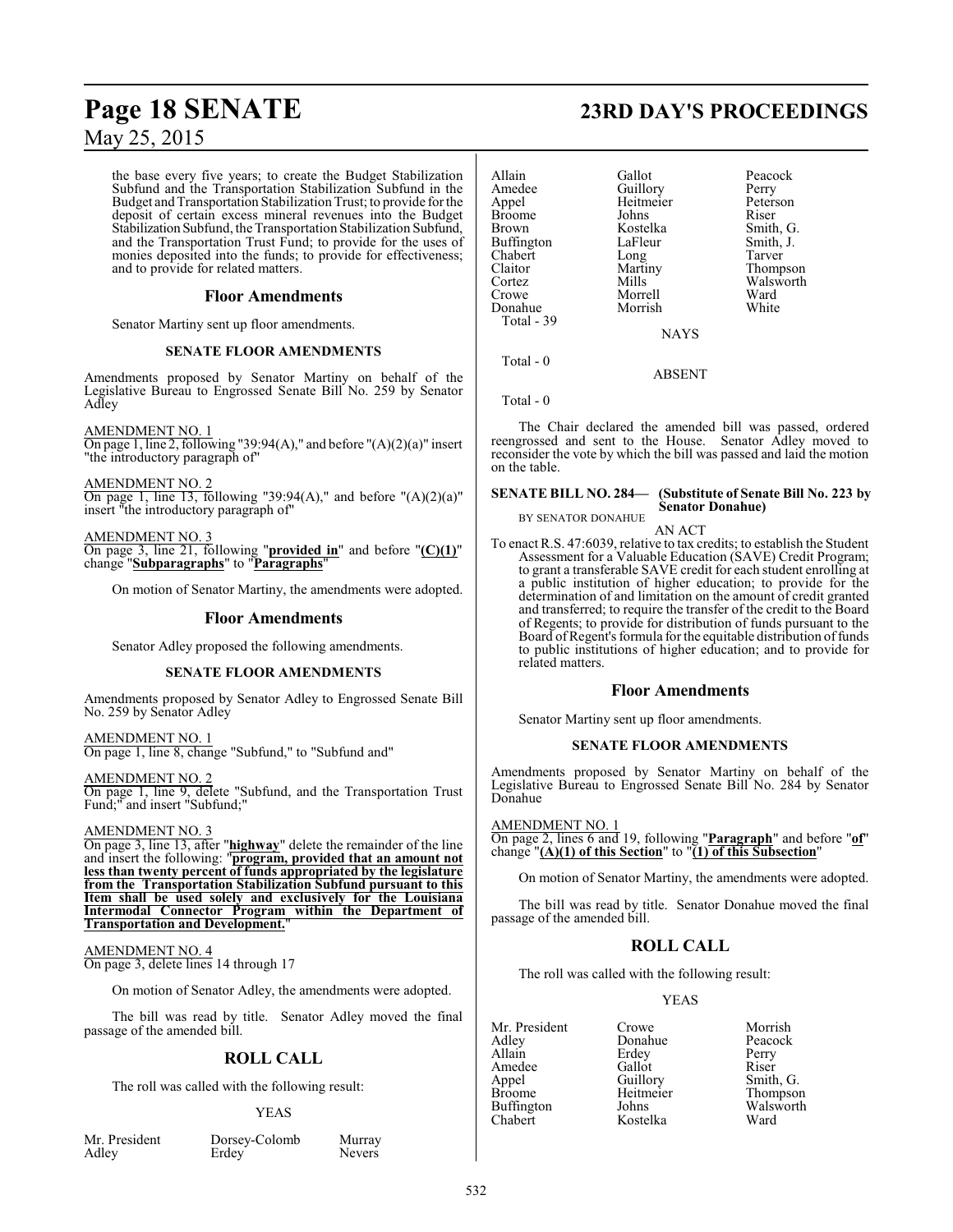# **23RD DAY'S PROCEEDINGS Page 19 SENATE**

| Claitor<br>Cortez<br>Total - 29                          | Long<br>Martiny<br><b>NAYS</b>                 | White               |
|----------------------------------------------------------|------------------------------------------------|---------------------|
| Brown<br>Dorsey-Colomb<br>LaFleur<br>Mills<br>Total - 10 | Morrell<br>Murray<br><b>Nevers</b><br>Peterson | Smith, J.<br>Tarver |
|                                                          | ABSENT                                         |                     |

Total - 0

The Chair declared the amended bill was passed, ordered reengrossed and sent to the House. Senator Donahue moved to reconsider the vote by which the bill was passed and laid the motion on the table.

#### **SENATE BILL NO. 119—**

BY SENATOR PERRY A JOINT RESOLUTION

Proposing to amend Article XIII, Section 1(B) of the Constitution of Louisiana, relative to constitutional amendments; to provide for submission of amendments to the electorate; to limit the number of constitutional amendments that may be presented per election; and to specify an election for submission of the proposition to electors and provide a ballot proposition.

On motion of Senator Perry, the bill was read by title and returned to the Calendar, subject to call.

#### **SENATE BILL NO. 239—** BY SENATOR LAFLEUR

AN ACT

To amend and reenact R.S. 24:513(A)(3), relative to the legislative auditor; to provide for local auditees; to provide for the content of financial statements of local auditees; to provide for supplemental reports; and to provide for related matters.

#### **Floor Amendments**

Senator Martiny sent up floor amendments.

#### **SENATE FLOOR AMENDMENTS**

Amendments proposed by Senator Martiny on behalf of the Legislative Bureau to Engrossed Senate Bill No. 239 by Senator LaFleur

#### AMENDMENT NO. 1

On page 2, line 14, following "**shall**" and before "**that**" change "**only report**" to "**report only**"

On motion of Senator Martiny, the amendments were adopted.

The bill was read by title. Senator LaFleur moved the final passage of the amended bill.

#### **ROLL CALL**

The roll was called with the following result:

#### YEAS

| Mr. President | Dorsey-Colomb | Murray        |
|---------------|---------------|---------------|
| Adley         | Erdey         | <b>Nevers</b> |
| Allain        | Gallot        | Peacock       |
| Amedee        | Guillory      | Perry         |
| Appel         | Heitmeier     | Riser         |
| <b>Broome</b> | Johns         | Smith, G.     |
| <b>Brown</b>  | Kostelka      | Smith, J.     |
| Buffington    | LaFleur       | Tarver        |
| Chabert       | Long          | Thompson      |

Claitor Martiny Walsworth Cortez Mills Ward<br>Crowe Morrell White Donahue Total - 38

NAYS

Morrell<br>Morrish

ABSENT

Total - 0

Peterson Total - 1

The Chair declared the amended bill was passed, ordered reengrossed and sent to the House. Senator LaFleur moved to reconsider the vote by which the bill was passed and laid the motion on the table.

#### **House Bills and Joint Resolutions on Third Reading and Final Passage**

#### **Bagneris Rule**

Senator Murray moved to invoke the rule to temporarily pass over controversial House Bills on Third Reading and Final Passage with the intention of taking them up later, in their regular order.

Without objection, so ordered.

#### **HOUSE BILL NO. 26—**

BY REPRESENTATIVE MILLER AN ACT

To amend and reenact R.S. 33:1236.26(A), relative to the governing authorities of the parishes of St. Charles and St. John the Baptist; to provide with respect to notification to property owners of violations of grass cutting ordinances; and to provide for related matters.

The bill was read by title. Senator Gary Smith moved the final passage of the bill.

#### **ROLL CALL**

The roll was called with the following result:

#### YEAS

| Mr. President<br>Adley<br>Allain<br>Amedee<br>Appel<br>Broome<br>Brown<br>Buffington<br>Chabert<br>Claitor<br>Cortez<br>Crowe<br>Donahue<br>Total - 39 | Dorsey-Colomb<br>Erdey<br>Gallot<br>Guillory<br>Heitmeier<br>Johns<br>Kostelka<br>LaFleur<br>Long<br>Martiny<br>Mills<br>Morrell<br>Morrish<br><b>NAYS</b> | Murray<br><b>Nevers</b><br>Peacock<br>Perry<br>Peterson<br>Riser<br>Smith, G.<br>Smith, J.<br>Tarver<br>Thompson<br>Walsworth<br>Ward<br>White |
|--------------------------------------------------------------------------------------------------------------------------------------------------------|------------------------------------------------------------------------------------------------------------------------------------------------------------|------------------------------------------------------------------------------------------------------------------------------------------------|
|                                                                                                                                                        |                                                                                                                                                            |                                                                                                                                                |
| Total - 0                                                                                                                                              | <b>ABSENT</b>                                                                                                                                              |                                                                                                                                                |

Total - 0

The Chair declared the bill was passed and ordered it returned to the House. Senator Gary Smith moved to reconsider the vote by which the bill was passed and laid the motion on the table.

# May 25, 2015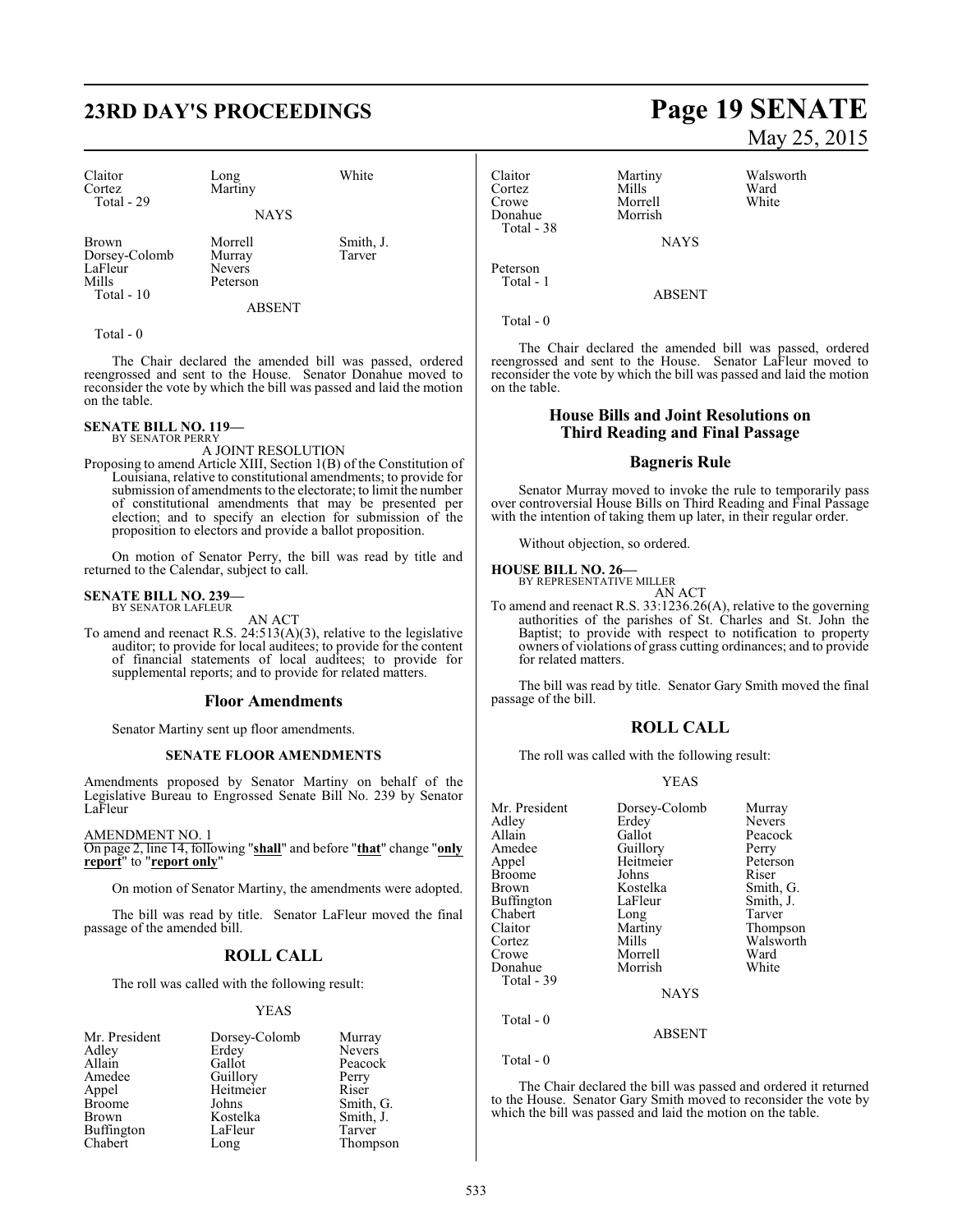#### **HOUSE BILL NO. 345—**

BY REPRESENTATIVE HOFFMANN AN ACT

To amend and reenact R.S. 17:3883(A)(6)(a)(introductory paragraph), (b), and (c), relative to evaluations of public school teachers and administrators; to require the advisory subcommittee of the Accountability Commission to report and make recommendations regarding proposed modifications of regulations; and to provide for related matters.

The bill was read by title. Senator Appel moved the final passage of the bill.

### **ROLL CALL**

The roll was called with the following result:

#### YEAS

| Mr. President | Dorsey-Colomb | Murray        |
|---------------|---------------|---------------|
| Adley         | Erdey         | <b>Nevers</b> |
| Allain        | Gallot        | Peacock       |
| Amedee        | Guillory      | Perry         |
| Appel         | Heitmeier     | Peterson      |
| Broome        | Johns         | Riser         |
| Brown         | Kostelka      | Smith, G.     |
| Buffington    | LaFleur       | Smith, J.     |
| Chabert       | Long          | Tarver        |
| Claitor       | Martiny       | Thompson      |
| Cortez        | Mills         | Walsworth     |
| Crowe         | Morrell       | Ward          |
| Donahue       | Morrish       | White         |
| Total - 39    |               |               |
|               | <b>NAYS</b>   |               |
| Total - 0     |               |               |

#### ABSENT

Total - 0

The Chair declared the bill was passed and ordered it returned to the House. Senator Appel moved to reconsider the vote by which the bill was passed and laid the motion on the table.

#### **HOUSE BILL NO. 656—**

BY REPRESENTATIVE HARRISON AN ACT

To amend and reenact R.S. 33:140.62(A)(3) and (4), relative to state planning and development districts; to move St. Mary Parish to a new district; and to provide for related matters.

The bill was read by title. Senator Allain moved the final passage of the bill.

### **ROLL CALL**

The roll was called with the following result:

#### YEAS

| Mr. President | Erdey         | Peaco  |
|---------------|---------------|--------|
| Adley         | Gallot        | Perry  |
| Allain        | Guillory      | Peters |
| Appel         | Heitmeier     | Riser  |
| <b>Broome</b> | Johns         | Smith  |
| <b>Brown</b>  | Kostelka      | Smith  |
| Buffington    | LaFleur       | Tarve  |
| Chabert       | Long          | Thom   |
| Claitor       | Martiny       | Wals   |
| Cortez        | Morrell       | Ward   |
| Crowe         | Morrish       | White  |
| Donahue       | Murray        |        |
| Dorsey-Colomb | <b>Nevers</b> |        |
| Total - 37    |               |        |

Peacock Perry Peterson<br>Riser Smith, G. Smith, J. Tarver Thompson Walsworth<br>Ward White

## **Page 20 SENATE 23RD DAY'S PROCEEDINGS**

#### NAYS

ABSENT

 Total - 0 Amedee Mills

Total - 2

The Chair declared the bill was passed and ordered it returned to the House. Senator Allain moved to reconsider the vote by which the bill was passed and laid the motion on the table.

#### **HOUSE BILL NO. 705—**

BY REPRESENTATIVE BROADWATER AN ACT

To amend and reenact R.S. 17:3042.1(A)(1)(e) and to enact Chapter 50 of Title 17 of the Louisiana Revised Statutes of 1950, to be comprised of R.S. 17:5001 through 5122 and to repeal Chapter 20-G of Title 17 of the Louisiana Revised Statutes of 1950, comprised of R.S. 17:3048.1 through 3048.7, all relative to the Taylor Opportunity Program for Students (TOPS); to provide for a technical recodification of TOPS provisions contained in statutory law; and to provide for related matters.

#### **Floor Amendments**

Senator White proposed the following amendments.

#### **SENATE FLOOR AMENDMENTS**

Amendments proposed by Senator White to Reengrossed House Bill No. 705 by Representative Broadwater

#### AMENDMENT NO. 1

On page 2, line 2, following "for an" and before "or" change "Honors, Performance, Opportunity," to "Opportunity, Performance, Honors,'

#### AMENDMENT NO. 2

On page 2, line 16, following "the" and before "State" insert "Louisiana"

#### AMENDMENT NO. 3

On page 4, line 25, following "Award as" and before "R.S." change "defined by" to "provided for in"

AMENDMENT NO. 4 On page 6, line 28, following "state" and before "shall" delete "*,*"

AMENDMENT NO. 5 On page 11, line 5, following "year" and before "the" insert ","

AMENDMENT NO. 6 On page 19, line 21, following "law" and before "as follows" insert ", R.S. 17:183.1, et seq.,"

#### AMENDMENT NO. 7

On page 19, at the end of line 27, delete "meet" and at the beginning line 28, delete "the standards for admission to the desired college or university and"

#### AMENDMENT NO. 8

On page 22, line 20, following "the" and before "State" insert "Louisiana"

## AMENDMENT NO. 9

On page 27, line 13, following "Children" and before "or" change "(Third Edition)" to ", Third Edition,"

#### AMENDMENT NO. 10

On page 27, line 19, following "Test" and before "or" change "(Second Edition)" to ", Second Edition,"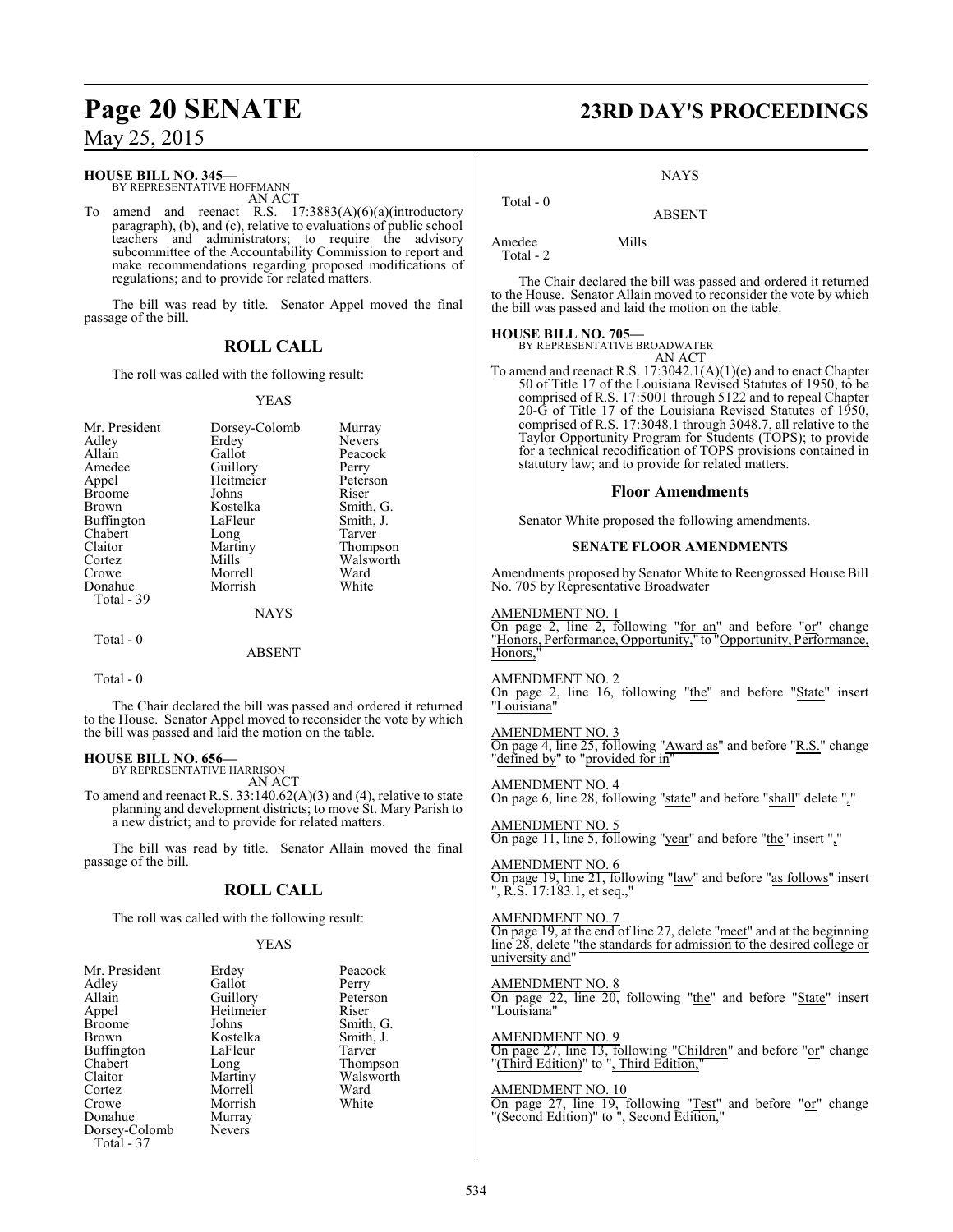## **23RD DAY'S PROCEEDINGS Page 21 SENATE**

# May 25, 2015

#### AMENDMENT NO. 11

On page 28, line 24, following "enrolled" and before "earning" insert ","

AMENDMENT NO. 12 On page 28, line 28, following "or" and before "as" insert ","

AMENDMENT NO. 13 On page 28, line 29, following "year" and before "fails" insert ","

AMENDMENT NO. 14 On page 29, line 2, following "R.S. 17:5002(B)" and before "regardless" insert ","

AMENDMENT NO. 15 On page 29, line 3, following "Award" and before "may" insert ","

AMENDMENT NO. 16 On page 30, line 24, following "enrolled" and before "earning" insert ","

AMENDMENT NO. 17 On page 41, line 27, following "the" and before "semester" change "Fall" to "fall"

AMENDMENT NO. 18 On page 41, line 28, following "the" and before "semester" change "Spring" to "spring"

AMENDMENT NO. 19 On page 42, line 15, following "level" and before "the" insert ","

On motion of Senator White, the amendments were adopted.

The bill was read by title. Senator White moved the final passage of the amended bill.

#### **ROLL CALL**

The roll was called with the following result:

#### YEAS

| Mr. President<br>Adley<br>Allain<br>Amedee<br>Appel<br><b>Broome</b><br>Brown<br>Buffington<br>Chabert<br>Claitor<br>Cortez<br>Crowe<br>Donahue<br>Total - 38 | Dorsey-Colomb<br>Erdey<br>Gallot<br>Guillory<br>Heitmeier<br>Johns<br>Kostelka<br>LaFleur<br>Long<br>Martiny<br>Mills<br>Morrish<br>Murray | <b>Nevers</b><br>Peacock<br>Perry<br>Peterson<br>Riser<br>Smith, G.<br>Smith, J.<br>Tarver<br>Thompson<br>Walsworth<br>Ward<br>White |
|---------------------------------------------------------------------------------------------------------------------------------------------------------------|--------------------------------------------------------------------------------------------------------------------------------------------|--------------------------------------------------------------------------------------------------------------------------------------|
|                                                                                                                                                               | <b>NAYS</b>                                                                                                                                |                                                                                                                                      |
| Total - 0                                                                                                                                                     | <b>ADCENT</b>                                                                                                                              |                                                                                                                                      |

ABSENT

Morrell Total - 1

The Chair declared the amended bill was passed and ordered it returned to the House. Senator White moved to reconsider the vote by which the bill was passed and laid the motion on the table.

#### **HOUSE BILL NO. 384—**

BY REPRESENTATIVES JACKSON, CHANEY, HOFFMANN, AND HUNTER AND SENATOR THOMPSON AN ACT

To amend and reenact R.S. 17:3351.15(A), relative to the Board of Supervisors for the University of Louisiana System; to authorize the board to impose certain fee amounts for enrollment in the dental hygiene program at the University of Louisiana at Monroe; and to provide for related matters.

The bill was read by title. Senator Thompson moved the final passage of the bill.

### **ROLL CALL**

The roll was called with the following result:

#### YEAS

Mr. President Dorsey-Colomb Nevers<br>Adley Erdey Peacoc Adley Erdey Peacock Allain Gallot Perry<br>
Amedee Guillory Riser Amedee Guillory Riser<br>Appel Heitmeier Smith, G. Appel Heitmeier<br>Broome Johns Broome Johns Smith, J.<br>Brown Kostelka Tarver Kostelka Tarver<br>LaFleur Thompson Buffington LaFle<br>Chabert Long Chabert Long Walsworth<br>Claitor Martiny Ward Martiny Ward<br>
Mills White Cortez<br>Crowe Morrish<br>Murray Donahue Total - 37 NAYS

Total - 0

```
Morrell Peterson
  Total - 2
```
The Chair declared the bill was passed and ordered it returned to the House. Senator Thompson moved to reconsider the vote by which the bill was passed and laid the motion on the table.

ABSENT

#### **HOUSE BILL NO. 9—**

BY REPRESENTATIVE HILL AN ACT

To enact R.S. 11:1732(14)(a)(ix), relative to participation in the Municipal Employees' Retirement System; to authorize participation by certain employers; to provide employee qualifications for such participation; and to provide for related matters.

The bill was read by title. Senator John Smith moved the final passage of the bill.

#### **ROLL CALL**

The roll was called with the following result:

#### YEAS

Mr. President Dorsey-Colomb Nevers<br>Adley Erdey Peacoc Adley Erdey Peacock Allain Callot Perry<br>
Amedee Guillory Riser Amedee Guillory<br>Appel Heitmeier Appel Heitmeier Smith, G. Broome Johns Smith, J.<br>Brown Kostelka Tarver Kostelka Tarver<br>LaFleur Thompson Buffington LaFle<br>Chabert Long Chabert Long Walsworth<br>Claitor Martiny Ward Martiny Ward<br>
Mills White Cortez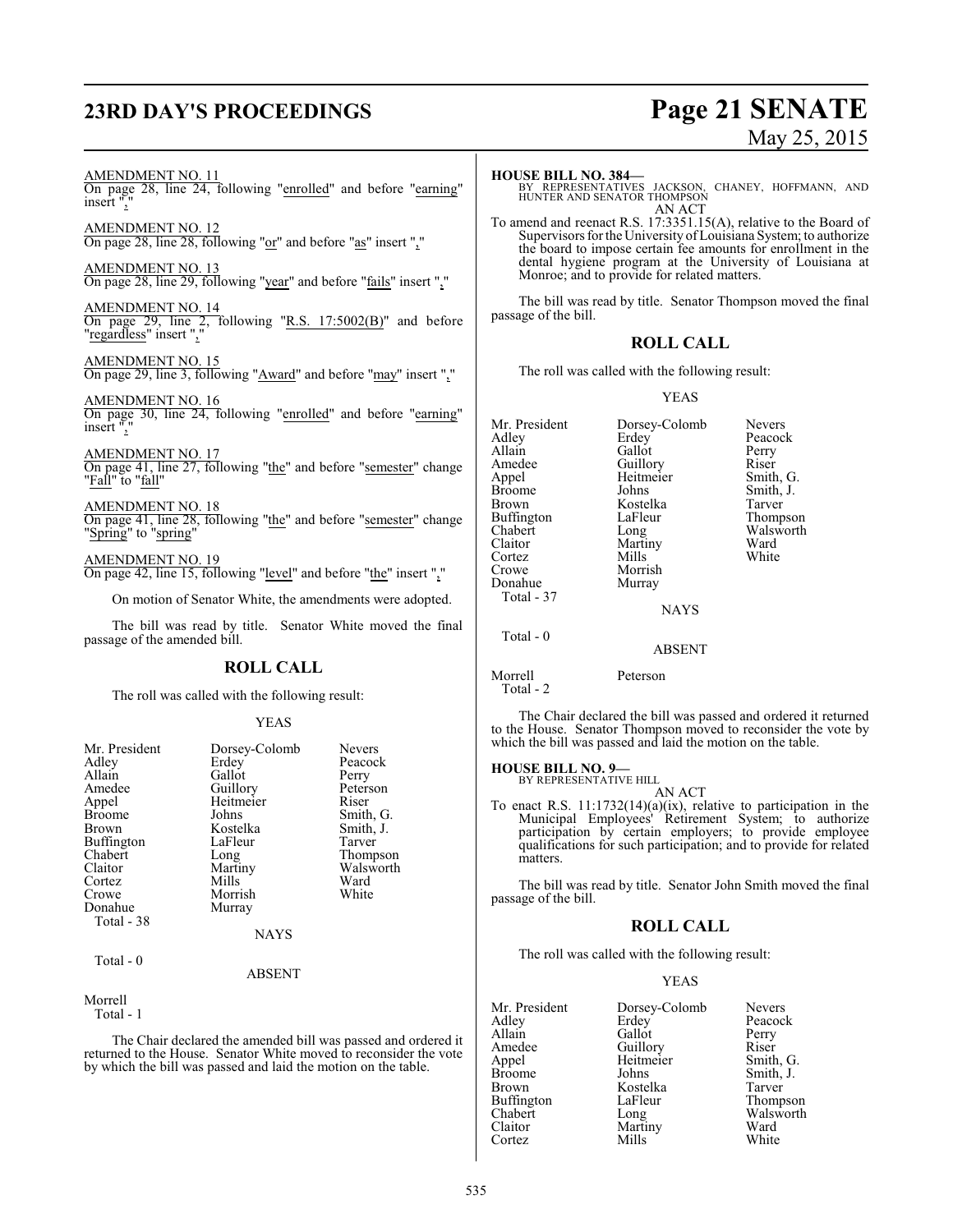| Crowe<br>Donahue | Morrish<br>Murray |  |
|------------------|-------------------|--|
| Total - 37       | <b>NAYS</b>       |  |
| Total - 0        |                   |  |

Morrell Peterson

Total - 2

The Chair declared the bill was passed and ordered it returned to the House. Senator John Smith moved to reconsider the vote by which the bill was passed and laid the motion on the table.

ABSENT

## **HOUSE BILL NO. 10—** BY REPRESENTATIVE PEARSON

AN ACT

To amend and reenact R.S. 11:728(C), relative to the purchase of service credit in the Teachers' Retirement System of Louisiana for out-of-state service; to provide relative to the purchase of service credit for teaching service at an out-of-state nonpublic school; to provide relative to calculation and payment of purchase price for such service credit; to provide requirements for establishing such service credit; and to provide for related matters.

#### **Floor Amendments**

Senator Guillory proposed the following amendments.

#### **SENATE FLOOR AMENDMENTS**

Amendments proposed by Senator Guillory to Engrossed House Bill No. 10 by Representative Pearson

AMENDMENT NO. 1 On page 1, line 18, delete "a"

AMENDMENT NO. 2 On page 1, at the end of line 19, delete "an"

AMENDMENT NO. 3 On page 2, line 1, after "nonpublic school" delete the remainder of the line and insert "in another state that"

On motion of Senator Guillory, the amendments were adopted.

The bill was read by title. Senator Guillory moved the final passage of the amended bill.

### **ROLL CALL**

The roll was called with the following result:

#### YEAS

| Guillory<br>Heitmeier<br>Johns<br>Kostelka<br>LaFleur<br>Long<br>Martiny<br>Mills | Morrish<br>Peacock<br>Perry<br>Thompson<br>Walsworth<br>Ward<br>White |
|-----------------------------------------------------------------------------------|-----------------------------------------------------------------------|
| <b>NAYS</b>                                                                       |                                                                       |
|                                                                                   |                                                                       |

Nevers

Broome Dorsey-Colomb<br>Brown Gallot Total - 15

Adley Cortez Peterson Gallot Smith, G.<br>Murray Smith, J. Buffington Murray Smith,<br>Claitor Nevers Tarver

## **Page 22 SENATE 23RD DAY'S PROCEEDINGS**

#### ABSENT

Morrell Total - 1

The Chair declared the amended bill failed to pass for lack of receiving the required two-thirds vote.

#### **Notice of Reconsideration**

Senator Guillory moved to reconsider on the next Legislative Day the vote by which the bill failed to pass.

**HOUSE BILL NO. 12—** BY REPRESENTATIVES BROWN AND FANNIN AND SENATORS GALLOT, KOSTELKA, AND LONG AN ACT

To enact R.S. 47:302.55, 322.48, and 332.54, relative to the disposition of certain sales tax collections in Grant Parish; to establish the Grant Parish Economic Development Fund as a special fund in the state treasury; to provide for the deposit of monies in the fund; to provide for the use of such monies; to provide for an effective date; and to provide for related matters.

The bill was read by title. Senator Gallot moved the final passage of the bill.

### **ROLL CALL**

The roll was called with the following result:

#### YEAS

|           | <b>Nevers</b>                              |
|-----------|--------------------------------------------|
|           | Peacock                                    |
| Gallot    | Perry                                      |
|           | Peterson                                   |
| Heitmeier | Riser                                      |
| Johns     | Smith, G.                                  |
| Kostelka  | Smith, J.                                  |
| LaFleur   | Tarver                                     |
|           | Thompson                                   |
| Martiny   | Walsworth                                  |
| Mills     | Ward                                       |
| Morrish   | White                                      |
| Murray    |                                            |
|           |                                            |
| NAYS      |                                            |
|           | Dorsey-Colomb<br>Erdey<br>Guillory<br>Long |

ABSENT

Morrell

Total - 1

Total - 0

The Chair declared the bill was passed and ordered it returned to the House. Senator Gallot moved to reconsider the vote by which the bill was passed and laid the motion on the table.

**HOUSE BILL NO. 18—** BY REPRESENTATIVE JONES

AN ACT

To enact R.S.  $1:55(E)(1)(g)$ , relative to legal holidays; to establish the Friday of the Black Bear Festival as a legal holiday in the parish of St. Mary; to authorize the clerk of court of the Sixteenth Judicial District Court to close the clerk's office in observance ofthe legal holiday; to provide for an exception; and to provide for related matters.

The bill was read by title. Senator Allain moved the final passage of the bill.

536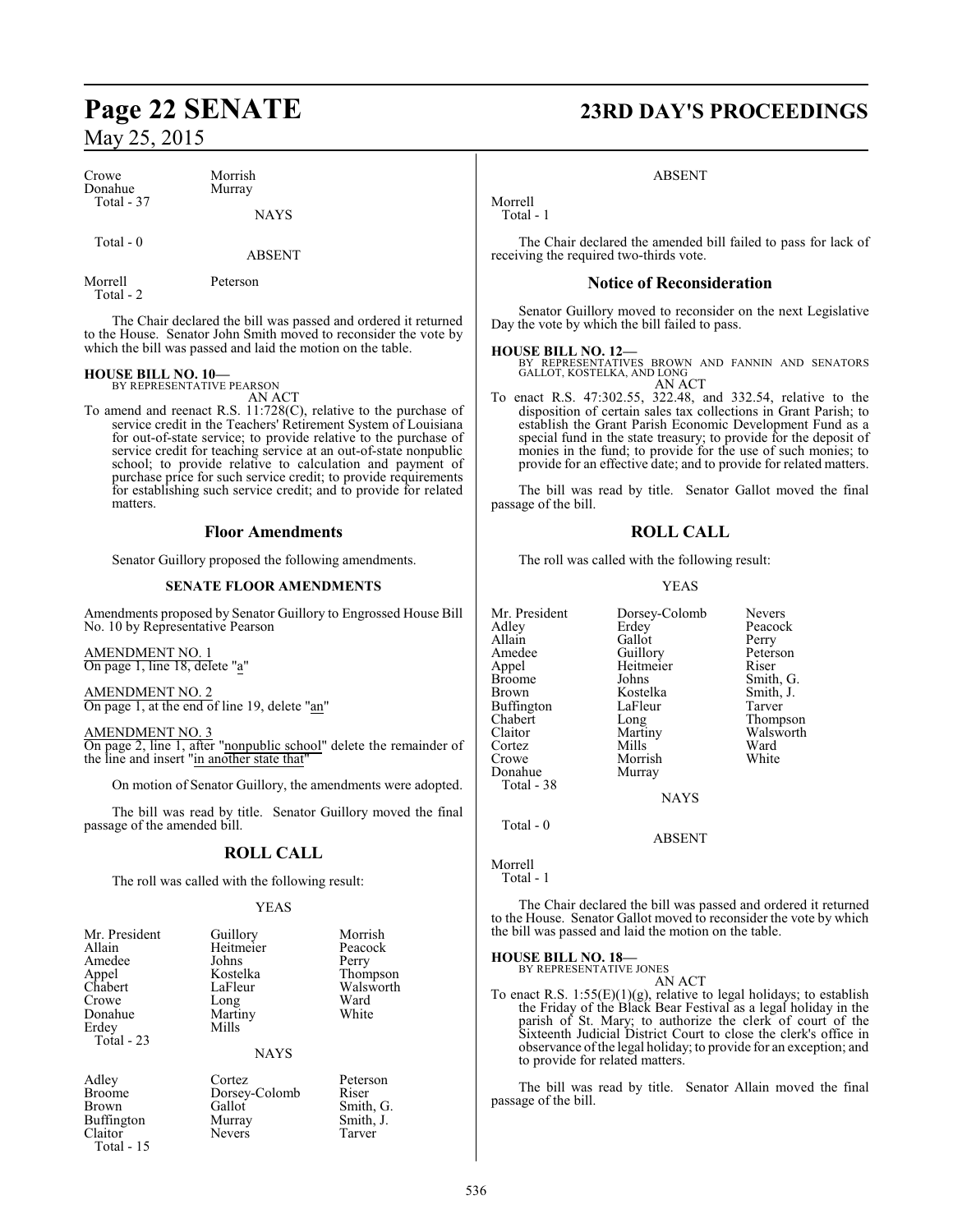# **23RD DAY'S PROCEEDINGS Page 23 SENATE**

#### **ROLL CALL**

The roll was called with the following result:

#### YEAS

| Mr. President<br>Adley<br>Allain<br>Amedee<br>Appel<br><b>Broome</b><br><b>Brown</b><br><b>Buffington</b><br>Chabert<br>Claitor<br>Cortez<br>Crowe | Dorsey-Colomb<br>Erdey<br>Gallot<br>Guillory<br>Heitmeier<br>Johns<br>Kostelka<br>LaFleur<br>Long<br>Martiny<br>Mills<br>Morrish | <b>Nevers</b><br>Peacock<br>Perry<br>Peterson<br>Riser<br>Smith, G.<br>Smith, J.<br>Tarver<br>Thompson<br>Walsworth<br>Ward<br>White |
|----------------------------------------------------------------------------------------------------------------------------------------------------|----------------------------------------------------------------------------------------------------------------------------------|--------------------------------------------------------------------------------------------------------------------------------------|
| Donahue<br>Total - 38                                                                                                                              | Murray                                                                                                                           |                                                                                                                                      |
|                                                                                                                                                    | <b>NAYS</b>                                                                                                                      |                                                                                                                                      |

Morrell

Total - 0

Total - 1

The Chair declared the bill was passed and ordered it returned to the House. Senator Allain moved to reconsider the vote by which the bill was passed and laid the motion on the table.

ABSENT

#### **HOUSE BILL NO. 27—** BY REPRESENTATIVE MILLER

AN ACT

To amend and reenact R.S. 11:1528, relative to deferred retirement benefits from the Clerks of Court Retirement and Relief Fund; to provide relative to the qualifications for such retirement for certain members; and to provide for related matters.

The bill was read by title. Senator Cortez moved the final passage of the bill.

#### **ROLL CALL**

The roll was called with the following result:

#### YEAS

| Guillory<br>Heitmeier<br>Riser<br>Appel<br>Smith, G.<br>Johns<br><b>Broome</b><br>Kostelka<br>Smith, J.<br><b>Brown</b><br>Buffington<br>LaFleur<br>Tarver<br>Chabert<br>Thompson<br>Long<br>Walsworth<br>Claitor<br>Martiny<br>Mills<br>Ward<br>Cortez<br>White<br>Morrish<br>Crowe<br>Donahue<br>Murray<br>Total - 38<br><b>NAYS</b> |  |
|----------------------------------------------------------------------------------------------------------------------------------------------------------------------------------------------------------------------------------------------------------------------------------------------------------------------------------------|--|
| Total - 0                                                                                                                                                                                                                                                                                                                              |  |

#### ABSENT

Morrell Total - 1

The Chair declared the bill was passed and ordered it returned to the House. Senator Cortez moved to reconsider the vote by which the bill was passed and laid the motion on the table.

# May 25, 2015

#### **HOUSE BILL NO. 39—**

BY REPRESENTATIVE TIM BURNS AN ACT

To enact R.S. 11:1869, relative to payment of employee contributions to the Municipal Employees' Retirement System; to authorize payment of all or part of such contributions by the city of Mandeville; and to provide for related matters.

The bill was read by title. Senator Cortez moved the final passage of the bill.

#### **ROLL CALL**

The roll was called with the following result:

#### YEAS

| Mr. President<br>Adlev<br>Allain<br>Amedee<br>Appel<br>Broome<br>Brown<br>Buffington<br>Chabert<br>Claitor<br>Cortez<br>Crowe<br>Total - 34 | Dorsey-Colomb<br>Erdey<br>Gallot<br>Guillory<br>Heitmeier<br>Johns<br>Kostelka<br>LaFleur<br>Long<br>Martiny<br>Mills<br>Morrell<br><b>NAYS</b> | Morrish<br>Murray<br><b>Nevers</b><br>Perry<br>Peterson<br>Smith, G.<br>Tarver<br>Thompson<br>Ward<br>White |
|---------------------------------------------------------------------------------------------------------------------------------------------|-------------------------------------------------------------------------------------------------------------------------------------------------|-------------------------------------------------------------------------------------------------------------|
| Peacock<br>Total - 3                                                                                                                        | Riser                                                                                                                                           | Walsworth                                                                                                   |
|                                                                                                                                             | <b>ABSENT</b>                                                                                                                                   |                                                                                                             |
| Donahue<br>Total - 2                                                                                                                        | Smith, J.                                                                                                                                       |                                                                                                             |

The Chair declared the bill was passed and ordered it returned to the House. Senator Cortez moved to reconsider the vote by which the bill was passed and laid the motion on the table.

## **HOUSE BILL NO. 44—** BY REPRESENTATIVE MILLER

AN ACT

To enact R.S. 11:2225.4, relative to the Municipal Police Employees' Retirement System; to provide with respect to unfunded accrued liability of the system; to provide for payment by certain employers in certain circumstances; to provide for calculation and payment of amounts due; to provide for collection of past due amounts; and to provide for related matters.

The bill was read by title. Senator Johns moved the final passage of the bill.

#### **ROLL CALL**

The roll was called with the following result:

#### YEAS

| Mr. President | Dorsey-Colomb | Murray        |
|---------------|---------------|---------------|
| Adlev         | Erdey         | <b>Nevers</b> |
| Allain        | Gallot        | Peacock       |
| Amedee        | Guillory      | Perry         |
| Appel         | Heitmeier     | Peterson      |
| <b>Broome</b> | Johns         | Riser         |
| Brown         | Kostelka      | Smith, G.     |
| Buffington    | LaFleur       | Tarver        |
| Chabert       | Long          | Thompson      |
| Claitor       | Martiny       | Walsworth     |
| Cortez        | Mills         | Ward          |
|               |               |               |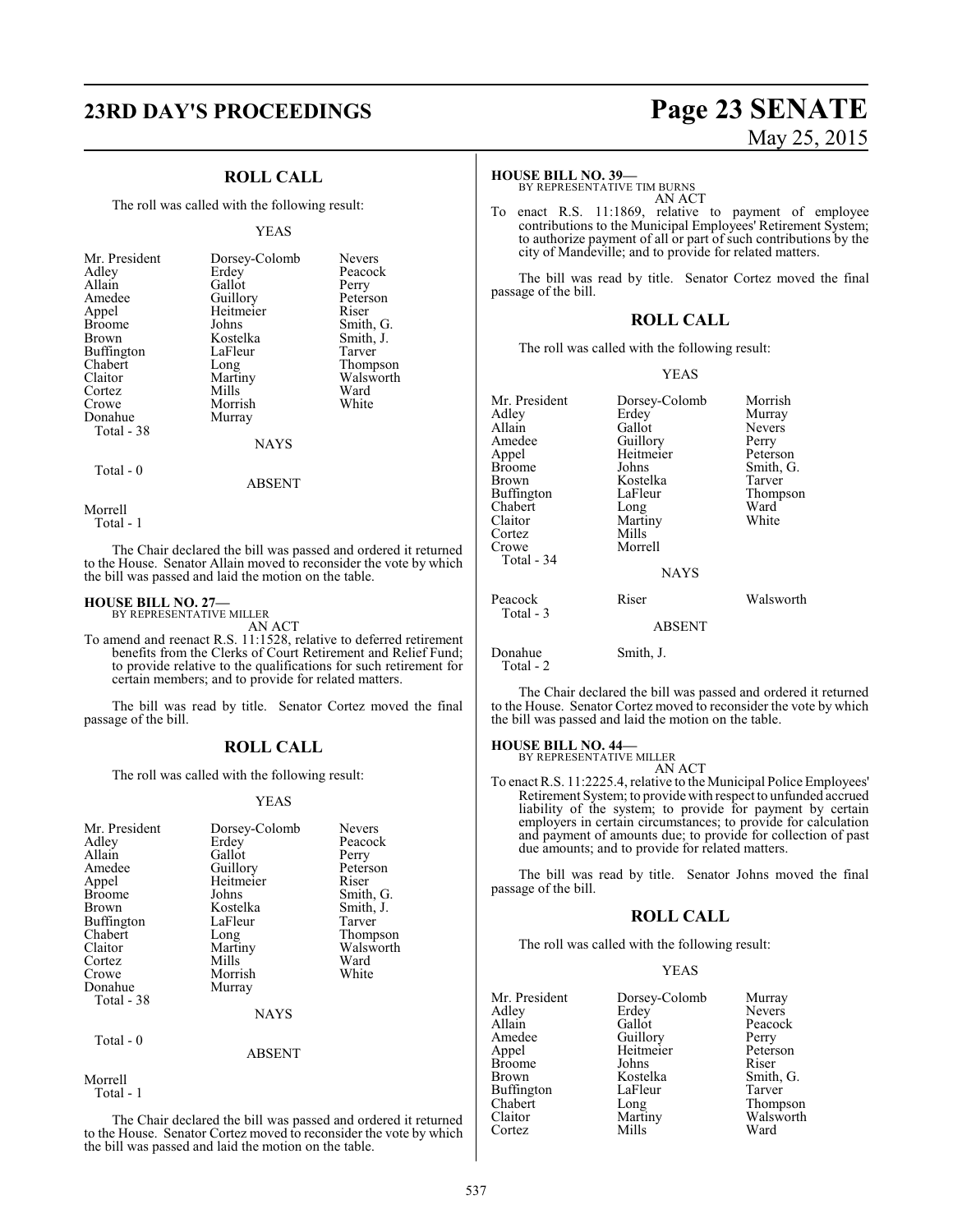| Crowe                 | Morrell     | White |
|-----------------------|-------------|-------|
| Donahue<br>Total - 38 | Morrish     |       |
|                       | <b>NAYS</b> |       |

ABSENT

#### Smith, J. Total - 1

Total - 0

The Chair declared the bill was passed and ordered it returned to the House. Senator Johns moved to reconsider the vote by which the bill was passed and laid the motion on the table.

#### **HOUSE BILL NO. 46—**

- BY REPRESENTATIVES REYNOLDS, HOFFMANN, HOLLIS, IVEY, MILLER, JONES, MONTOUCET, OURSO, PRICE, AND TALBOT AN ACT
- To amend and reenact R.S. 11:586(A)(introductory paragraph) and (B), 587, 589, 590(B) and (C), and 591(A), relative to benefits for children of certain wildlife agents in the enforcement division of the Department of Wildlife and Fisheries, to authorize receipt of benefits, in certain circumstances, after a child reaches majority; to provide relative to the marital status of such child and his eligibility for benefits; and to provide for related matters.

The bill was read by title. Senator Long moved the final passage of the bill.

## **ROLL CALL**

The roll was called with the following result:

#### YEAS

| Mr. President | Dorsey-Colomb | <b>Nevers</b> |
|---------------|---------------|---------------|
| Adley         | Erdey         | Peacock       |
| Allain        | Gallot        | Perry         |
| Amedee        | Guillory      | Riser         |
| Appel         | Heitmeier     | Smith, G.     |
| <b>Broome</b> | Johns         | Smith, J.     |
| Brown         | Kostelka      | Tarver        |
| Buffington    | LaFleur       | Thompson      |
| Chabert       | Long          | Walsworth     |
| Claitor       | Martiny       | Ward          |
| Cortez        | Mills         | White         |
| Crowe         | Morrish       |               |
| Donahue       | Murray        |               |
| Total - 37    |               |               |
|               | <b>NAYS</b>   |               |
| Morrell       | Peterson      |               |

| Morreu |  |
|--------|--|
| Total  |  |

ABSENT

Total - 0

The Chair declared the bill was passed and ordered it returned to the House. Senator Long moved to reconsider the vote by which the bill was passed and laid the motion on the table.

## **HOUSE BILL NO. 120—** BY REPRESENTATIVE SHADOIN

AN ACT

To amend and reenact R.S. 35:191(W)(1)(b) and to repeal R.S. 35:191(W)(9), relative to notaries public; to repeal the termination date relative to provisional notary commissions; to delete the termination date within which a provisional notary candidate may take the uniform exam; and to provide for related matters.

The bill was read by title. Senator Martiny moved the final passage of the bill.

## **Page 24 SENATE 23RD DAY'S PROCEEDINGS**

### **ROLL CALL**

The roll was called with the following result:

YEAS

| Mr. President | Dorsey-Colomb | <b>Nevers</b> |
|---------------|---------------|---------------|
| Adley         | Erdey         | Peacock       |
| Allain        | Gallot        | Perry         |
| Amedee        | Guillory      | Peterson      |
| Appel         | Heitmeier     | Riser         |
| <b>Broome</b> | Johns         | Smith, G.     |
| <b>Brown</b>  | Kostelka      | Smith, J.     |
| Buffington    | LaFleur       | Tarver        |
| Chabert       | Long          | Thompson      |
| Claitor       | Martiny       | Walswort      |
| Cortez        | Mills         | Ward          |
| Crowe         | Morrish       | White         |
| Donahue       | Murray        |               |
| Total - 38    |               |               |
|               | NAVS          |               |

Smith, J.<br>Tarver Thompson Walsworth<br>Ward

NAYS

ABSENT

Total - 0

Morrell

Total - 1

The Chair declared the bill was passed and ordered it returned to the House. Senator Martiny moved to reconsider the vote by which the bill was passed and laid the motion on the table.

#### **Rules Suspended**

Senator Kostelka asked for and obtained a suspension of the rules to revert to the Morning Hour.

#### **Introduction of Senate Resolutions**

Senator Thompson asked for and obtained a suspension of the rules to read Senate Resolutions a first and second time.

## **SENATE RESOLUTION NO. 144—** BY SENATOR THOMPSON

A RESOLUTION

To designate Wednesday, May 27, 2015, as "Girl Scouts of the USA Day" at the Louisiana Senate and to commend the Girl Scouts of the USA on its one hundred third anniversary.

On motion of Senator Thompson the resolution was read by title and adopted.

SENATE RESOLUTION NO. 145—<br>BY SENATORS ALARIO, ADLEY, ALLAIN, AMEDEE, APPEL, BROOME, BROWN, CHABERT, CLAITOR, CORTEZ, CROWE, DONAHUE, DORSEY-<br>COLOMB, ERDEY, GALLOT, GUILLORY, HEITMEIER, JOHNS,<br>KOSTELKA, LAFLEUR, LONG, MART WARD AND WHITE

A RESOLUTION

To commend the Honorable Sherri Smith Buffington, the distinguished senator from the Thirty-eighth District, for her years of dedicated public service to this body and to the state of Louisiana.

On motion of Senator Adley the resolution was read by title and adopted.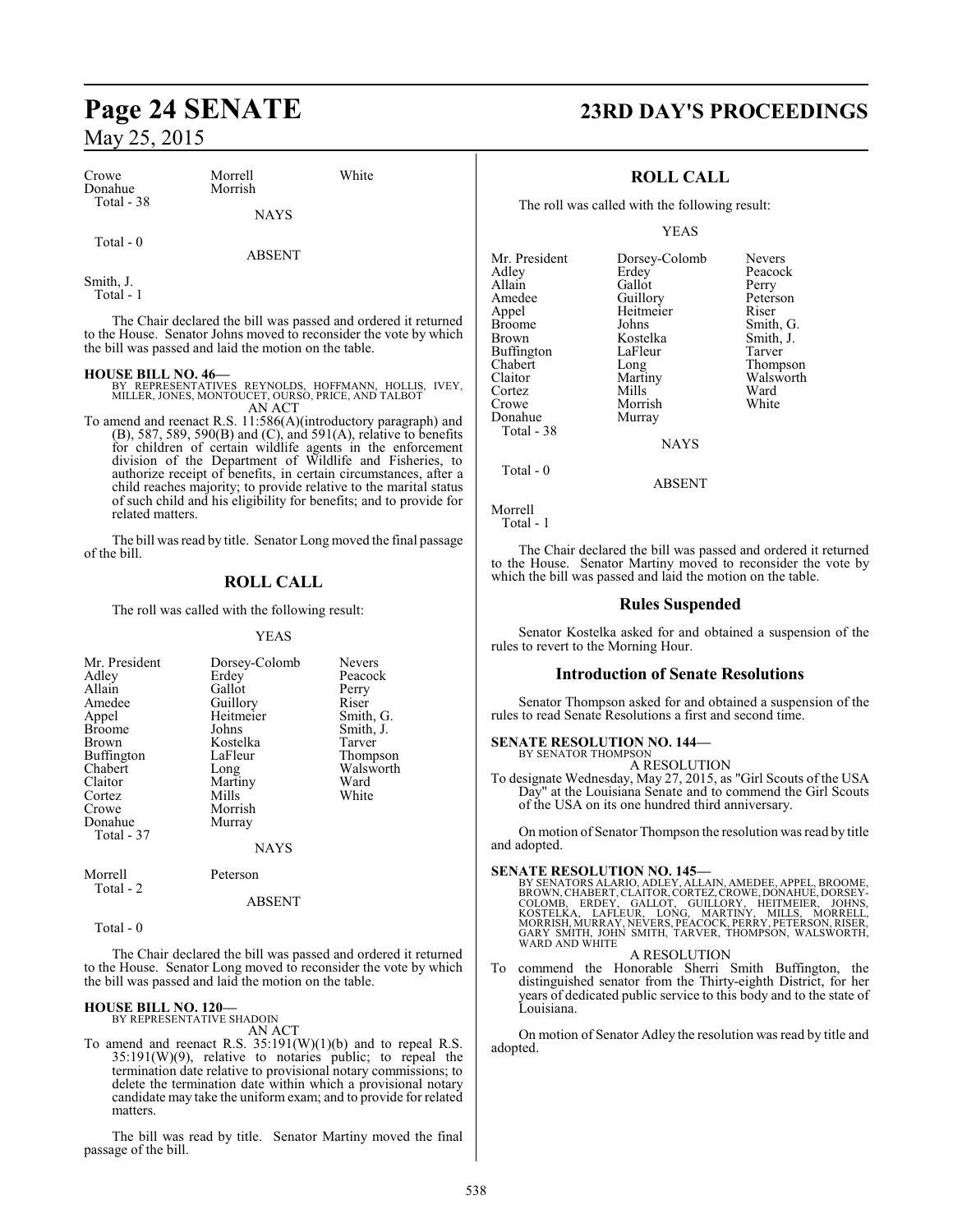## **23RD DAY'S PROCEEDINGS Page 25 SENATE**

#### **SENATE RESOLUTION NO. 146—**

BY SENATORS ALARIO, ADLEY, ALLAIN, AMEDEE, APPEL, BROOME,<br>BROWN, BUFFINGTON, CHABERT, CLAITOR, CORTEZ, CROWE,<br>DONAHUE, DORSEY-COLOMB, ERDEY, GALLOT, GUILLORY,<br>HEITMEIER, JOHNS, LAFLEUR, LONG, MARTINY, MILLS, MORRELL,<br>MORRI

A RESOLUTION

To commend the Honorable Robert W. "Bob" Kostelka, State Senator, for his many years of dedicated public service both as a statesman in the Legislature of Louisiana and as an officer of the court and for his many outstanding contributions to the betterment of the state of Louisiana.

On motion of Senator Adley the resolution was read by title and adopted.

#### **Introduction of Senate Concurrent Resolutions**

## **SENATE CONCURRENT RESOLUTION NO. 115—**

BY SENATOR THOMPSON AND REPRESENTATIVE ANDERS A CONCURRENT RESOLUTION

To establish the Lake Providence Watershed Council and to provide for its membership and responsibilities.

The resolution was read by title and placed on the Calendar for a second reading.

**SENATE CONCURRENT RESOLUTION NO. 116—**<br>BY SENATOR ALARIO AND REPRESENTATIVES KLECKLEY AND<br>LEGER

A CONCURRENT RESOLUTION

To commend and congratulate Jim Hawthorne on his retirement and on thirty-five years as the legendary "Voice of the Tigers" at Louisiana State University football, baseball, and mens basketball athletic competitions.

The resolution was read by title and placed on the Calendar for a second reading.

#### **Reports of Committees**

The following reports of committees were received and read:

#### **REPORT OF COMMITTEE ON**

#### **REVENUE AND FISCAL AFFAIRS**

Senator Neil Riser, Chairman on behalf of the Committee on Revenue and Fiscal Affairs, submitted the following report:

#### May 25, 2015

To the President and Members of the Senate:

I am directed by your Committee on Revenue and Fiscal Affairs to submit the following report:

#### **SENATE BILL NO. 142—** BY SENATOR MORRELL

AN ACT

To amend and reenact R.S.  $47:6007(C)(1)(c)(ii)$  and  $(D)(5)$ , relative to motion picture investor tax credits; to authorize an additional motion picture investor tax credit for the payroll of people employed who are listed on a Movie Industry Student Registry; to provide for the creation and maintenance of such registry; and to provide for related matters.

Reported with amendments.

#### **HOUSE BILL NO. 285—**

BY REPRESENTATIVE MONTOUCET AN ACT

To amend and reenact R.S. 3:3374(A), relative to fees paid by structural pest control business owners; to increase the fees for each standard contract and wood destroying insect report submitted; and to provide for related matters.

Reported favorably.

#### **HOUSE BILL NO. 291—** BY REPRESENTATIVE ANDERS AN ACT

To amend and reenact R.S. 3:3803(16) and (17), 3806(B), (C), and (D), and 3810.2(A) and to enact R.S. 3:3803(18) and 3806(H), relative to the regulation of horticulture; to authorize the increase oflicense and permit fees; to increase civil penalties for certain violations; to provide for definitions; and to provide for related matters.

Reported favorably.

#### **HOUSE BILL NO. 355—** BY REPRESENTATIVE PUGH

- AN ACT
- To amend and reenact R.S.  $47:302(K)(5)$ ,  $(7)(a)$  and (U) and to enact R.S. 47:302(V), relative to sales and use tax; to provide with respect to the collection and remittance of sales and use tax; to provide for the definition of dealer; to provide a method for reporting and remitting taxes by certain dealers; to provide for effectiveness; and to provide for related matters.

Reported with amendments.

#### **HOUSE BILL NO. 555—**

BY REPRESENTATIVE FANNIN AN ACT

To amend and reenact R.S.  $47:302(K)(5)$ ,  $(7)(a)$  and (U) and to enact R.S. 47:302(V), relative to sales and use tax; to provide with respect to the collection and remittance of sales and use tax; to provide for the definition of dealer; to provide a method for reporting and remitting taxes by certain dealers; to provide for effectiveness; and to provide for related matters.

Reported with amendments.

Respectfully submitted, NEIL RISER Chairman

#### **Privilege Report of the Committee on Senate and Governmental Affairs**

### **ENROLLMENTS**

Senator Amedee, Chairman on behalf of the Committee on Senate and Governmental Affairs, submitted the following report:

May 25, 2015

To the President and Members of the Senate:

I am directed by your Committee on Senate and Governmental Affairs to submit the following report:

The following Senate Bill has been properly enrolled:

#### **SENATE BILL NO. 218—**

BY SENATORS MURRAY AND ALARIO AND REPRESENTATIVES<br>ABRAMSON,ADAMS,ARNOLD,BARROW,BILLIOT,WESLEYBISHOP,<br>BOUIE,CONNICK,COX,HALL,HUNTER,JAMES,JEFFERSON,LEGER,<br>LEOPOLD,LOPINTO,LORUSSO,MORENO,NORTON,SCHRODER,ST.<br>GERMAIN,STOKES AN AN ACT

To amend and reenact R.S.  $51:2365(D)(1)$  and  $(3)$  and  $(F)(2)$ , and to enact R.S.  $51:2365(F)(1)(d)$  and  $2365.1$ , relative to dedication

# May 25, 2015